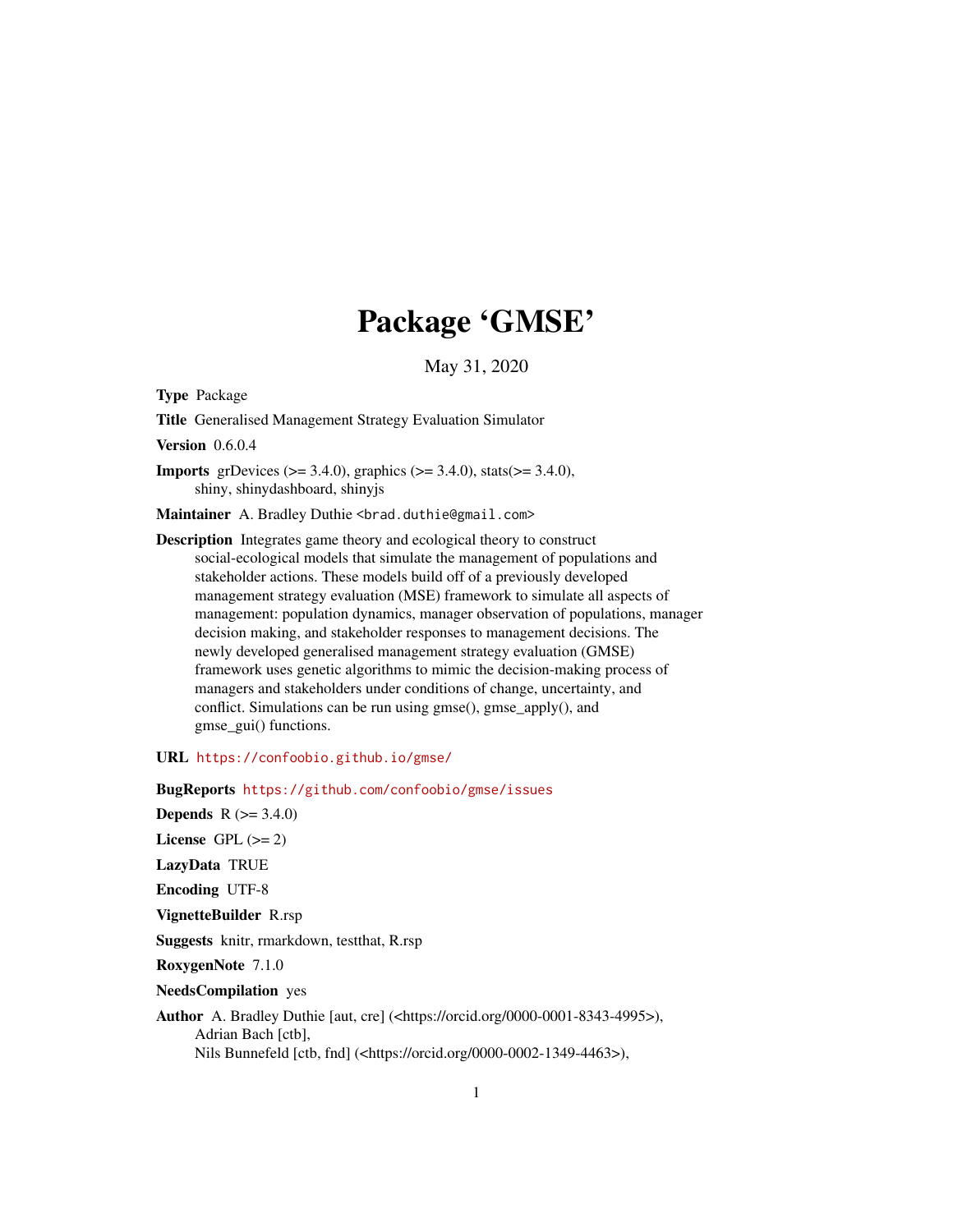```
Jeremy Cusack [ctb] (<https://orcid.org/0000-0003-3004-1586>),
Isabel Jones [ctb] (<https://orcid.org/0000-0002-8361-1370>),
Jeroen Minderman [ctb] (<https://orcid.org/0000-0002-8451-5540>),
Erlend Nilsen [ctb] (<https://orcid.org/0000-0002-5119-8331>),
Rocio Pozo [ctb] (<https://orcid.org/0000-0002-7546-8076>),
Sarobidy Rakotonarivo [ctb] (<https://orcid.org/0000-0002-8032-1431>),
Bram Van Moorter [ctb] (<https://orcid.org/0000-0002-3196-1993>)
```
Repository CRAN

Date/Publication 2020-05-31 01:40:12 UTC

## R topics documented:

| 3              |
|----------------|
| $\overline{3}$ |
| 5              |
| 6              |
| 7              |
| 9              |
| 9              |
| 10             |
| 11             |
| 23             |
| 25             |
|                |
| 26             |
| 27             |
| 27             |
| 28             |
| 29             |
| 32             |
| 33             |
| 34             |
| 34             |
| 35             |
| 37             |
| 37             |
| 38             |
| 39             |
| 41             |
| 41             |
| 42             |
| 43             |
| 44             |
| 44             |
| 45             |
| 46             |
|                |

**Index** [47](#page-46-0)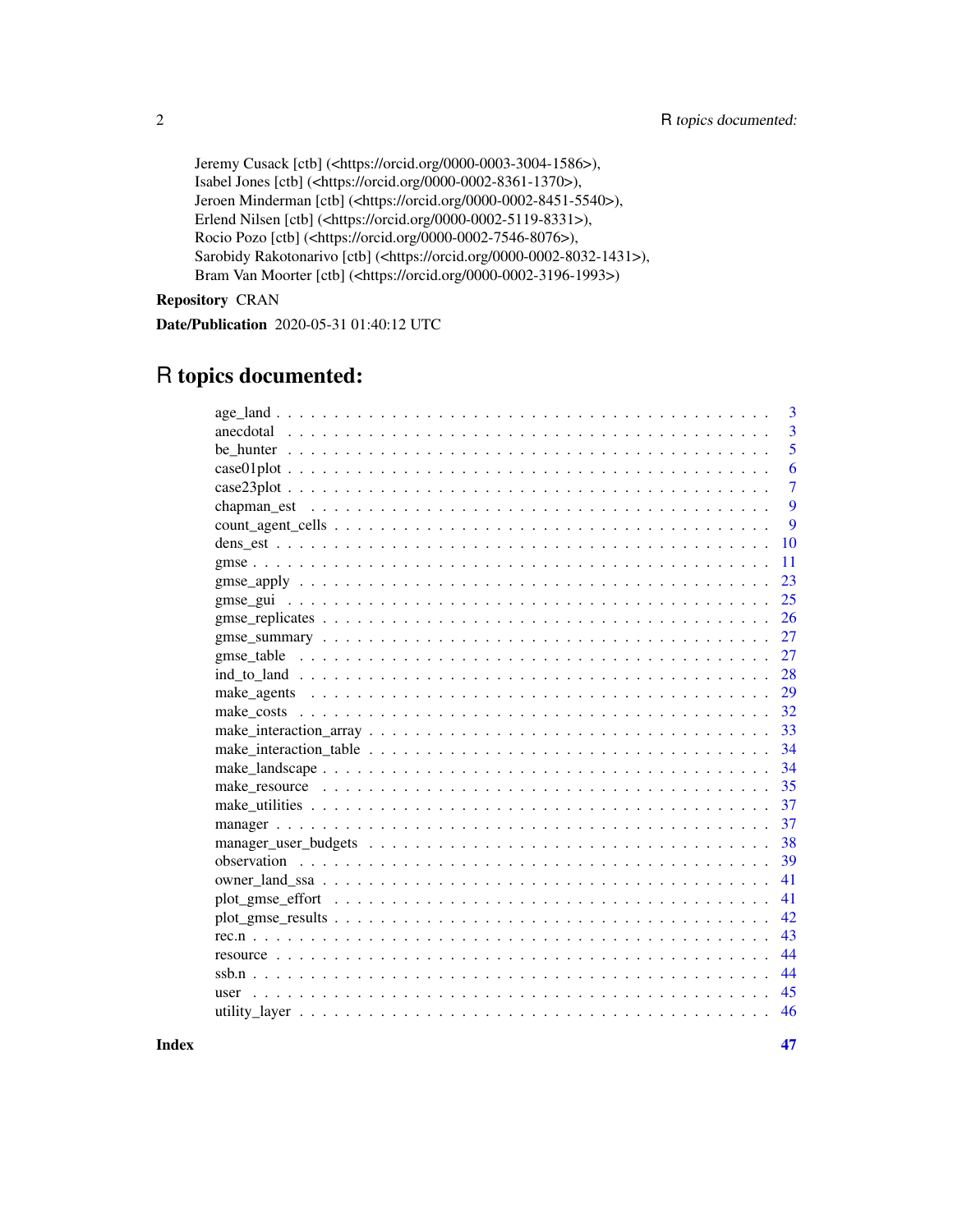<span id="page-2-0"></span>

## Description

Determines how the landscape will change over the course of one time step. For now, simply reverts a specified layer back to its original values In other words, e.g., crops are annual and regrow undamaged each year.

#### Usage

age\_land(LAND, landscape\_ini, layer)

## Arguments

| LAND          | The name of the landscape being changed           |
|---------------|---------------------------------------------------|
| landscape_ini | The name of the original landscape replacing      |
| laver         | The layer that is being affected on the landscape |

#### Value

the\_land with one layer reset to its original cell values

## Examples

```
## Not run:
LANDSCAPE_r <- age_land(LAND = LANDSCAPE_r, landscape_ini = LANDSCAPE_INI,
layer = 2);
## End(Not run)
```
anecdotal *Anecdotal model*

## Description

A simulation of how many resources of a particular type are in the vicinity of each agent – this produces a kind of anecdotal evidence for each agent around their circle of view. It also potentially moves the agents during a time step.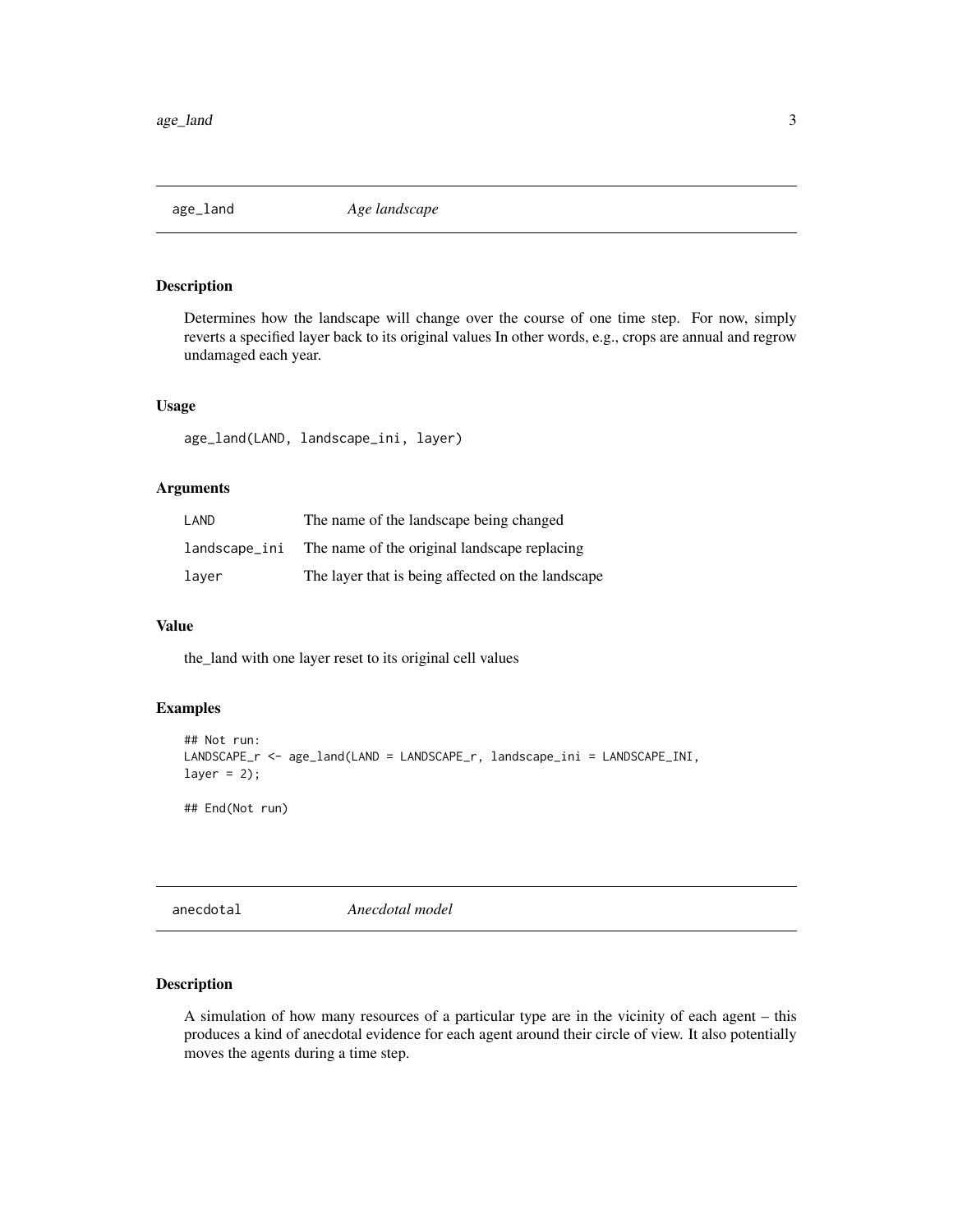## Usage

```
anecdotal(
 RESOURCES = NULL,
 LAND = NULL,PARAS = NULL,
 AGENTS = NULL,
 res_type = 1,
  sample = 1,agent_type = 0,
  type\_cat = 1,
 move_agents = FALSE,
 model = "IBM"
)
```
## Arguments

| <b>RESOURCES</b> | The resources array produced by the resource function within GMSE                                                                                                                       |
|------------------|-----------------------------------------------------------------------------------------------------------------------------------------------------------------------------------------|
| LAND             | The landscape array on which interactions between resources and agents occur                                                                                                            |
| <b>PARAS</b>     | The vector of parameters that hold global and dynamic parameter values used<br>by GMSE                                                                                                  |
| <b>AGENTS</b>    | The array of agents produced in the main gmse() function                                                                                                                                |
| res_type         | The type of resources being observed (default $= 1$ )                                                                                                                                   |
| samp_age         | Minimum age of the resource being sampled (default $= 1$ )                                                                                                                              |
| agent_type       | The type of agent doing the observing (default = $0$ )                                                                                                                                  |
| type_cat         | The category of agent type (first 4 columns) doing observing; this will almost<br>always be 1, so type 0 agents (managers, of which there is always one by default)<br>will be affected |
| move_agents      | Whether or not agents are moved during the run of anecodtal                                                                                                                             |
| model            | The type of model being applied (Currently only individual-based $-$ i.e., 'agent-<br>based' – models are allowed)                                                                      |

## Value

The anecdotal function outputs an R list that includes two separate arrays, including (1) a new AGENTS array and (3) a new PARAS array, each of which might be affected by the anecdotal function. The new arrays can then be read back into the broader GMSE function, thereby affecting the input into the management, user, resource, and observation models.

## Examples

```
## Not run:
AGENTS_NEW <- anecdotal(RESOURCES = RESOURCES, LAND = LANDSCAPE_r,
PARAS = paras, AGENTS = AGENTS, res_type = 1, samp_age = rma, agent_type = -1,
type\_cat = 1, move_agents = mva);
```
## End(Not run)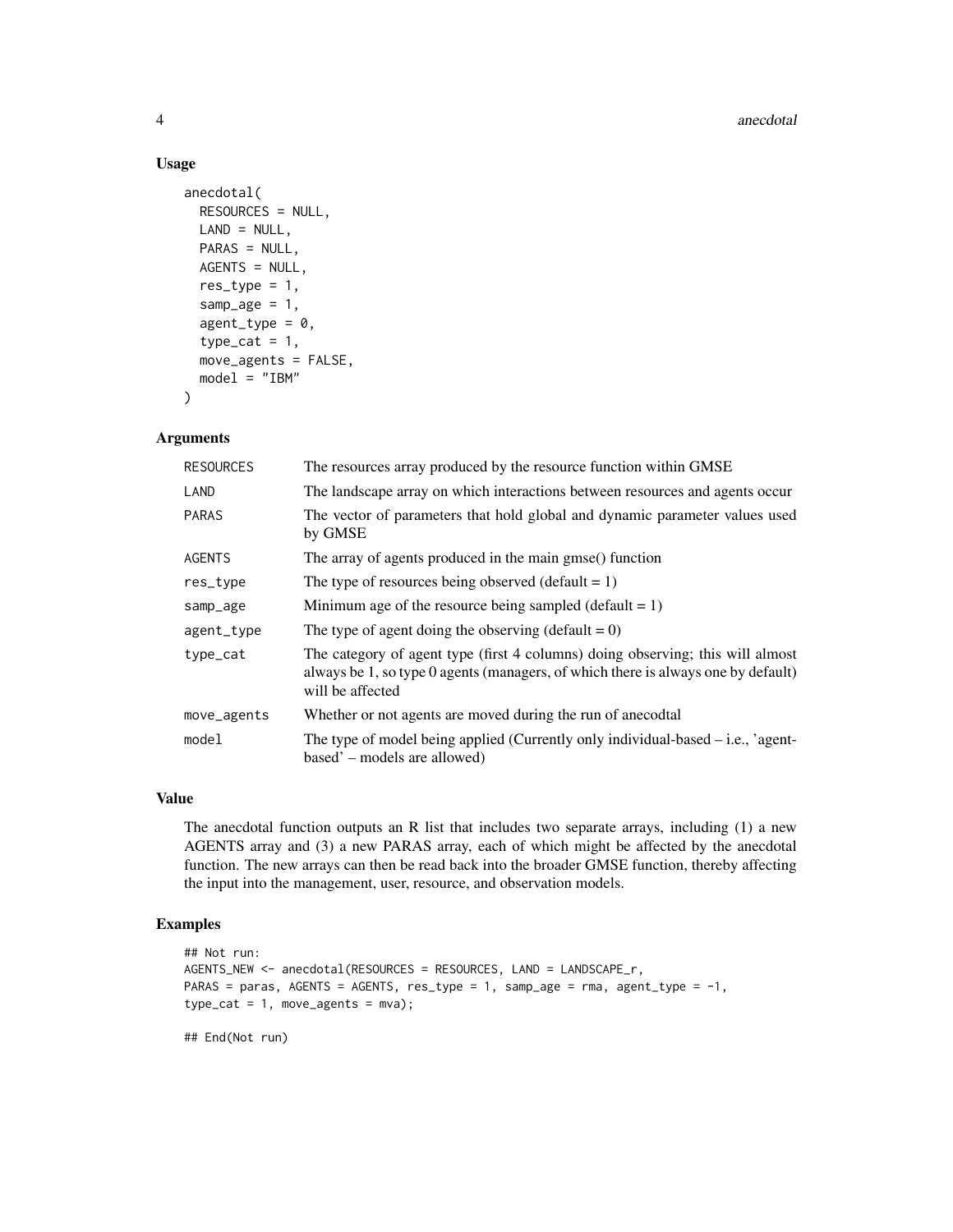<span id="page-4-0"></span>

## Description

This function allows the user of the GMSE software to insert themselves as a hunter in the simulation, allowing them to cull some number of resources in a time step as observed by the agent whose ID is 2.

## Usage

```
be_hunter(OBSERVATION, AGENT, RESOURCES, LAND, PARAS, view, times)
```
## Arguments

| OBSERVATION      | The observation array produced by the observation function within GMSE                     |
|------------------|--------------------------------------------------------------------------------------------|
| AGENT            | The array of agents produced in the main gmse() function                                   |
| <b>RESOURCES</b> | The resources array produced by the resource function within GMSE                          |
| LAND             | The landscape array on which interactions between resources and agents occur               |
| <b>PARAS</b>     | The vector of parameters that hold global and dynamic parameter values used<br>by GMSE     |
| view             | The distance within which agents are able to observe resources on the landscape            |
| times            | The number of times that resources are observed in the observation model of<br><b>GMSE</b> |

#### Value

the\_land A cols by rows landscape with randomly distributed cell types

## Examples

```
## Not run:
HUNT_OUTCOME <- be_hunter(OBSERVATION_r, AGENTS, RESOURCES, LANDSCAPE_r,
paras, agent_view, times_observe);
## End(Not run)
```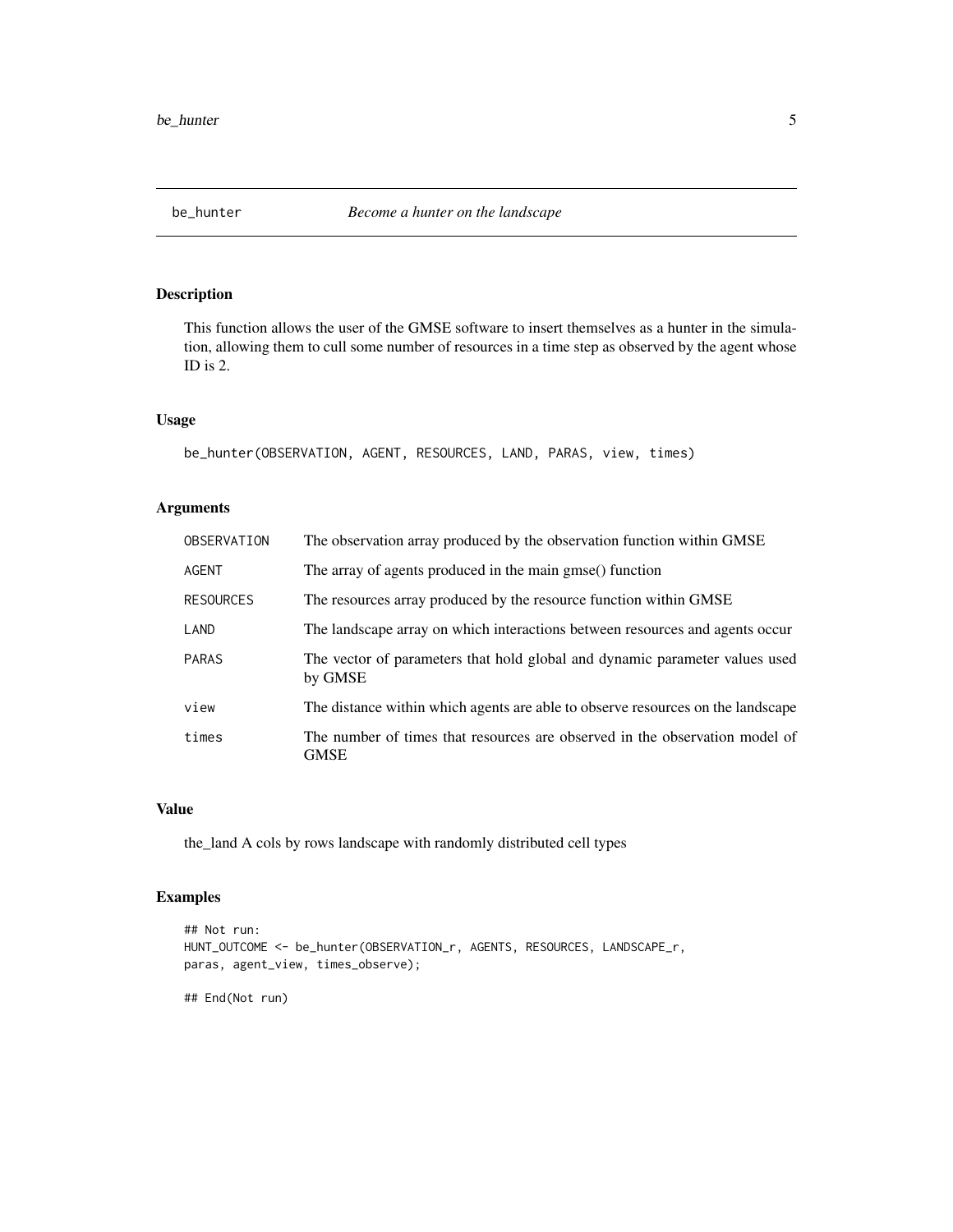<span id="page-5-0"></span>

## Description

Produce six panels on a plot showing resource distribution, owned land, resource dynamics and estimates, stake-holder yield, and action costs and actions made. This plot is run internally within the gmse function, and should not be used to plot results stored after running the gmse function (for this, use plot\_gmse\_results).

## Usage

```
case01plot(
  res,
  obs,
  land1,
  land2,
  land3,
  agents,
  paras,
  ACTION,
  COST,
  view = NULL,
  times = 1)
```
## Arguments

| res               | The resources array produced by the resource function within GMSE                                                                                                                                |
|-------------------|--------------------------------------------------------------------------------------------------------------------------------------------------------------------------------------------------|
| obs               | The array of resource observations from the observation model, used to estimate<br>abundance of resources                                                                                        |
| land1             | The first layer of the 3D landscape array, which indicates values of terrain for<br>plotting (as of now, terrain values have no effect on the simulation and only exist<br>for display purposes) |
| land <sub>2</sub> | The full list showing all layers of the landscape in each time step of GMSE                                                                                                                      |
| land3             | The third layer of the 3D landscape array, which indicates agent ownership of<br>the land                                                                                                        |
| agents            | The array of agents produced in the main gmse() function                                                                                                                                         |
| paras             | The vector of parameters that hold global and dynamic parameter values used<br>by GMSE                                                                                                           |
| ACTION            | A three dimensional array of agent (manager and stakeholder) actions                                                                                                                             |
| <b>COST</b>       | A three dimensional array of cost values for agent (manager and stakeholder)<br>actions                                                                                                          |
| view              | The distance that an agent can see on a landscape                                                                                                                                                |
| times             | The number of times that resources are sampled per time step                                                                                                                                     |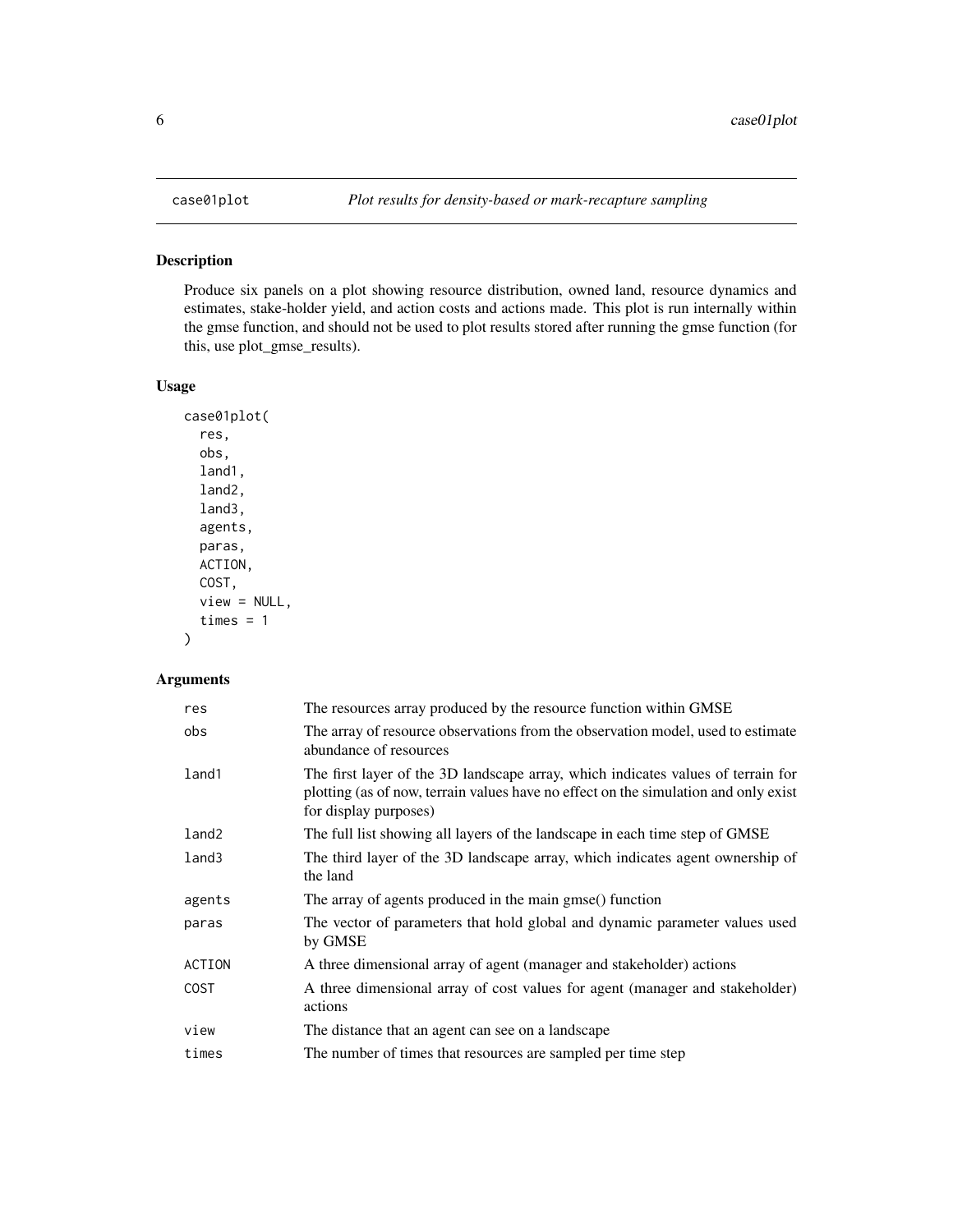#### <span id="page-6-0"></span>case23plot 7

#### Value

This function plots the dynamics of GMSE resource, observation, managemer, and user models in six separate sub-panels. (1) Upper left panel: Shows the locations of resources on the landscape (black dots); landscape terrain is also shown in brown, but at the moment, this is only cosmetic and does not reflect anything occurring in the model. (2) Upper right panel: Shows ownership of land by agents; land is divided proportional based on parameters set in gmse() and colours correspond with other subplots. If agent utilities and actions are restricted to land ('land\_ownership' in the gmse() function), then this gives some idea of where actions are being performed and where resources are affecting the landscape. (3) Middle left panel: Shows the actual population abundance (black solid line) and the population abundance estimated by the manager (blue solid line; shading indicates 95 percent confidence intervals) over time. The dotted red line shows the resource carrying capacity (death-based) and the dotted blue line shows the target for resource abundance as set in the gmse() function; the orange line shows the total percent yield of the landscape (i.e., 100 percent means that resources have not decreased yield at all, 0 percent means that resources have completely destroyed all yield). (4) Middle right panel: Shows the raw landscape yield for each stakeholder (can be ignored if 'land\_ownership' is FALSE) over time; colours correspond to land ownership shown in the upper right panel. (5) Lower left panel: The cost of stakeholders performing actions over time, as set by the manager. (6) Lower right panel: The total number of actions performed by all stakeholders over time.

## Examples

```
## Not run:
case01plot(res = RESOURCE_REC, obs = OBSERVATION_REC,
land1 = LANDSCAPE_r[,,1], land2 = LANDSCAPE_REC, land3 = LANDSCAPE_r[,,3],
agents = AGENT_REC, paras = paras, ACTION = ACTION_REC, COST = COST_REC,
view = agent_view, times = times_observe);
## End(Not run)
```
case23plot *Plot results for transect-based sampling*

#### Description

Produce six panels on a plot showing resource distribution, owned land, resource dynamics and estimates, stake-holder yield, and action costs and actions made. This plot is run internally within the gmse function, and should not be used to plot results stored after running the gmse function (for this, use plot gmse results).

```
case23plot(res, obs, land1, land2, land3, agents, paras, COST, ACTION)
```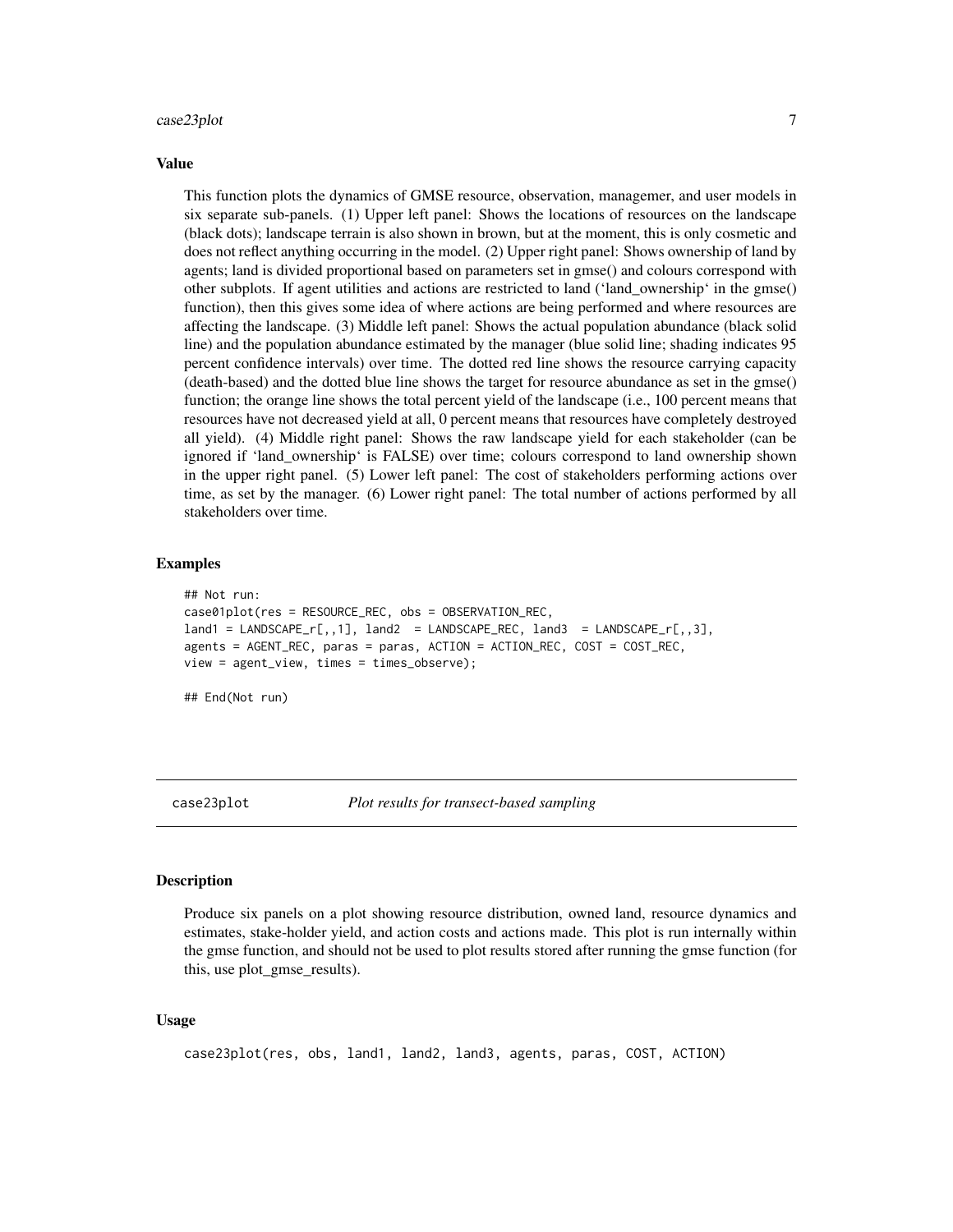#### Arguments

| res               | The resources array produced by the resource function within GMSE                                                                                                                                |
|-------------------|--------------------------------------------------------------------------------------------------------------------------------------------------------------------------------------------------|
| obs               | The array of resource observations from the observation model, used to estimate<br>abundance of resources                                                                                        |
| land1             | The first layer of the 3D landscape array, which indicates values of terrain for<br>plotting (as of now, terrain values have no effect on the simulation and only exist<br>for display purposes) |
| land <sub>2</sub> | The full list showing all layers of the landscape in each time step of GMSE                                                                                                                      |
| land3             | The third layer of the 3D landscape array, which indicates agent ownership of<br>the land                                                                                                        |
| agents            | The array of agents produced in the main gmse() function                                                                                                                                         |
| paras             | The vector of parameters that hold global and dynamic parameter values used<br>by GMSE                                                                                                           |
| <b>COST</b>       | A three dimensional array of cost values for agent (manager and stakeholder)<br>actions                                                                                                          |
| ACTION            | A three dimensional array of agent (manager and stakeholder) actions                                                                                                                             |

#### Value

This function plots the dynamics of GMSE resource, observation, managemer, and user models in six separate sub-panels. (1) Upper left panel: Shows the locations of resources on the landscape (black dots); landscape terrain is also shown in brown, but at the moment, this is only cosmetic and does not reflect anything occurring in the model. (2) Upper right panel: Shows ownership of land by agents; land is divided proportional based on parameters set in gmse() and colours correspond with other subplots. If agent utilities and actions are restricted to land ('land\_ownership' in the gmse() function), then this gives some idea of where actions are being performed and where resources are affecting the landscape. (3) Middle left panel: Shows the actual population abundance (black solid line) and the population abundance estimated by the manager (blue solid line) over time. The dotted red line shows the resource carrying capacity (death-based) and the dotted blue line shows the target for resource abundance as set in the gmse() function; the orange line shows the total percent yield of the landscape (i.e., 100 percent means that resources have not decreased yield at all, 0 percent means that resources have completely destroyed all yield). (4) Middle right panel: Shows the raw landscape yield for each stakeholder (can be ignored if 'land\_ownership' is FALSE) over time; colours correspond to land ownership shown in the upper right panel. (5) Lower left panel: The cost of stakeholders performing actions over time, as set by the manager. (6) Lower right panel: The total number of actions performed by all stakeholders over time.

#### Examples

```
## Not run:
case23plot(res = RESOURCE_REC, obs = OBSERVATION_REC,
land1 = LANDSCAPE_r[,, 1], land2 = LANDSCAPE_REC, land3 = LANDSCAPE_r[,, 3],agents = AGENT_REC, COST = COST_REC, ACTION = ACTION_REC, paras = paras);
```
## End(Not run)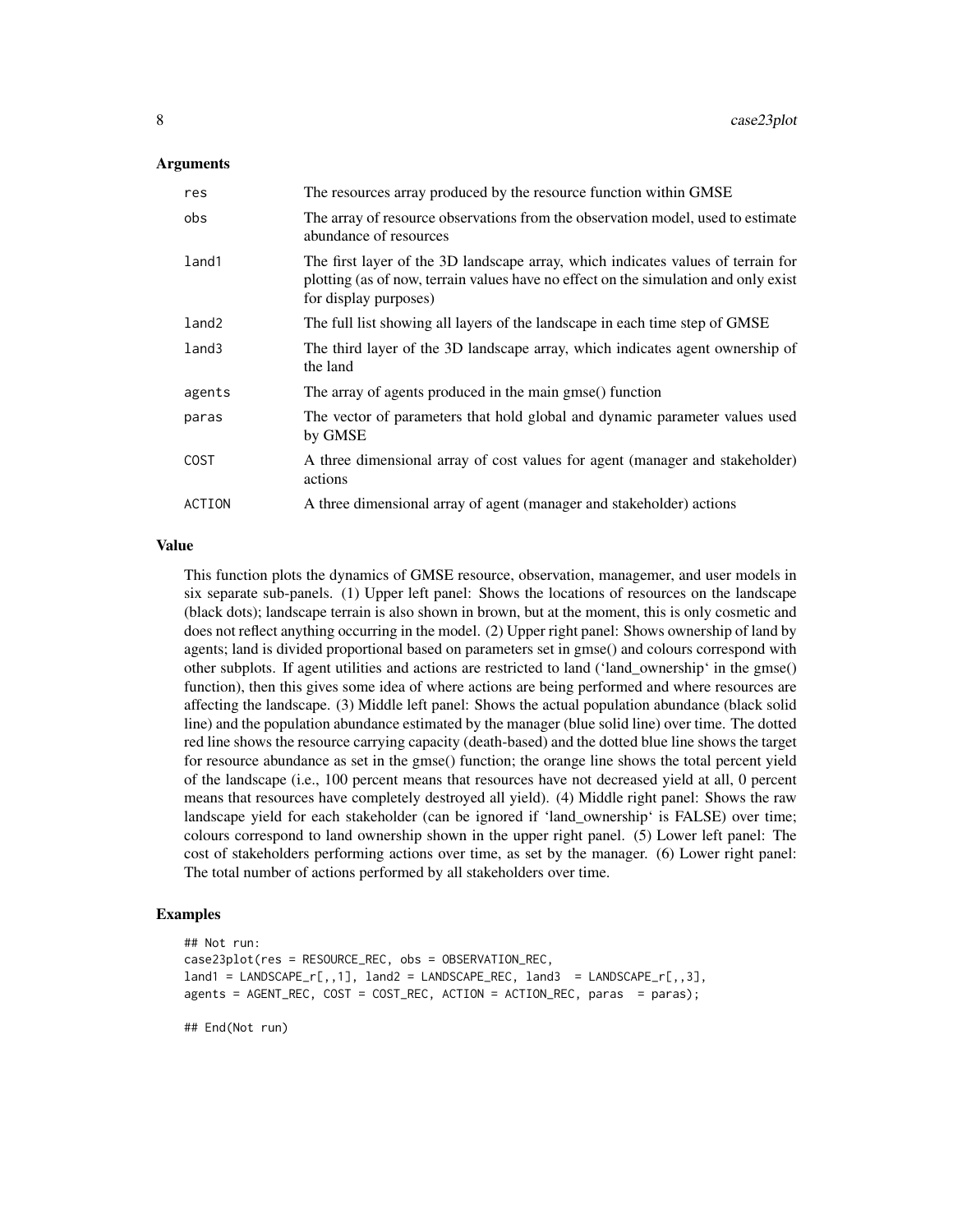<span id="page-8-0"></span>

## Description

Estimates population size using simulated mark-recapture data produced by the observation model of GMSE.

#### Usage

chapman\_est(observation, paras)

### Arguments

| observation | The array of resource observations from the observation model, used to estimate<br>abundance of resources |
|-------------|-----------------------------------------------------------------------------------------------------------|
| paras       | The vector of parameters that hold global and dynamic parameter values used<br>by GMSE                    |

## Value

The Chapman estimator (which is also performed GMSE in the manager function) returns a list that includes resource population size estimates along with 95

## Examples

```
## Not run:
analysis <- chapman_est(observation=obs_t, paras = paras);
## End(Not run)
```
count\_agent\_cells *Count the number of owned cells of each agent*

## Description

Counts the total number of cells on a landscape owned by each agent and inserts that total number into a column of the agents array.

```
count\_agent\_cells(AGENTS, LAND = NULL, tot = 14, own = 3, ID = 1)
```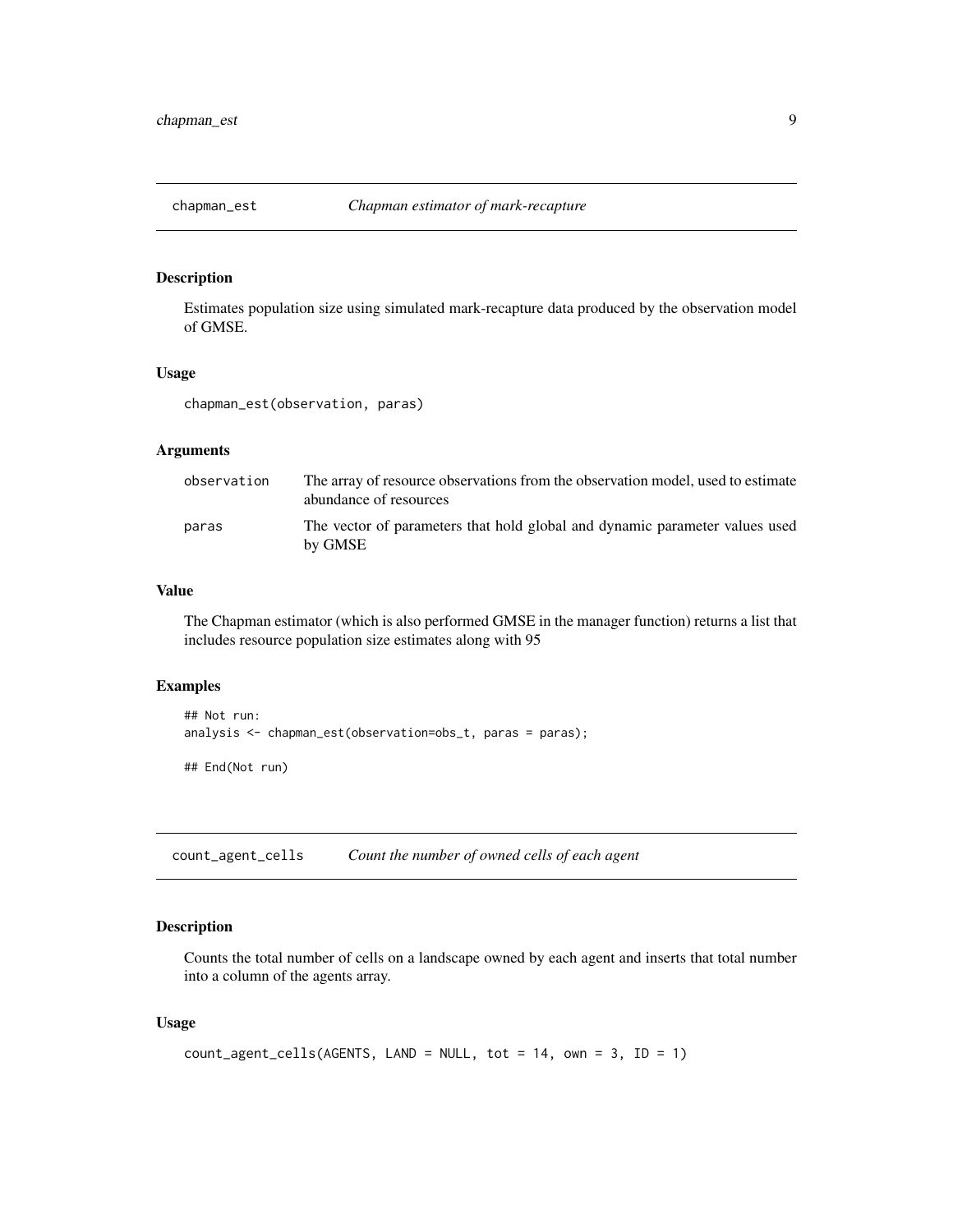#### <span id="page-9-0"></span>Arguments

| <b>AGENTS</b> | The agents array holding agents' information                       |
|---------------|--------------------------------------------------------------------|
| LAND          | The landscape on which some cells are owned                        |
| tot           | Column in which the total number of owned cells in AGENTS is added |
| own           | Layer of the landscape array where ownership information is held   |
| ΙD            | Column in which the ID of an agent is held in the AGENTS array     |

## Value

The AGENTS array with the column of total cell count filled in.

#### Examples

```
## Not run:
agents \leq make_agents(agent_number = 3, type_counts = c(1, 2))
land <- make_landscape(rows = 10, cols = 10, model = "IBM",
ownership = 2:3)new_agents <- count_agent_cells(AGENTS = agents, LAND = land);
```
## End(Not run)

dens\_est *Density estimator of resource abundance*

## Description

Estimates population size using simulated data produced by the observation model of GMSE – it assumes that the density of resources observed on the subset of the landscape sampled equals the density on the whole landscape.

## Usage

```
dens_est(observation, paras, view = view, land = land)
```
## Arguments

| observation | The array of resource observations from the observation model, used to estimate<br>abundance of resources   |
|-------------|-------------------------------------------------------------------------------------------------------------|
| paras       | The vector of parameters that hold global and dynamic parameter values used<br>by GMSE                      |
| view        | This parameter determines the distance around an agent's location within which<br>it can observe resources. |
| land        | The landscape array on which interactions between resources and agents occur                                |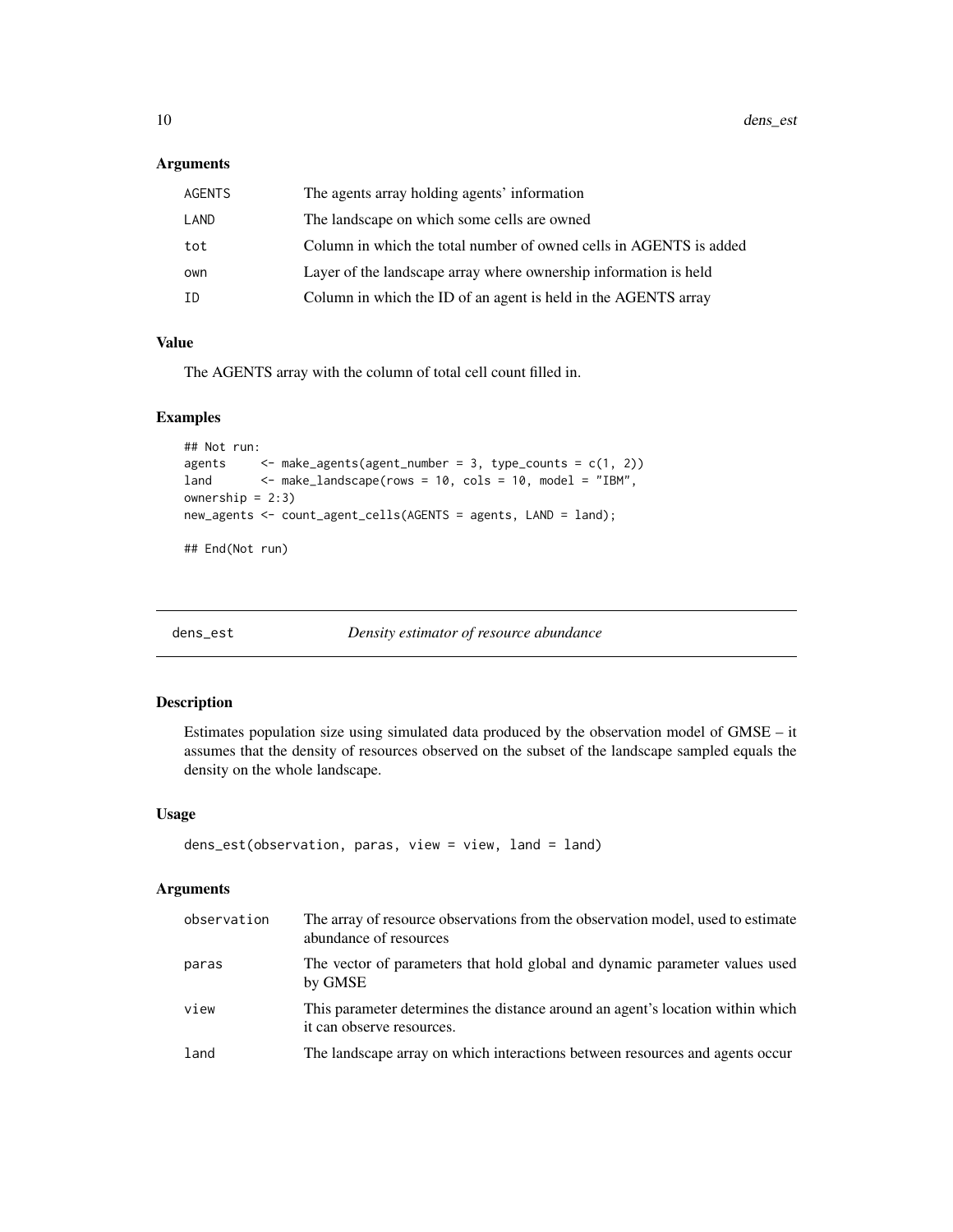#### <span id="page-10-0"></span>gmse to the state of the state of the state of the state of the state of the state of the state of the state of the state of the state of the state of the state of the state of the state of the state of the state of the st

#### Value

The density estimator (which is also performed GMSE in the manager function) returns a list that includes resource population size estimates along with 95

#### Examples

```
## Not run:
analysis \leq dens_est(observation = obs_t, paras = paras, view = view,
land = land1;
```
## End(Not run)

gmse *GMSE simulation*

#### Description

The gmse function is the the primary function to call to run a simulation. It calls other functions that run resource, observation, management, and user models in each time step. Hence while individual models can be used on their own, gmse() is really all that is needed to run a simulation.

```
gmse(
  time_max = 40,
  land\_dim_1 = 100,
  land\_dim_2 = 100,
  res_movement = 20,
  remove_pr = 0,
  lambda = 0.3,
  agent\_view = 10,
  agent_move = 50,
  res\_birth_K = 1e+05,
  res\_death_K = 2000,
  edge_{\text{eff}} = 1,
  res_move_type = 1,
  res_birth_type = 2,
  res_death_type = 2,
  observe_type = 0,
  fixed\_mark = 100,
  fixed_recapt = 500,
  times_observe = 1,
  obs_move_type = 1,
  res\_min\_age = 0,
  res_move_obs = FALSE,
  Euclidean_dist = FALSE,
  plotting = TRUE,
```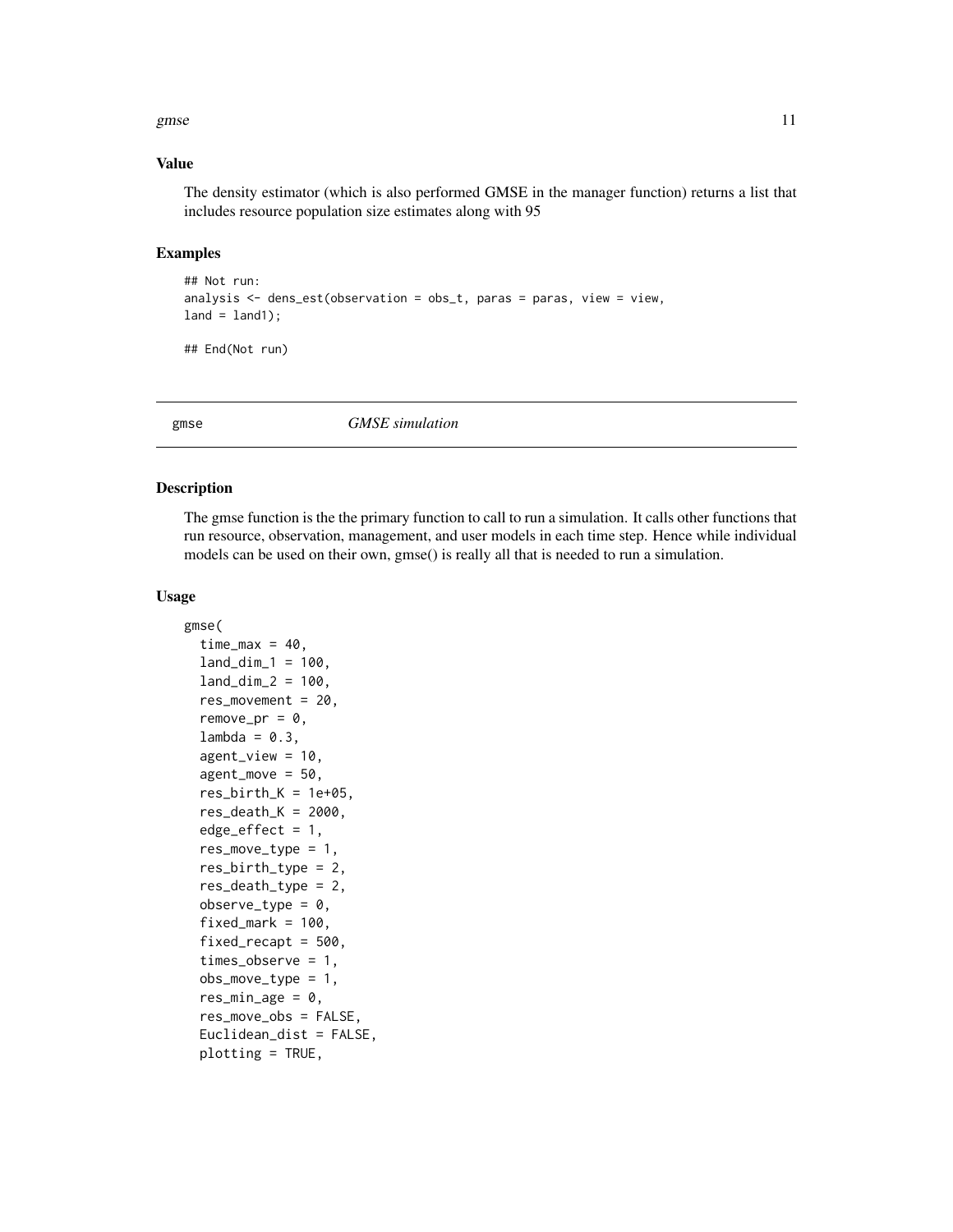12 gmse

 $hunt = FALSE,$ start\_hunting = 95, res\_consume =  $0.5$ ,  $ga_{\text{popsize}} = 100$ ,  $ga\_mingen = 40,$ ga\_seedrep = 20,  $ga$ \_sampleK = 20,  $ga\_chooseK = 2$ ,  $ga_m$ utation =  $0.1$ ,  $ga\_crossover = 0.1$ , move\_agents = TRUE,  $max\_ages = 5$ ,  $minimum\_cost = 10$ , user\_budget =  $1000$ , manager\_budget = 1000, manage\_target = 1000, RESOURCE\_ini = 1000, scaring = FALSE, culling = TRUE, castration = FALSE, feeding = FALSE, help\_offspring = FALSE, tend\_crops = FALSE,  $tend_crop_yld = 0.2$ , kill\_crops = FALSE, stakeholders = 4, manage\_caution = 1, land\_ownership = FALSE, manage\_freq =  $1$ , converge\_crit =  $0.1$ ,  $m$ anager\_sense =  $0.9$ ,  $public$  and = 0, group\_think = FALSE,  $age_{pre}$ repr = 1, usr\_budget\_rng =  $0$ ,  $action_{thres} = 0$ , budget\_bonus =  $0$ , consume\_surv =  $0$ , consume\_repr =  $0$ , times\_feeding = 1, ownership\_var =  $0$ , perceive\_scare = NA, perceive\_cull = NA, perceive\_cast = NA, perceive\_feed = NA, perceive\_help = NA, perceive\_tend = NA, perceive\_kill = NA,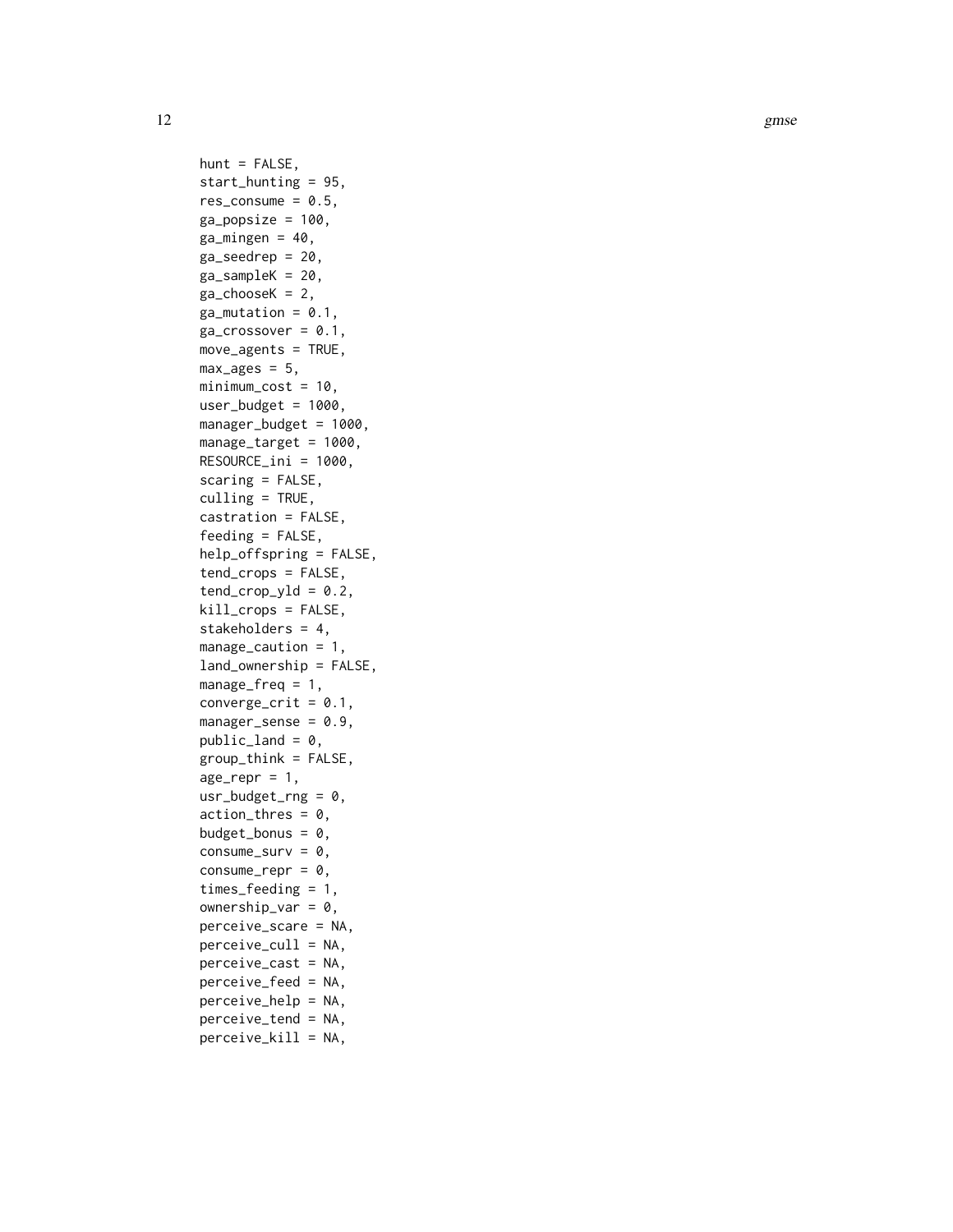gmse  $\qquad 13$ 

```
usr_yld_budget = 0,
   man_yld_budget = 0
\mathcal{L}
```
## Arguments

| time_max     | This value sets the maximum number of time steps for a simulation. There are<br>no constraints for length of time that a simulation can run. The default is 40 time<br>steps.                                                                                                                                                                                                                                                                                                                                                                                                                                                                                                                                                                          |
|--------------|--------------------------------------------------------------------------------------------------------------------------------------------------------------------------------------------------------------------------------------------------------------------------------------------------------------------------------------------------------------------------------------------------------------------------------------------------------------------------------------------------------------------------------------------------------------------------------------------------------------------------------------------------------------------------------------------------------------------------------------------------------|
| land_dim_1   | This value sets the number of cells on the x dimension of the landscape (i.e.,<br>the number of columns in the landscape array; this can also be thought of as<br>the x-axis when the landscape image is plotted). There is no maximum, but the<br>minimum dimension of a landscape is 2 cells. The default is 100 cells.                                                                                                                                                                                                                                                                                                                                                                                                                              |
| land_dim_2   | This value sets the number of cells on the y dimension of the landscape (i.e.,<br>the number of columns in the landscape array; this can also be thought of as<br>the y-axis when the landscape image is plotted). There is no maximum, but the<br>minimum dimension of a landscape is 2 cells. The default is 100 cells.                                                                                                                                                                                                                                                                                                                                                                                                                              |
| res_movement | This value determines how far resources move during a time step. Exact move-<br>ment is probabilistic and partly affected by 'res_move_type' settings. Under de-<br>fault settings, during each time step, resources move from zero to res_movement<br>cells away from their starting cell in any direction. Hence res_movement is the<br>maximum distance away from a resources starting cell that it can move in a time<br>step; other types of resource movement, however, interpret res_movement dif-<br>ferently to get the raw distance moved (see res_move_type). The default value<br>is 20.                                                                                                                                                   |
| remove_pr    | This value is the density-independent and user-independent probability of a re-<br>source being removed (e.g., dying) during a time step in the resource model.<br>Under default settings, this value is set to zero, with resource removal being de-<br>termined entirely by carrying capacity on resource survival, and by user actions.                                                                                                                                                                                                                                                                                                                                                                                                             |
| lambda       | This value is the baseline population growth rate of resources. Each resource<br>in the simulation produces Poisson(lambda) offspring in one time step within<br>the resource model. The value of lambda might be increased or decreased by<br>user actions, and juvenile survival can potentially be decreased by a carrying<br>capacity placed on birth. The default value is 0.3, meaning that the average<br>resource produces one offspring every three time steps.                                                                                                                                                                                                                                                                               |
| agent_view   | This value determines how far agents (managers and stakeholders) can see on<br>the landscape. At the moment, this affects only the sampling ability of managers<br>in the observation model for density-based and transect-based estimates of re-<br>source abundance. In these types of estimates, when managers have a higher<br>agent_view, they are capable of observing a larger area of landscape and there-<br>fore of getting a larger (in the case of density-based estimation) or more efficient<br>(in the case of transect-based estimation) sample of resources from which to esti-<br>mate total resource abundance. The default value of agent_view is 10, so agents<br>can see 10 cells away from their current cell in any direction. |
| agent_move   | This value determines how far agents can move. At the moment, this does not<br>affect much in the simulation because agent movement does not affect agent<br>actions (interactions with resources can be limited to stakeholder's owned land,                                                                                                                                                                                                                                                                                                                                                                                                                                                                                                          |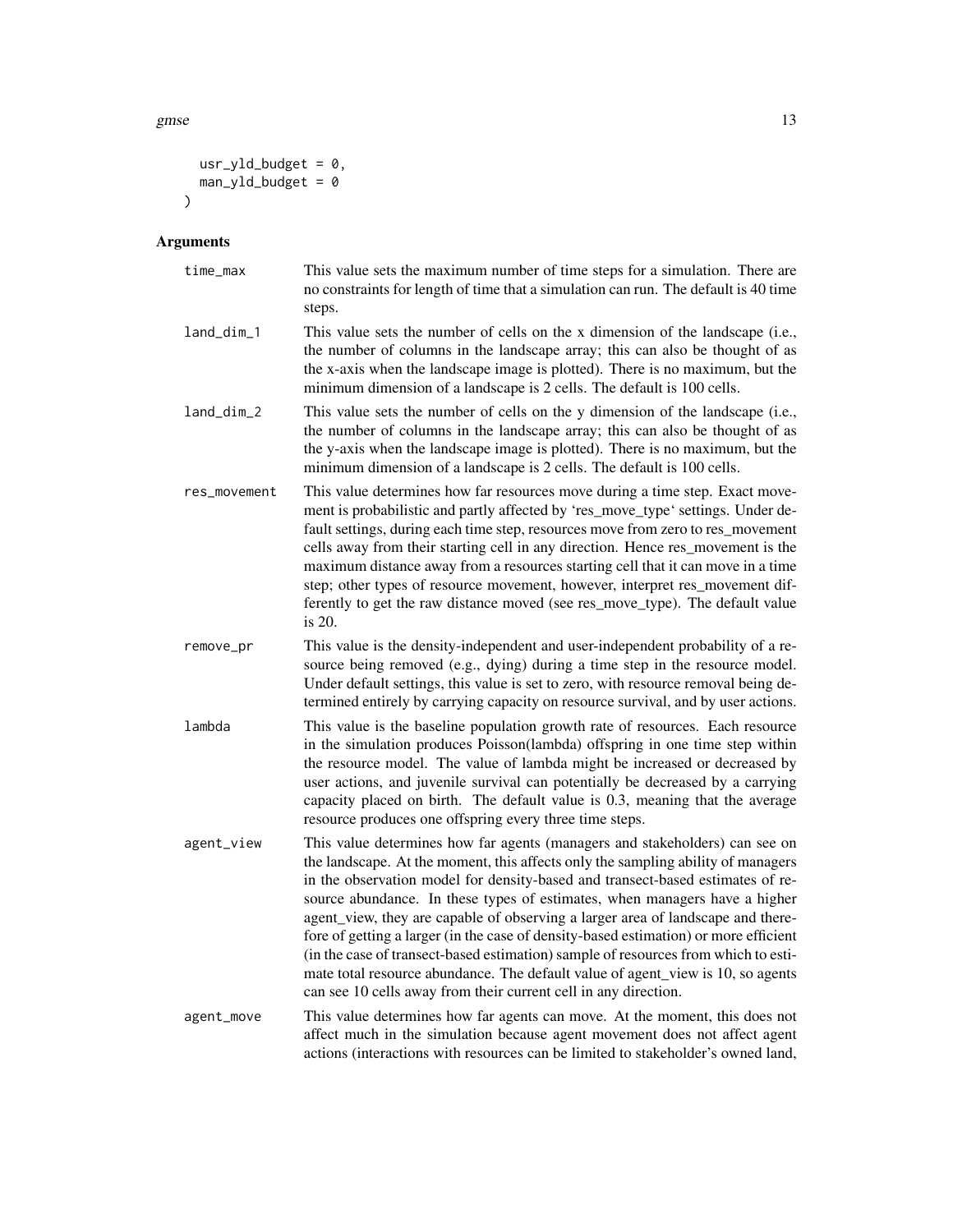but do not currently depend on where an agent is on the landscape – effectively assuming that agents are mobile enough to do what they want to do to resources). The one exception is for density-based estimation, which can be biased by low values of agent\_move by causing the manager to sample the same (or nearby) landscape cells to estimate total resource abundance; if resources are spatially autocorrelated, then managers might over or under-estimate total abundance. Therefore, as a default, this value is set to 50 so that managers can move to any cell on a (torus) landscape in a time step, removing any bias for density sampling.

- res\_birth\_K This value is the carrying capacity on new resources added per time step (e.g., birth). If more offspring are born in a time step than res\_birth\_K, then offspring are randomly removed from the population until offspring born equals res\_birth\_K. By default, carrying capacity is effectively applied to death instead of birth, so the default value of res\_birth\_K is set to 100000 (and hence not enacted because the number of births is never this high).
- res\_death\_K This value is the carrying capacity on resources in the population. Carrying capacity is realised by an increase in mortality probability as resource abundance approaches res\_death\_K. In each time step, realised mortality probability equals the number of resources over carrying capacity divided by the number of resources (i.e., [resource count - carrying capacity] / resource count). Hence, as the resource abundance increases above carrying capcity, mortality probability also increases in proportion, generating some stochasticity in resource survival. Note that carrying capacity is independent of user actions; if a user culls a resource this culling is applied after mortality probability due to carrying capacity has already been calculated. The default value for res\_death\_K is 2000.
- edge\_effect This determines what happens at the edge of the landscape. Currently there is only one option (value 1), which causes the landscape to wrap around as a torus (effectively removing the edge); resources that leave off of one side of the landscape will reappear on the other side of the landscape.
- res\_move\_type This determines the type of movement that resources do. There are four different movement options: (0) No movement – resources are sessile, (1) Uniform movement in any direction up to 'res\_movement' cells away during a time step. Movement direction is random and the cell distance moved is randomly selected from zero to 'res\_movement'. (2) Poisson selected movement in the x and y dimensions where distance in each direction is determined by Poisson(res movement) and direction (e.g., left versus right) is randomly selected for each dimension. This type of movement tends to look a bit odd with low 'res\_movement' values because it results in very little diagonal movement. It also is not especially biologically realistic, so should probably not be used without a good reason. (3) Uniform movement in any direction up to 'res\_movement' cells away during a a time step 'res\_movement' times. In other words, the 'res\_movement' variable of each resource is acting to determine the times that a resource moves in a time step and the maximum distance it travels each time it moves. This type of movement has been simulated in ecological models, particularly plant-pollinator systems. The default movement type is (1).
- res\_birth\_type The type of resource addition (birth) that occurs. Currently, the only value allowed is 2, which causes all resources to produce Poisson(lambda) offspring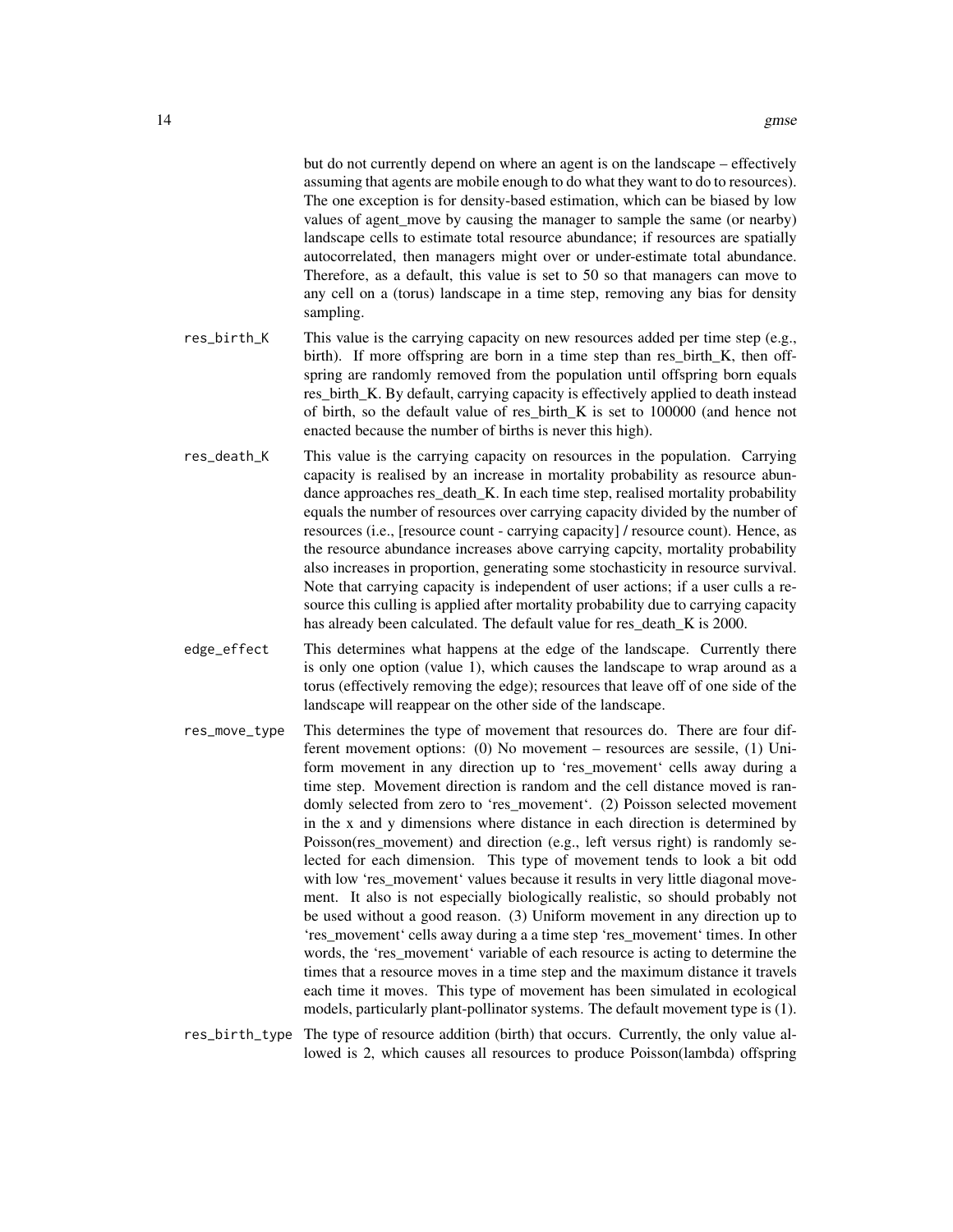each time step, where 'lambda' is the population growth rate also set as an argument in gmse simulations.

res\_death\_type The type of resource removal (death) that occurs. A value of (1) causes death to be entirely density-independent and with a probability of 'removal\_pr' for each resource (which may be further affected by agent actions or interactions with landscape cells). A value of (2) causes death to be entirely density-dependent (though potentially independently affected by agents and landscape), with mortality probability calculated based on the carrying capacity 'res\_death\_K' set in as an argument in gmse simulations. A value of (3) allows for both densitydependent (affected by 'res\_death\_K') and density-independent (affected by 'removal\_pr') effects on resource removal. The default 'res\_death\_type' is (2); values of (1) must be used carefully because it can result in exponential growth that leads to massive population sizes that slow down simulations.

observe\_type The type of observation sampling of resources being done by managers in the observation model. There are currently four options for sampling. (0) Densitybased sampling, in which managers sample all resources within some subset of the landscape; the size of this subset is all of the resources within a distance of 'agent\_view' from the cell of the manager. Managers sample 'times\_observe' subsets, where 'times observe' is a parameter value set in the gmse simulation. Managers then extrapolate the density of resources in the subset to estimate the total number of resources on a landscape. (1) Mark-recapture estimate of the popluation, in which managers randomly sample 'fixed\_mark' resources (without replacement) in the population without any spatial bias (if there are fewer than 'fixed\_mark' resources, managers sample all resources). The manager then randomly samples 'fixed recapt' resources (without replacement), again without any spatial bias. A Chapman estimate is then used in the manager model to estimate population size from these mark-recapture data. (2) Transect-based sampling (linear), in which a manager samples an entire row of the landscape and counts the resources on the row, then moves onto the next row of the landscape until the entire landscape has been covered. The number of cells in each row (i.e., the height) equals 'agent\_view', so fewer transects are needed if agents can see farther. If 'res\_move\_obs == TRUE', then resources can move on the landscape between each transect sampling, potentially causing observation error if some resources are double counted or not counted at all due to movement. If 'res\_move\_obs == FALSE', then this type of observation should produce no error, and resource estimation will be exact. (3) Transect-based sampling (block), in which a manager samples a block of the landscape and counts the resources in the block, then moves on to the next (equally sized) block until the entire landscape has been covered. Blocks are square, with the length of each side equaling 'agent\_view', so fewer blocks are needed if agents can see farther. If 'res move obs == TRUE', then resources can move on the landscape between each block sampling, potentially causing observation error if some resources are double counted or not counted at all due to movement. If 'res\_move\_obs == FALSE', then this type of observation should produce no error, and resource estimation will be exact. The default observation type is 0 for density-based sampling.

fixed\_mark This parameter affects mark-recapture observation (i.e., applies only when observe\_type == 1). Its value defines how many resources will be marked in each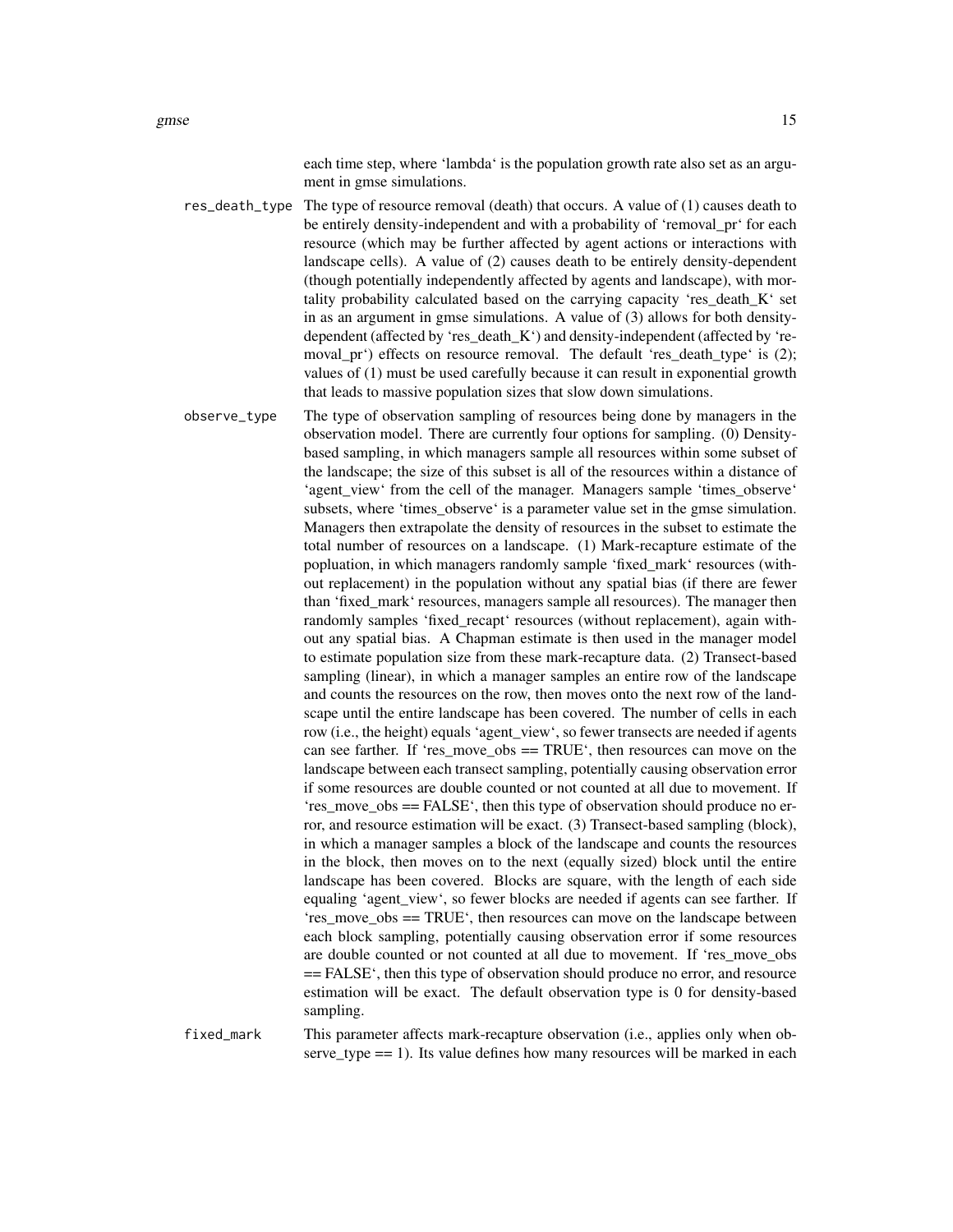time step as part of a mark-recapture population size estimate.

- fixed\_recapt This parameter affects mark-recapture observation (i.e., applies only when observe\_type == 1). Its value defines how many resources will be (re)captured in each time step as part of a mark-recapture population size estimate.
- times\_observe This parameter defines how many times a manager will make observations within the observation model; it applies only to density-based sampling ('observe\_type  $= 0$ <sup>t</sup>) and mark-recapture sampling ('observe\_type  $= 1$ '). In the former case, the value determines how many times the manager goes out to sample resources from a subset of the landscape. In the latter case, the value determines how many times the manager goes out to attempt to find new resources to mark or recapture (hence its value must be greater than 'fixed\_observe').
- obs\_move\_type This determines the type of movement that agents do. The four different movement types of agents are identical to those of resources: : (0) No movement – agents are sessile, (1) Uniform movement in any direction up to 'agent\_move' cells away during a time step. Movement direction is random and the cell distance moved is randomly selected from zero to 'agent\_move'. (2) Poisson selected movement in the x and y dimensions where distance in each direction is determined by Poisson(agent\_move) and direction (e.g., left versus right) is randomly selected for each dimension. This type of movement tends to look a bit odd with low 'agent\_move' values because it results in very little diagonal movement. It also is not especially realistic, so should probably not be used without a good reason. (3) Uniform movement in any direction up to 'agent\_move' cells away during a a time step 'agent\_move' times. In other words, the 'agent\_move' variable of each agent is acting to determine the times that an agent moves in a time step and the maximum distance it travels each time it moves. This type of movement has been simulated in ecological models, particularly plant-pollinator systems. The default movement type is (1).
- res\_min\_age This value defines the minimum age at which resources are recorded and acted upon by agents; below this age, resources are ignored. The default value of this parameter is 0. Note that the population might appear to go over carrying capacity regularly because carrying capacity is not realised until the next resource model if it applies to the death of resource (this is not a problem for the simulation itself, it just needs to be noted). If the value is set to 1, then offspring just produced during a time step (age  $= 0$ ) are not observed or acted upon by agents.
- res\_move\_obs This is a TRUE or FALSE value that defines whether or not resources are to move between 'times\_observe' times being observed. The default value is TRUE, but if the option is set to FALSE then it shuts down all resource movement during sampling (making 'observe\_type =  $2'$  and 'observe\_type =  $3'$  error free).
- Euclidean\_dist This is a TRUE or FALSE value that defines whether distance in the simulation should be judged as number of cells away or the actual Euclidean distance between points (e.g., if the landscape were interpreted as a map). The default is set to FALSE, and until GMSE is capable of reading in real-world maps, I don't think there is any good reason to set it to TRUE.
- plotting This is a TRUE or FALSE value that determines whether or not the simulation results will be plotted. The default is TRUE. If plotted, then a function is called to show the dynamics of resources and agent actinos over time. The plotted function plots the dynamics of GMSE resource, observation, managemer,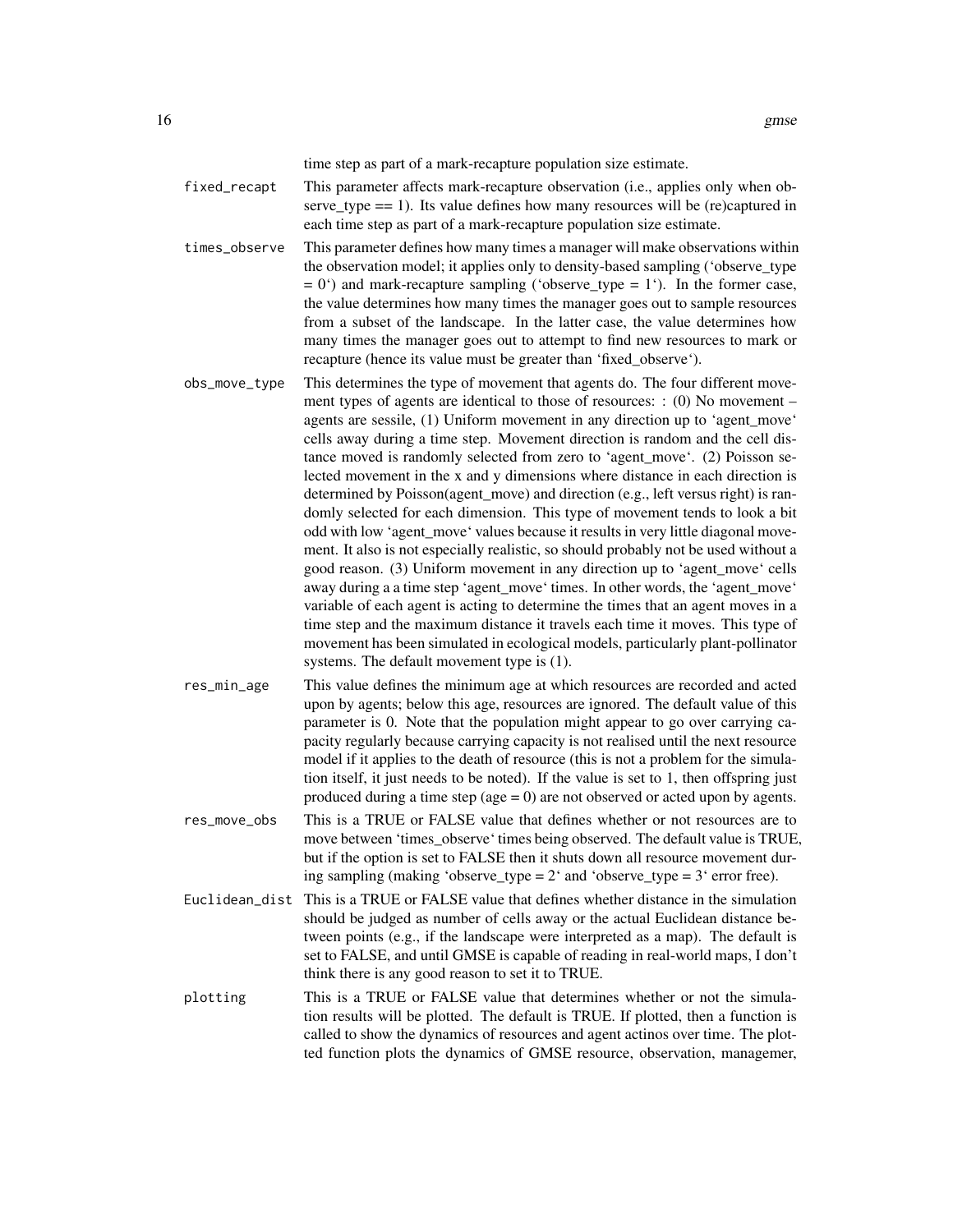|               | and user models in six separate sub-panels. (1) Upper left panel: Shows the<br>locations of resources on the landscape (black dots); landscape terrain is also<br>shown in brown, but at the moment, this is only cosmetic and does not reflect<br>anything occurring in the model. (2) Upper right panel: Shows ownership of<br>land by agents; land is divided proportional based on parameters set in gmse()<br>and colours correspond with other subplots. If agent utilities and actions are re-<br>stricted to land ('land_ownership' in the gmse() function), then this gives some<br>idea of where actions are being performed and where resources are affecting<br>the landscape. (3) Middle left panel: Shows the actual population abundance<br>(black solid line) and the population abundance estimated by the manager (blue<br>solid line) over time. The dotted red line shows the resource carrying capacity<br>(death-based) and the dotted blue line shows the target for resource abundance<br>as set in the gmse() function; the orange line shows the total percent yield of the<br>landscape (i.e., 100 percent means that resources have not decreased yield at all,<br>0 percent means that resources have completely destroyed all yield). (4) Middle<br>right panel: Shows the raw landscape yield for each stakeholder (can be ignored<br>if 'land_ownership' is FALSE) over time; colours correspond to land ownership<br>shown in the upper right panel. (5) Lower left panel: The cost of stakeholders<br>performing actions over time, as set by the manager. (6) Lower right panel: The<br>total number of actions performed by all stakeholders over time. |
|---------------|---------------------------------------------------------------------------------------------------------------------------------------------------------------------------------------------------------------------------------------------------------------------------------------------------------------------------------------------------------------------------------------------------------------------------------------------------------------------------------------------------------------------------------------------------------------------------------------------------------------------------------------------------------------------------------------------------------------------------------------------------------------------------------------------------------------------------------------------------------------------------------------------------------------------------------------------------------------------------------------------------------------------------------------------------------------------------------------------------------------------------------------------------------------------------------------------------------------------------------------------------------------------------------------------------------------------------------------------------------------------------------------------------------------------------------------------------------------------------------------------------------------------------------------------------------------------------------------------------------------------------------------------------------------------------------------------|
| hunt          | This is a TRUE or FALSE value that determines whether the simulation will be<br>halted each time step after 'start_hunting' time steps to ask the user how many<br>resources they want to hunt (some management information is given to help<br>make this choice). This feature will be expanded upon in later versions. Right<br>now, the human is playing the role of agent number 2, the first stake-holder in<br>the simulation. By default, this value is set to FALSE.                                                                                                                                                                                                                                                                                                                                                                                                                                                                                                                                                                                                                                                                                                                                                                                                                                                                                                                                                                                                                                                                                                                                                                                                                |
| start_hunting | The time step in which the human (*not* the simulated agent) is allowed to start<br>hunting if 'hunt = TRUE'. The default value is 95.                                                                                                                                                                                                                                                                                                                                                                                                                                                                                                                                                                                                                                                                                                                                                                                                                                                                                                                                                                                                                                                                                                                                                                                                                                                                                                                                                                                                                                                                                                                                                      |
| res_consume   | The fraction of remaining biomass (e.g. crop production) that a resource con-<br>sumes while occupying a landscape cell. The default value is 0.5, so if one<br>resource occupies the cell, then landscape production is halved, if two resources<br>occupy the cell, then landscape production drops to 0.25; if three, then produc-<br>tion drops to 0.125, etc.                                                                                                                                                                                                                                                                                                                                                                                                                                                                                                                                                                                                                                                                                                                                                                                                                                                                                                                                                                                                                                                                                                                                                                                                                                                                                                                          |
| ga_popsize    | The size of populations of agents in the genetic algorithm (not resources in<br>the simulation). The actions of each agent in the simulation are duplicated<br>'ga_popsize' times, and this population of individual agent actions undergoes<br>a process of natural selection to find an adaptive strategy. Selection is naturally<br>stronger in larger populations, but a default population size of 100 is more than<br>sufficient to find adaptive strategies.                                                                                                                                                                                                                                                                                                                                                                                                                                                                                                                                                                                                                                                                                                                                                                                                                                                                                                                                                                                                                                                                                                                                                                                                                         |
| ga_mingen     | The minimum number of generations in the genetic algorithms of the simula-<br>tion (*not* the number of time steps in the simulation itself). The actions of<br>each agent in the simulation are duplicated 'ga_popsize' times, and this pop-<br>ulation of individual agent actions undergoes a process of natural selection at<br>least 'ga_mingen' times to find an adaptive strategy. If convergence criteria<br>'converge_crit' is set to a default value of 100, then the genetic algorithm will<br>almost always continue for exactly 'ga_mingen' generations. The default value<br>is 40, which is usually plenty for finding adaptive agent strategies – the objective                                                                                                                                                                                                                                                                                                                                                                                                                                                                                                                                                                                                                                                                                                                                                                                                                                                                                                                                                                                                             |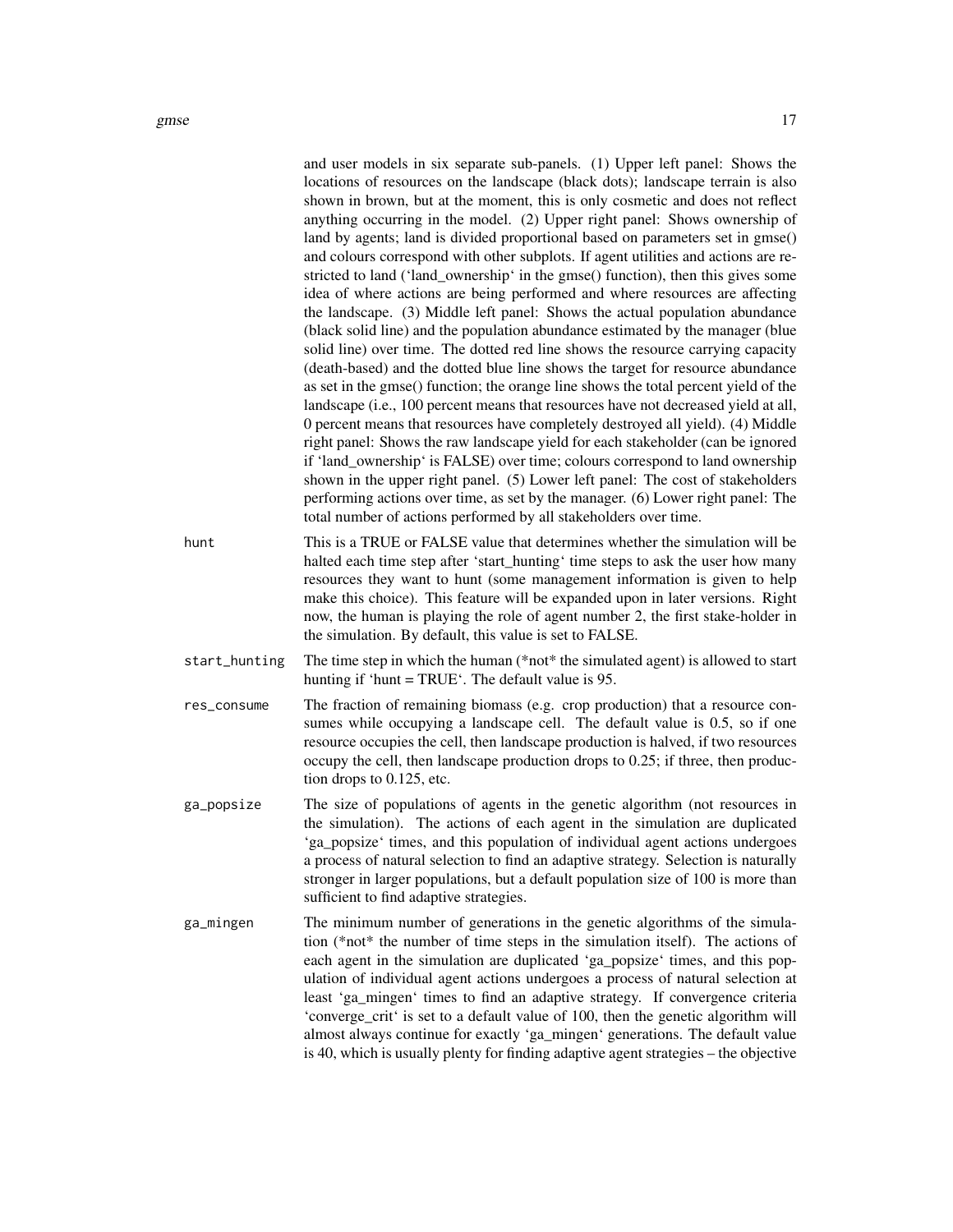is not to find optimal strategies, but strategies that are strongly in line with agent interests.

- ga\_seedrep At the start of each genetic algorithm, 'ga\_popsize' replicate agents are produced; 'ga\_seedrep' of these replicates are \*exact\* replicates, while the rest have random actions to introduce variation into the population. Because adaptive agent strategies are not likely to change wildly from one generation to the next, it is highly recommended to use some value of 'ga\_seedrep' greater than zero; the default value is 20, which does a good job of finding adaptive strategies.
- ga\_sampleK In the genetic algorithm, fitnesses are assigned to different agent strategies and compete in a tournament to be selected into the next generation. The tournament samples 'ga\_sampleK' strategies at random and with replacement from the population of 'ga\_popsize' to be included in the tournament. The default value is 20.
- ga\_chooseK In the genetic algorithm, fitnesses are assigned to different agent strategies and compete in a tournament to be selected into the next generation. The tournament samples 'ga\_sampleK' strategies at random and with replacement from the population of 'ga\_popsize' to be included in the tournament, and from these randomly selected strategies, the top 'ga\_chooseK' strategies are selected. The default value is 2, so the top 10 percent of the random sample in a tournament makes it into the next generation (note that multiple tournaments are run until 'ga\_popsize' strategies are selected for the next generation).
- ga\_mutation In the genetic algorithm, this is the mutation rate of any action within an agent's strategy. When a mutation occurs, the action is either increased or decreased by a value of 1. If the action drops below zero, then the value after mutation is multiplied by -1.
- ga\_crossover In the genetic algorithm, this is the crossover rate of any action within an agent's strategy with a randomly selected different strategy in the population of size 'ga\_popsize'.

move\_agents This is a TRUE or FALSE value that defines whether or not agents should move at the end of each time step. The default value is TRUE.

- max\_ages This is the maximum age of resources. If resources reach this age, then they are removed in the resource model with a probability of 1. The default 'max\_ages' is 5.
- minimum\_cost This is the mimimum cost of any action in the manager and user models. Higher values allow managers to have greater precision when setting policy. For example, managers believe (typically correctly) that they will double culling number by setting the cost of culling at 1 instead of 2. If actions always cost at least some minium value, then some increment just above that value is always available to more precisely affect user actions. Hence it is generally better to simply give everyone a bigger budget and set a minimum cost, giving more precision to managers to fine tune policy. The default value of minimum\_cost is therefore set to 10.
- user\_budget This is the total budget of each stakeholder for performing actions. The cost of performing an action is determined by the 'miminimum\_cost' of actions, and the policy set by the manager. The default 'user\_budget' is 1000. The maximum budget is 100000.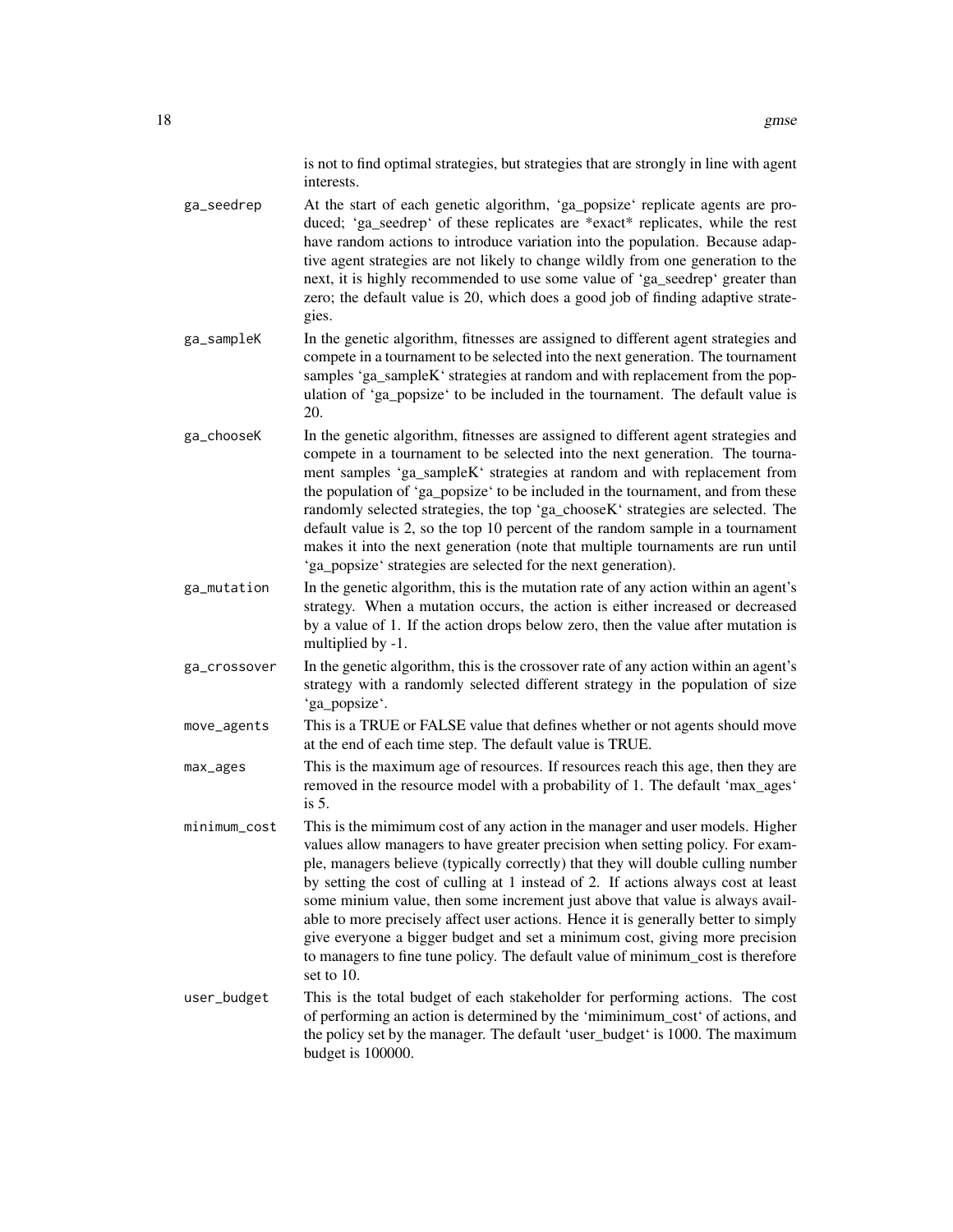|                | manager_budget This is the total budget for the manager when setting policy. Higher budgets<br>make it easier to restrict the actions of stakeholders; lower budgets make it more<br>difficult for managers to limit the actions of stakeholders by setting policy. The<br>default 'manager_budget' is 1000. The maximum budget is 10000.                                                               |
|----------------|---------------------------------------------------------------------------------------------------------------------------------------------------------------------------------------------------------------------------------------------------------------------------------------------------------------------------------------------------------------------------------------------------------|
| manage_target  | This is the target resource abundance that the manager attempts to keep the<br>population at; the default value is 1000.                                                                                                                                                                                                                                                                                |
| RESOURCE_ini   | This is the initial abundance of resources at the start of the simulation; the default<br>is 1000.                                                                                                                                                                                                                                                                                                      |
| scaring        | This is a TRUE or FALSE value determining whether or not scaring is an op-<br>tion for managers and stakeholders. If so, then stakeholders that scare cause<br>resources to be moved from their current landscape cell to a random cell on the<br>landscape (note, it is possible that the resource could be scared back onto the<br>stakeholder's own land again). The default value of this is FALSE. |
| culling        | This is a TRUE or FALSE value determining whether or not culling is an op-<br>tion for managers and stakeholders. If so, then stakeholders that cull cause the<br>resource to be removed from the simulation permanently (i.e., killing the re-<br>source). The default value of this is TRUE.                                                                                                          |
| castration     | This is a TRUE or FALSE value determining whether or not castration is an<br>option for managers and stakeholders. If so, then stakeholders that castrate do<br>not remove the resource from the simulation, but prohibit the resource from<br>reproducing by setting its 'lambda' value to zero. The default value of this is<br>FALSE.                                                                |
| feeding        | This is a TRUE or FALSE value determining whether or not feeding is an option<br>for managers and stakeholders. If so, then stakeholders that feed increase a<br>resource's growth rate (lambda) for one time step by 100 percent. The default<br>value of this is FALSE.                                                                                                                               |
|                |                                                                                                                                                                                                                                                                                                                                                                                                         |
| help_offspring | This is a TRUE or FALSE value determining whether or not feeding is an option<br>for managers and stakeholders. If so, then stakeholders that help_offspring in-<br>crease a resource's offspring production for one time step by one (i.e., one more<br>offspring is produced). The default value of this is FALSE.                                                                                    |
| tend_crops     | This is a TRUE or FALSE value determining whether or not tending crops on<br>the landscape is allowed for stakeholders. If so, then stakeholders can increase<br>one cells yield by 50 percent for each action to 'tend_crops'. Actions on the<br>landscape cannot be regulated by managers, so the cost of this action is always<br>'minimum_cost'. The default value of this is FALSE.                |
| tend_crop_yld  | The per landscape cell proportional increase in crop yield when stakeholders<br>take one action to increase yield on their landscape. The default value is set to<br>0.5 (i.e., a 50 percent increase in yield on a cell).                                                                                                                                                                              |
| kill_crops     | This is a TRUE or FALSE value determining whether or not killing crops on the<br>landscape is allowed for stakeholders. If so, then stakeholders can remove the<br>crop yield on a cell completely for each action to 'kill_crops'. Actions on the<br>landscape cannot be regulated by managers, so the cost of this action is always<br>'minimum_cost'.                                                |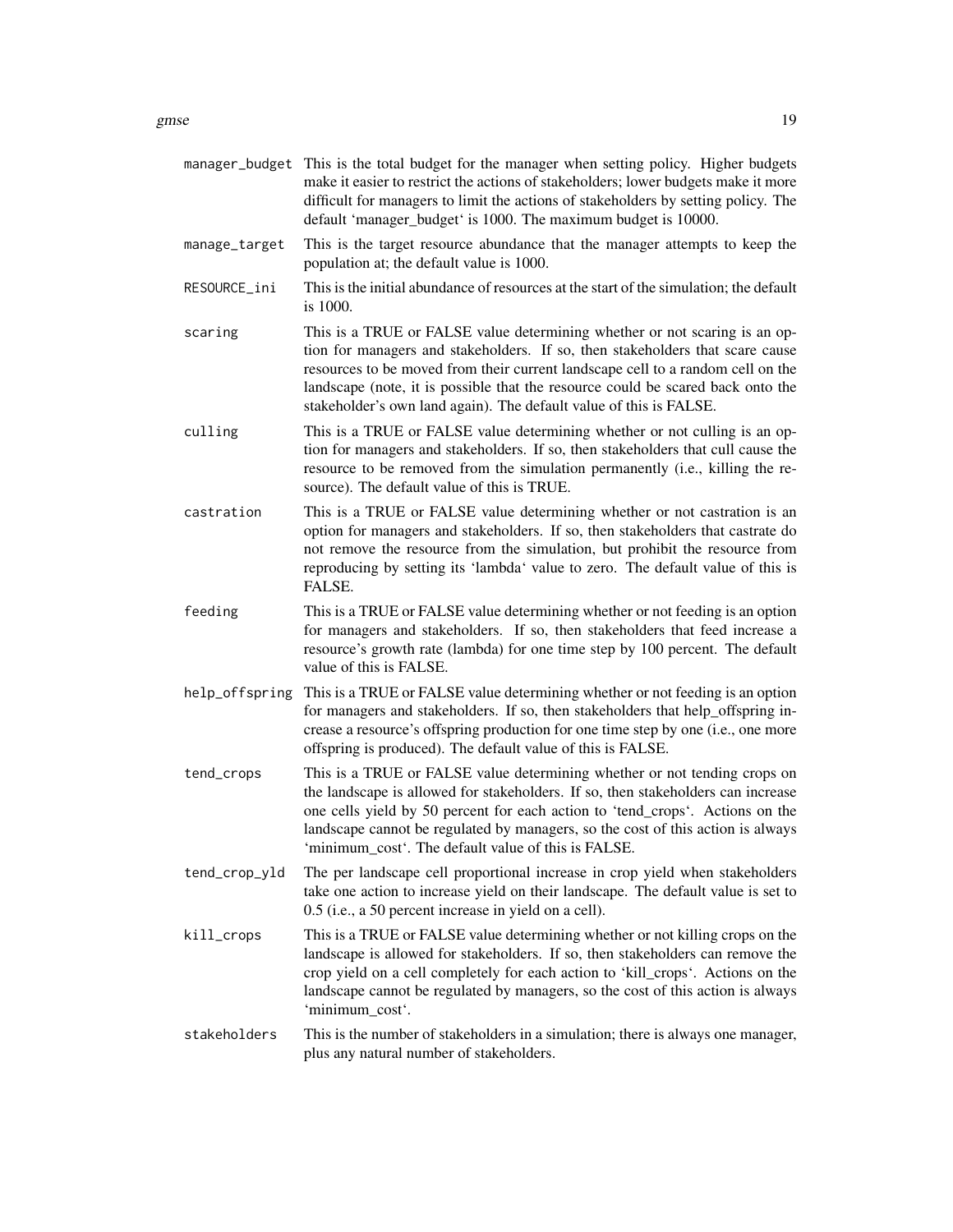- manage\_caution This value moderates the caution a manager has when changing policy by assuming that at least 'manage caution' of each possible action will always be performed by stakeholders. I manager will therefore not ignore policy for one action because no stakeholder is engaging in it; the default value of 'manage\_caution' is 1.
- land\_ownership This value defines whether stakeholders own land and their actions are restricted to land that they own. If FALSE, then stakeholders can act on any landscape cell; if TRUE, then agents can only act on their own cells. The default of this value is FALSE.
- manage\_freq This is the frequency with which policy is set by managers; a value of 1 means that policy is set in the manager model every time step; a value of 2 means that poilcy is set in the manager model every other time step, etc. The default value is 1.
- converge\_crit This is the convergence criteria for terminating a genetic algorithm. After continuing for the minimum number of generations, 'ga\_mingen', the genetic algorithm will terminate if the convergence criteria is met. Usually making this criteria low doesn't do much to improve adaptive strategies; the default value is 1, which means that the genetic algorithm will continue as long as there is greater than a 1 percent increase in strategy fitness.
- manager\_sense This adjusts the sensitivity that a manager assumes their actions have with respect to changes in costs (their policy). For example, given a default 'manage\_sense' value of 0.9, if the cost of culling resources doubles, then instead of a manager assuming the the number of culled resources per user will be cut in half, the manager will instead assume that the number of resources culled will be cut by one half times eight tenths. As a general rule, a value of ca 0.8 allows the manager to predict stake-holder responses to policy accurately; future versions of GMSE could allow managers to adjust this dynamically based on simulation history.
- public\_land The proportion of the landscape that will be public, and not owned by stakeholders. The remaining proportion of the landscape will be evenly divided among stakeholders. Note that this option is only available when land ownership  $==$ TRUE. The default value is 0.
- group\_think If TRUE, all users will have identical actions; the genetic algorithm will find actions for one user and copy them for all users. This is a useful option if a lot of users are required but variation among user decisions can be ignored. The default value is FALSE.
- age\_repr The age below which resources are incapable of reproducing. The default value is 1.
- usr\_budget\_rng This specifies a range around the value of 'user\_budget', such that the expected value of each user's budget will be 'user\_budget', with a uniform distribution plus or minus 'usr\_budget\_rng'. Note that the minimum 'usr\_budget\_rng' allowed is 1 regardless of the range set, and the maximum is always 100000. The default value for this argument is 0.
- action\_thres A value for the deviation of the estimated population from the manager target, below which manager will not update the policy. Recommended values are between 0 and 1, with the default value being 0.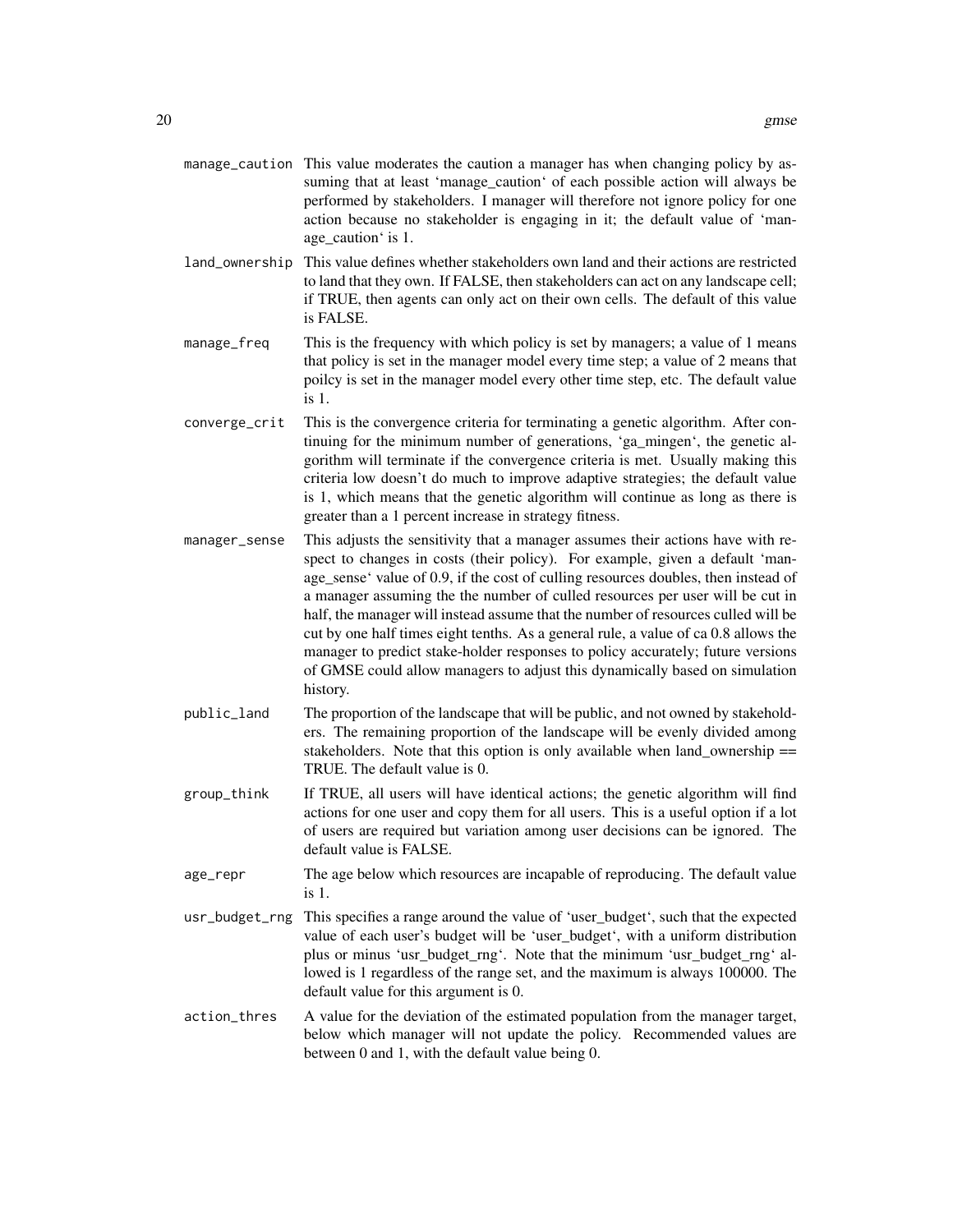gmse  $21$ 

| budget_bonus  | A percentage of the initial budget manager will receive if policy was not updated<br>last time step. Corresponds to the time, energy and money saved by waiting for<br>a better time to update the policy. Budget bonuses are cumulative, so many time<br>steps of not updating policy can cause a compounding increase in the budget<br>bonus. The default value is 0.                                                                           |
|---------------|---------------------------------------------------------------------------------------------------------------------------------------------------------------------------------------------------------------------------------------------------------------------------------------------------------------------------------------------------------------------------------------------------------------------------------------------------|
| consume_surv  | This value defines the amount of yield on a landscape that an individual resource<br>need to consume in a timestep to survive. The default value is 0 (i.e., no con-<br>sumption is required for survival).                                                                                                                                                                                                                                       |
| consume_repr  | This value defines the amount of yield on a landscape that an individual resource<br>need to produce one offspring. Resources will produce as many offspring as is<br>possible given their yield in take; e.g., if a resource consumes between three<br>and four times the amount of yield required for reproduction, then they will<br>produce three offspring. The default value is $0$ (i.e., no consumption is required<br>for reproduction). |
| times_feeding | Number of searches that resources are allowed per time step for feeding on<br>the landscape. Resources will move between times feeding based on whatever<br>'res_movement' and 'res_move_type' parameters are specified.                                                                                                                                                                                                                          |
| ownership_var | Defines the extent to which the amount of land ownership allocated among users<br>varies when 'land_ownership = TRUE'. A default value of 0 places roughly<br>equal landscape ownership, while increasing values (must be $<$ 1) cause an ex-<br>ponential distribution of land ownership cell allocation.                                                                                                                                        |
|               | perceive_scare For a focal user, the perceived effect of scaring one resource on the total number<br>of resources affecting the user (e.g., if -1, then the user perceives scaring as<br>removing the equivalent of one resource from their land; NA by default, and<br>calculated from other argument inputs).                                                                                                                                   |
| perceive_cull | For a focal user, the perceived effect of culling one resource on the total number<br>of resources affecting the user (e.g., if -1, then the user perceives culling as<br>removing the equivalent of one resource; NA by default, and calculated from<br>other argument inputs).                                                                                                                                                                  |
| perceive_cast | For a focal user, the perceived effect of castrating one resource on the total num-<br>ber of resources affecting the user (e.g., if -1, then the user perceives castration<br>as removing the equivalent of one resource; NA by default, and calculated from<br>other argument inputs).                                                                                                                                                          |
| perceive_feed | For a focal user, the perceived effect of feeding one resource on the total number<br>of resources affecting the user (e.g., if 1, then the user perceives feeding as<br>adding the equivalent of one resource; NA by default, and calculated from other<br>argument inputs).                                                                                                                                                                     |
| perceive_help | For a focal user, the perceived effect of helping the offspring of one resource on<br>the total number of resources affecting the user (e.g., if 1, then the user perceives<br>helping offspring as adding the equivalent of one resource; NA by default, and<br>calculated from other argument inputs).                                                                                                                                          |
| perceive_tend | For a focal user, the perceived effect of tending to crops on one cell of owned<br>landscape the user's total crop yield (e.g., if 1, then the user perceives tending<br>crop to increase crop yield on one of their landscape cells by 1; NA by default,<br>and calculated from other argument inputs).                                                                                                                                          |
|               |                                                                                                                                                                                                                                                                                                                                                                                                                                                   |
|               |                                                                                                                                                                                                                                                                                                                                                                                                                                                   |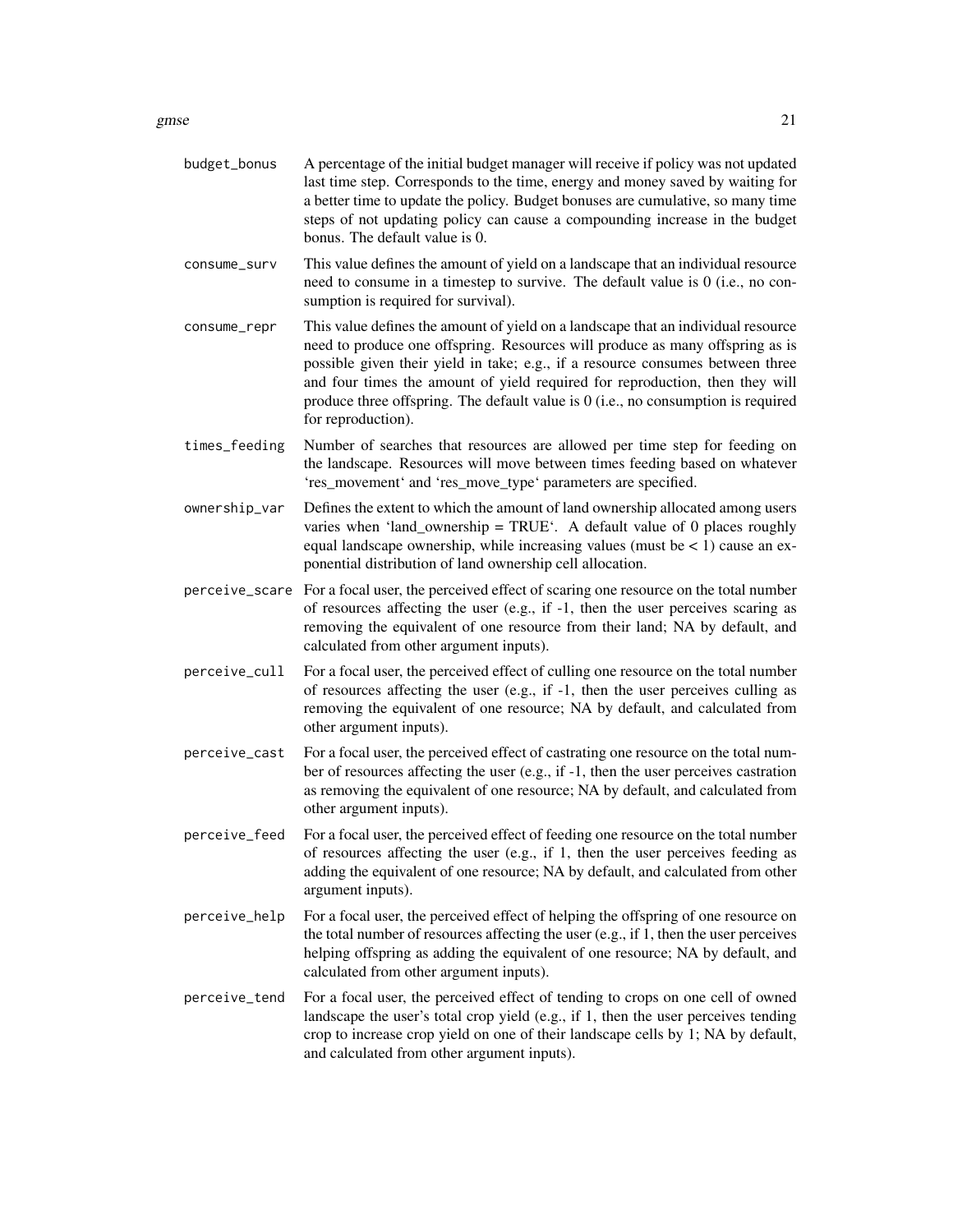- perceive\_kill For a focal user, the perceived effect of destroying the crops on one cell of owned landscape on the user's total crop yield (e.g., if -1, then the user perceives killing crop to reduce their total crop yield on a landscape cell by 1; unlike other perceived actions, this is not additive. The value defines that absolute effect on crop yield predicted at a single cell, so -1 assumes a 100 per cent loss of yield. This is NA by default).
- usr\_yld\_budget An increase in user budget caused by yield on their owned cells. The value of this parameter is multiplied by the user's total yield to get the user's budget increment (default 0). This argument can take any real value, but user budgets are always restricted to being between 1 and 100000. Where yield adjustments result in budgets < 1, the actual budget is set to 1. And where yield adjustments result in budgets > 100000, the actual budget is set to 100000.
- man\_yld\_budget An increase in manager budget caused by mean yield on user owned cells. The value of this parameter is multiplied by the users' mean total yield to get the manager's budget increment (default 0). This argument can take any real value, but manager budgets are always restricted to being between 1 and 100000. Where yield adjustments result in budgets  $\lt 1$ , the actual budget is set to 1. And where yield adjustments result in budgets > 100000, the actual budget is set to 100000.

## Value

A large list is returned that includes detailed simulation histories for the resource, observation, management, and user models. This list includes eight elements, most of which are themselves complex lists of arrays: (1) A list of length 'time\_max' in which each element is an array of resources as they exist at the end of each time step. Resource arrays include all resources and their attributes (e.g., locations, growth rates, offspring, how they are affected by stakeholders, etc.). (2) A list of length 'time max' in which each element is an array of resource observations from the observation model. Observation arrays are similar to resource arrays, except that they can have a smaller number of rows if not all resources are observed, and they have additional columns that show the history of each resource being observed over the course of 'times\_observe' observations in the observation model. (3) A 2D array showing parameter values at each time step (unique rows); most of these values are static but some (e.g., resource number) change over time steps. (4) A list of length 'time\_max' in which each element is an array of the landscape that identifies proportion of crop production per cell. This allows for looking at where crop production is increased or decreased over time steps as a consequence of resource and stakeholder actions. (5) The total time the simulation took to run (not counting plotting time). (6) A 2D array of agents and their traits. (7) A list of length 'time\_max' in which each element is a 3D array of the costs of performing each action for managers and stakeholders (each agent gets its own array layer with an identical number of rows and columns); the change in costs of particular actions can therefore be be examined over time. (8) A list of length 'time\_max' in which each element is a 3D array of the actions performed by managers and stakeholders (each agent gets its own array layer with an identical number of rows and columns); the change in actions of agents can therefore be examined over time. Because the above lists cannot possibly be interpreted by eye all at once in the simulation output, it is highly recommended that the contents of a simulation be stored and interprted individually if need be; alternativley, simulations can more easily be interpreted through plots when 'plotting = TRUE'.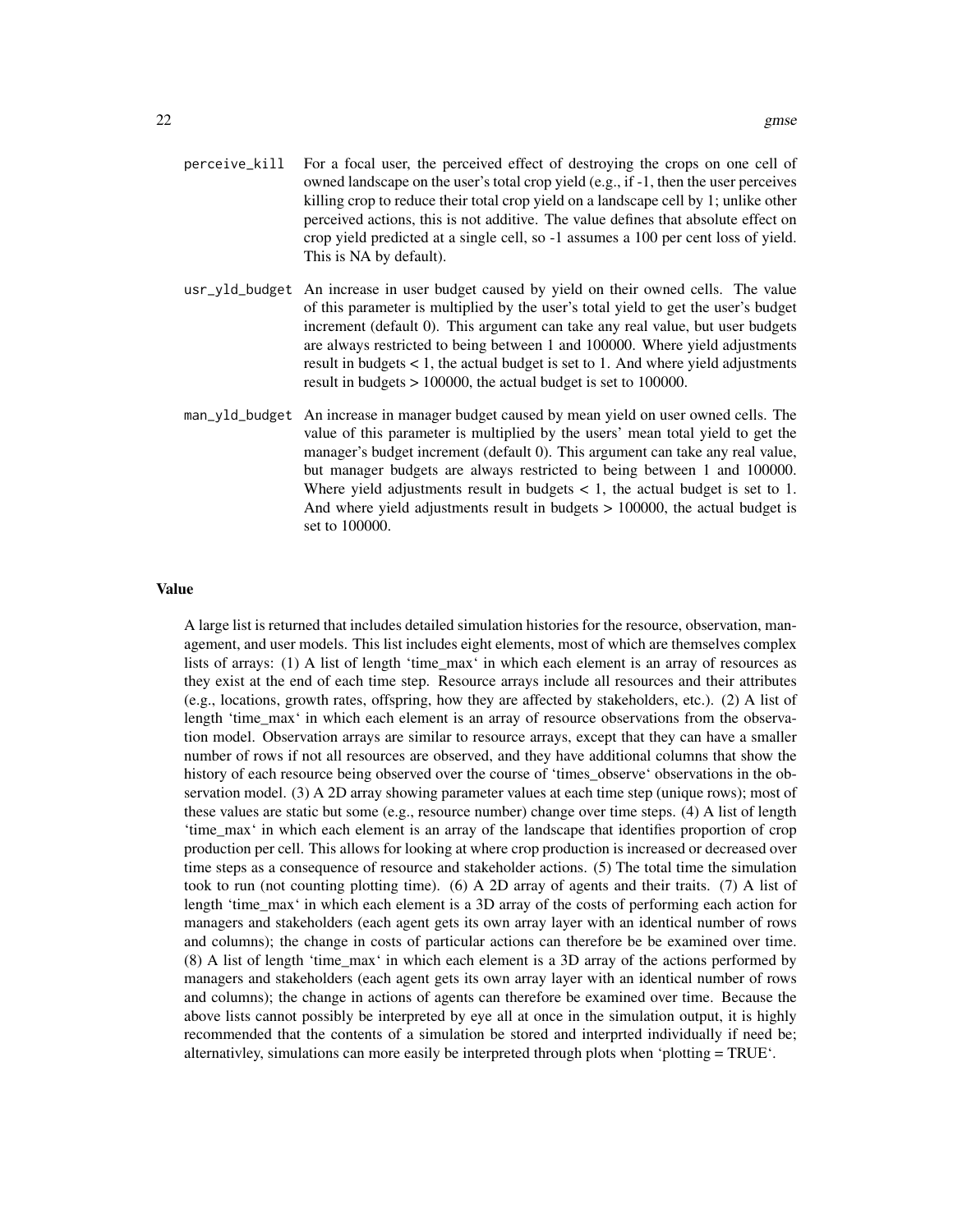## <span id="page-22-0"></span>gmse\_apply 23

## Examples

```
## Not run:
sim \le gmse(lambda = 0.4, time_max = 5, plotting = FALSE);
## End(Not run)
```
gmse\_apply *GMSE apply function*

## Description

The gmse\_apply function is a flexible function that allows for user-defined sub-functions calling resource, observation, manager, and user models. Where such models are not specified, GMSE submodels 'resource', 'observation', 'manager', and 'user' are run by default. Any type of sub-model (e.g., numerical, individual-based) is permitted as long as the input and output are appropriately specified. Only one time step is simulated per call to gmse\_apply, so the function must be looped for simulation over time. Where model parameters are needed but not specified, defaults from gmse are used.

### Usage

```
gmse_apply(
  res_mod = resource,
  obs_mod = observation,
  man_mod = manager,
  use_model = user,get_res = "basic",
  old_list = NULL,
  ...
\mathcal{L}
```
#### Arguments

| res_mod | The function specifying the resource model. By default, the individual-based<br>resource model from gmse is called with default parameter values. User-defined<br>functions must either return an unnamed matrix or vector, or return a named list<br>in which one list element is named either 'resource array' or 'resource vector',<br>and arrays must follow the format of GMSE in terms of column number and<br>type (if there is only one resource type, then the model can also just return a<br>scalar value).                  |
|---------|-----------------------------------------------------------------------------------------------------------------------------------------------------------------------------------------------------------------------------------------------------------------------------------------------------------------------------------------------------------------------------------------------------------------------------------------------------------------------------------------------------------------------------------------|
| obs_mod | The function specifying the observation model. By default, the individual-based<br>observation model from gmse is called with default parameter values. User-<br>defined functions must either return an unnamed matrix or vector, or return a<br>named list in which one list element is named either 'observation array' or 'ob-<br>servation_vector', and arrays must follow the format of GMSE in terms of col-<br>umn number and type (if there is only one resource type, then the model can<br>also just return a scalar value). |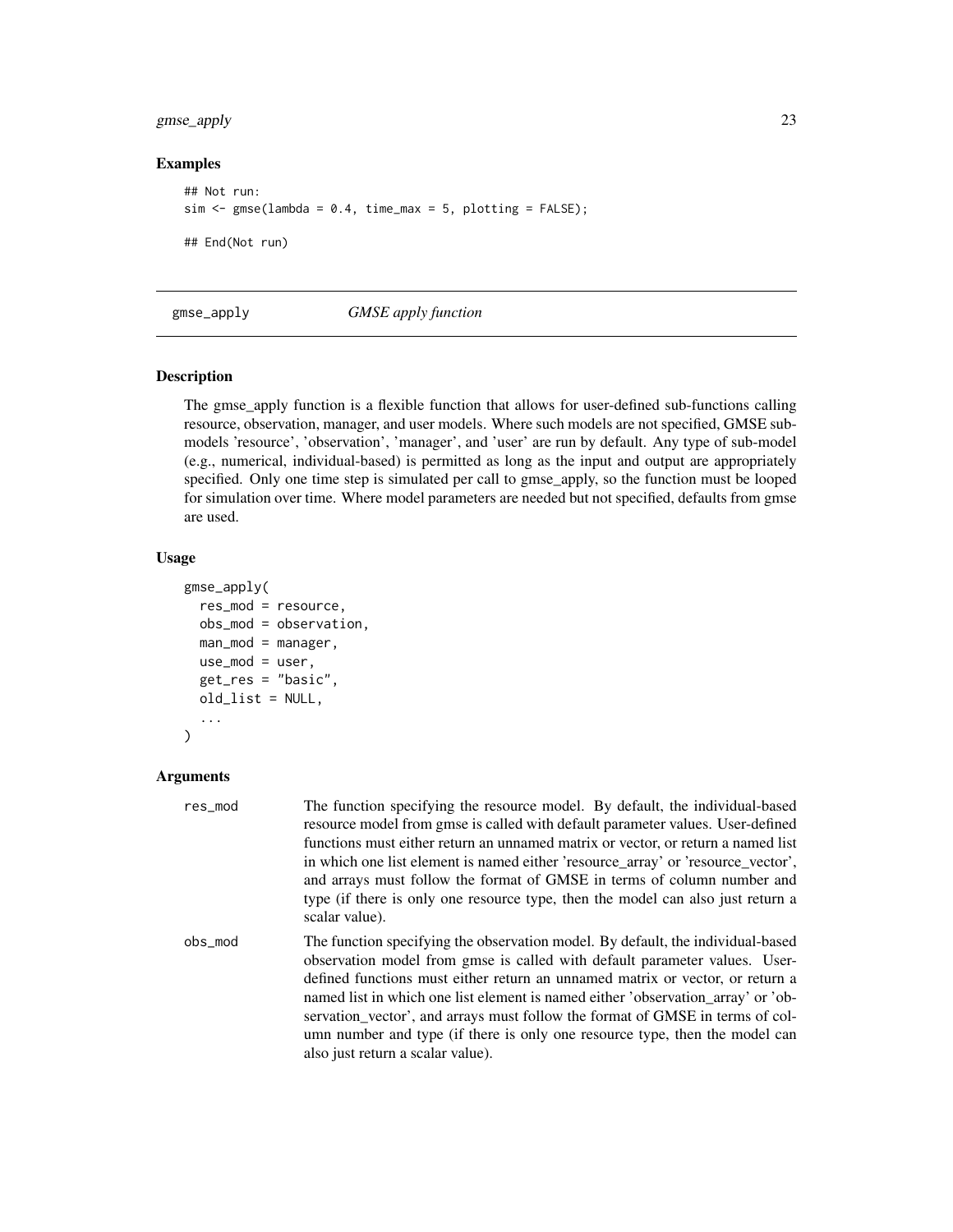| man_mod  | The function specifying the manager model. By default, the individual-based<br>manager model that calls the genetic algorithm from gmse is used with default<br>parameter values. User-defined functions must either return an unnamed matrix<br>or vector, or return a named list in which one list element is named either 'man-<br>ager_array' or 'manager_vector', and arrays must follow the (3 dimensional)<br>format of the 'COST' array in GMSE in terms of column numbers and types,<br>with appropriate rows for interactions and layers for agents (see documentation<br>of GMSE for constructing these, if desired). User defined manager outputs will<br>be recognised as costs by the default user model in gmse, but can be interpreted<br>differently (e.g., total allowable catch) if specifying a custom user model. |
|----------|----------------------------------------------------------------------------------------------------------------------------------------------------------------------------------------------------------------------------------------------------------------------------------------------------------------------------------------------------------------------------------------------------------------------------------------------------------------------------------------------------------------------------------------------------------------------------------------------------------------------------------------------------------------------------------------------------------------------------------------------------------------------------------------------------------------------------------------|
| use_mod  | The function specifying the user model. By default, the individual-based user<br>model that calls the genetic algorithm from gmse is used with default parameter<br>values. User-defined functions must either return an unnamed matrix or vector,<br>or return a named list in which one list element is named either 'user_array' or<br>'user_vector', and arrays must follow the (3 dimensional) format of the 'AC-<br>TION' array in GMSE in terms of column numbers and types, with appropriate<br>rows for interactions and layers for agents (see documentation of GMSE for<br>constructing these, if desired).                                                                                                                                                                                                                 |
| get_res  | How the output should be organised. The default 'basic' attempts to distill re-<br>sults down to their key values from submodel outputs, including resource abun-<br>dances and estimates, and manager policy and actions. An option 'custom' sim-<br>ply returns a large list that includes the output of every submodel. Any other<br>option (e.g. 'none') will return a large list with all of the input, output, and pa-<br>rameters used to run gmse_apply. This list will also include a list element named<br>'basic_output', which will display the default results.                                                                                                                                                                                                                                                           |
| old_list | A an existing list of results from gmse_apply, produced by setting 'get_res =<br>TRUE' to be included in the function. The parameter and data structures from<br>the previous run will be applied to the new run of gmse_apply, thereby mak-<br>ing it easy to loop multiple generations. Additional arguments passed to ''<br>will over-ride those stored in the old list, allowing global parameter values to be<br>updated (e.g., sub-models used, management options, genetic algorithm param-<br>eters). Note that if these arguments are passed, the function will attempt to work<br>with them even if it means removing previous list elements (e.g., if a new num-<br>ber of stakeholders is passed through stakeholder = new_value, then an entirely<br>new AGENT array and user and manager arrays will need to be built).  |
|          | Arguments passed to user-defined functions, and passed to modify default pa-<br>rameter values that would otherwise be called for gmse default models. Any<br>argument that can be passed to gmse can be specified explicitly, just as if it were<br>an argument to gmse. Similarly, any argument taken by a user-defined function<br>should be specified, though the function will work if the user-defined function<br>has a default that is not specified explicitly.                                                                                                                                                                                                                                                                                                                                                               |
|          |                                                                                                                                                                                                                                                                                                                                                                                                                                                                                                                                                                                                                                                                                                                                                                                                                                        |

## Details

To integrate across different types of submodels, gmse\_apply translates between vectors and arrays between each submodel. For example, because the default GMSE observation model requires a resource array with particular requirements for column identites, when a resource model subfunction returns a vector, or a list with a named element 'resource\_vector', this vector is translated into an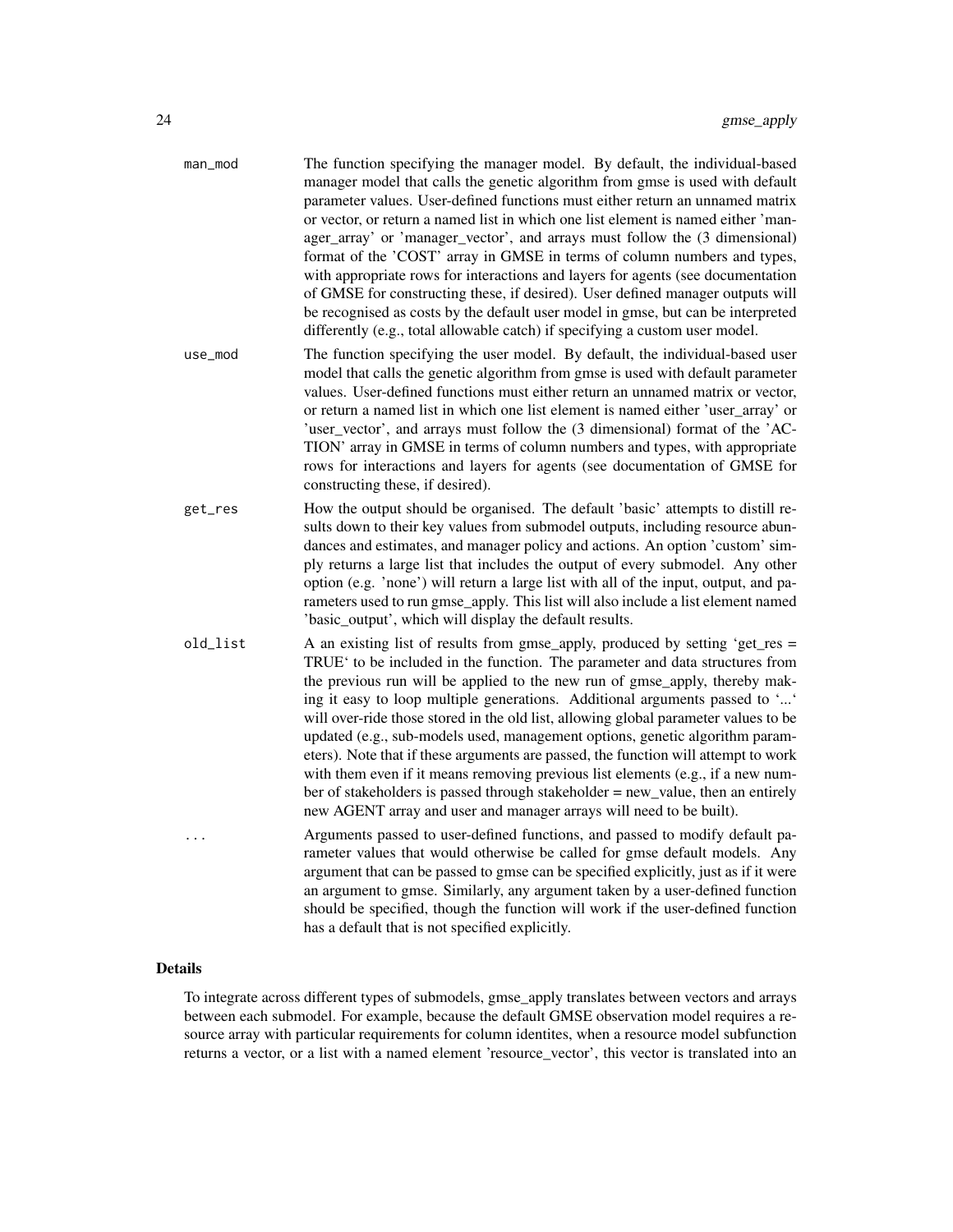<span id="page-24-0"></span>array that can be used by the observation model. Specifically, each element of the vector identifies the abundance of a resource type (and hence will usually be just a single value denoting abundance of the only focal population). If this is all the information provided, then a resource\_array will be made with default GMSE parameter values with an identical number of rows to the abundance value (floored if the value is a non-integer; non-default values can also be put into this transformation from vector to array if they are specified in gmse\_apply, e.g., through an argument such as lambda = 0.8). Similarly, a 'resource\_array' is also translated into a vector after the default individual-based resource model is run, should the observation model require simple abundances instead of an array. The same is true of 'observation vector' and 'observation array' objects returned by observation models, of 'manager\_vector' and 'manager\_array' (i.e., COST) objects returned by manager models, and of 'user\_vector' and 'user\_array' (i.e., ACTION) objects returned by user models. At each step, a translation between the two is made, with necessary adjustments that can be tweaked through arguments to gmse\_apply when needed.

Parameter changes are accommodated by rebuilding data structures whenever necessary. For example, if the number of stakeholders is changed (and by including an argument 'stakeholders' to gmse\_apply, it is assumed that stakeholders are changing even the value is identical to what is in the old\_list), then a new array of agents will be built. If landscape dimensions are changed (i.e., if the argument 'land\_dim\_1' or 'land\_dim\_2' is included), then a new landscape willl be built. For custom defined GMSE sub-functions, arguments passed to '...' will not be found or updated, so changes to arguments of custom functions should be made directly to the 'old\_list', or the use of old\_list should be avoided.

#### Examples

```
## Not run:
sim <- gmse_apply();
sim <- gmse_apply(stakeholders = 2);
sim <- gmse_apply(obs_mod = function(resource_vector) rnorm(1, resource_vector, 10));
```
## End(Not run)

gmse\_gui *GMSE GUI function*

#### Description

The gmse\_gui function will call a browser-based graphical user interface (GUI) for the gmse function. The GUI will run simulations for a limited range of parameter values and present results as plots.

#### Usage

gmse\_gui()

#### Value

A browser should immediately open with the gmse graphical user interface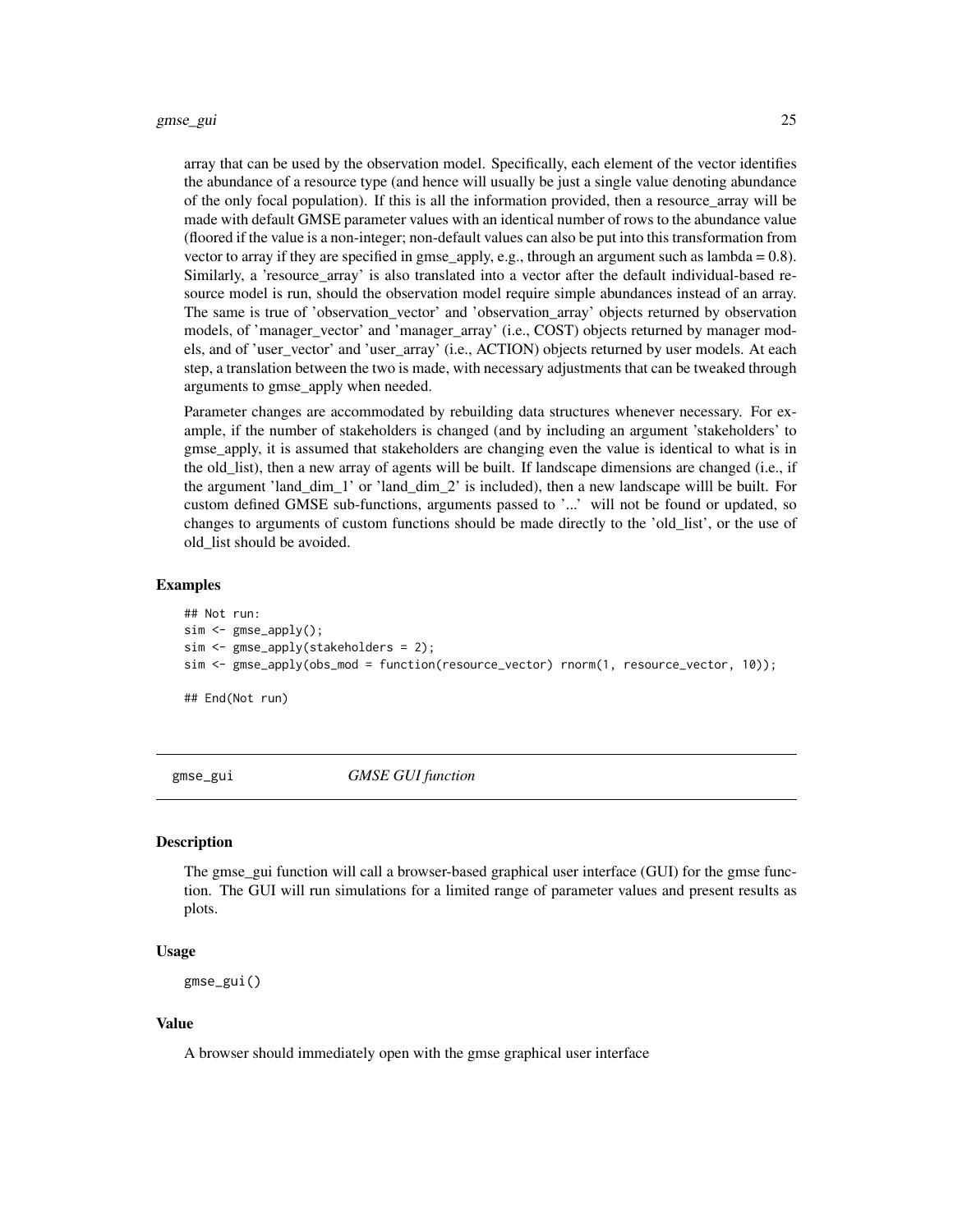#### Examples

```
## Not run:
sim <- gmse_gui();
## End(Not run)
```
gmse\_replicates *gmse replicate simulations*

#### **Description**

Replicates the same simulation for a set of parameter values

#### Usage

```
gmse_replicates(replicates, all_time = FALSE, hide_unused_options = TRUE, ...)
```
#### Arguments

| replicates              | The number of replicate simulations to be run                                                                                                                                                              |
|-------------------------|------------------------------------------------------------------------------------------------------------------------------------------------------------------------------------------------------------|
| $all$ <sub>_</sub> time | Passes to gmse_table. If TRUE, then results from all time steps of the simulation<br>are returned; if FALSE (default), then only results from the last time step of each<br>simulation is returned.        |
| hide_unused_options     |                                                                                                                                                                                                            |
|                         | Passes to gmse_table. If TRUE (default), then action options (e.g., scaring,<br>culling, etc.) that are not available are not included in the results summary. If<br>FALSE, then they are included as 'NA' |
| $\cdots$                | Parameter values to be passed to the gmse function                                                                                                                                                         |

#### Value

A simplified list that includes four elements, each of which is a table of data: 1. resources, a table showing time step in the first column, followed by resource abundance in the second column. 2. observations, a table showing time step in the first column, followed by the estimate of population size (produced by the manager) in the second column. 3. costs, a table showing time step in the first column, manager number in the second column (should always be zero), followed by the costs of each action set by the manager (policy); the far-right column indicates budget that is unused and therefore not allocated to any policy. 4. actions, a table showing time step in the first column, user number in the second column, followed by the actions of each user in the time step; additional columns indicate unused actions, crop yield on the user's land (if applicable), and the number of resources that a user successfully harvests (i.e., 'culls').

#### Examples

```
## Not run:
sim_replicates <- gmse_replicates(replicates = 2, time_max = 5);
## End(Not run)
```
<span id="page-25-0"></span>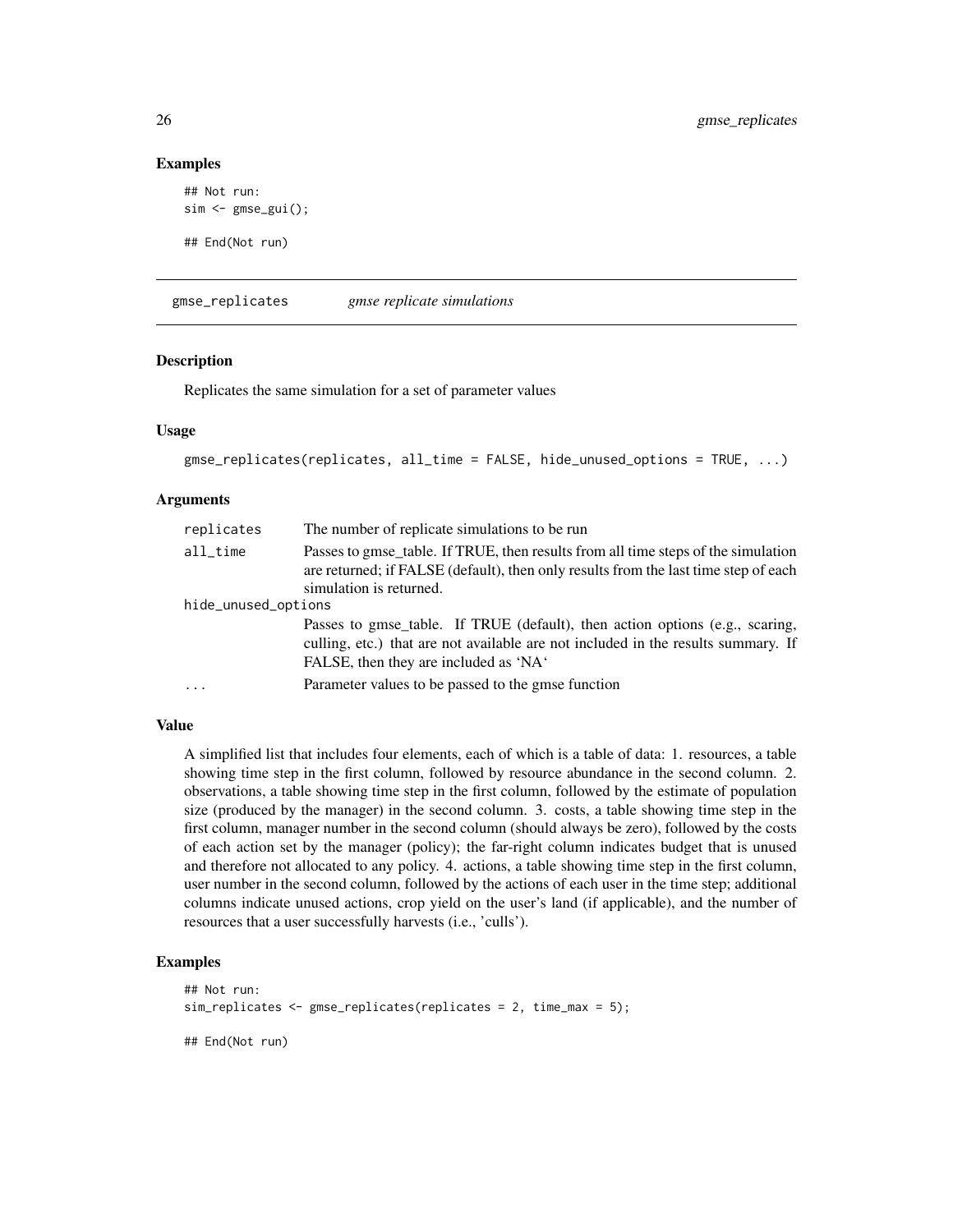<span id="page-26-0"></span>

#### Description

Summarise gmse output in a more user-friendly format

#### Usage

```
gmse_summary(gmse_results)
```
#### Arguments

gmse\_results The full list as returned by the gmse function

#### Value

A simplified list that includes four elements, each of which is a table of data: 1. resources, a table showing time step in the first column, followed by resource abundance in the second column. 2. observations, a table showing time step in the first column, followed by the estimate of population size (produced by the manager) in the second column. 3. costs, a table showing time step in the first column, manager number in the second column (should always be zero), followed by the costs of each action set by the manager (policy); the far-right column indicates budget that is unused and therefore not allocated to any policy. 4. actions, a table showing time step in the first column, user number in the second column, followed by the actions of each user in the time step; additional columns indicate unused actions, crop yield on the user's land (if applicable), and the number of resources that a user successfully harvests (i.e., 'culls').

## Examples

```
## Not run:
sim_summary <- gmse_summary(gmse_results = sim);
## End(Not run)
```
gmse\_table *GMSE table results*

#### Description

The gmse\_table function takes results created from simulations of the gmse and concatenates key results from a large list into a more manageable data table.

```
gmse_table(gmse_sim, hide_unused_options = TRUE, all_time = TRUE)
```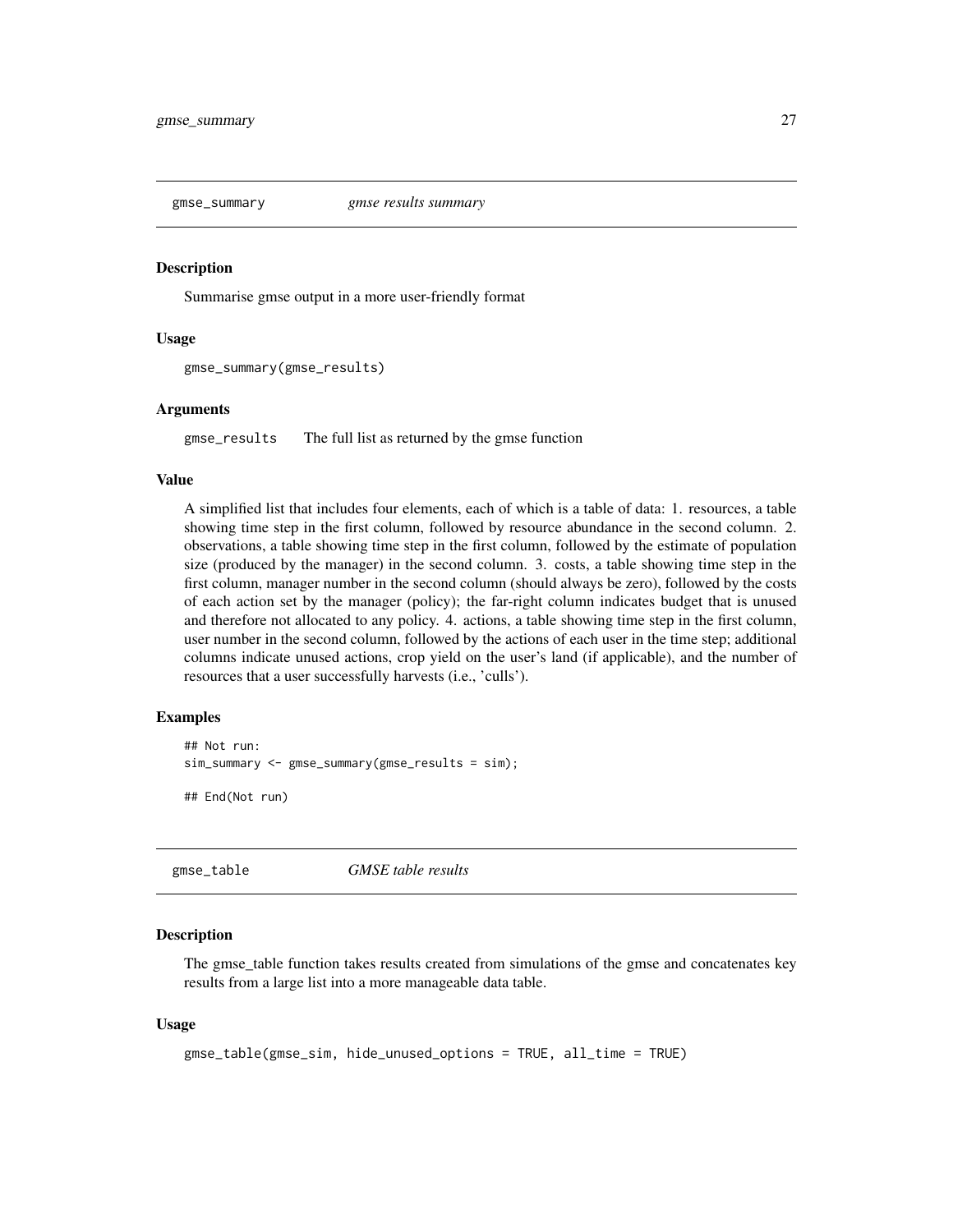## <span id="page-27-0"></span>Arguments

| gmse_sim            | The output of a 'gmse' simulation.                                                                                                                                                                                                                                                      |
|---------------------|-----------------------------------------------------------------------------------------------------------------------------------------------------------------------------------------------------------------------------------------------------------------------------------------|
| hide_unused_options |                                                                                                                                                                                                                                                                                         |
|                     | Whether or not to hide results from policy options when creating the resulting<br>table. If 'TRUE' (default), then policy and user actions that are not allowed in a<br>simulation will not be placed as columns. If 'FALSE', then these columns will<br>be placed with values of 'NA'. |
| all time            | Whether or not results from each time step from the simulation should be indi-<br>vidually placed as a row in the resulting table ('TRUE' by default). If 'FALSE',<br>then only the last row will be placed.                                                                            |

## Value

A table with one or more rows of results, each of which indicates a unique 'gmse' simulation for a given time step. Columns represent key simulation including resource densities, observation estimates, policy, and user actions.

## Examples

```
## Not run:
sim <- gmse(time_max = 10);
sim_table <- gmse_table(gmse_sim = sim);
## End(Not run)
```
ind\_to\_land *Plot resource position on a landscape image output*

## Description

Places individuals (simulated resources) on the landscape for plotting.

### Usage

```
ind_to_land(inds, land)
```
## Arguments

| inds | A single time step of resources from GMSE                                    |
|------|------------------------------------------------------------------------------|
| land | The landscape array on which interactions between resources and agents occur |

## Value

Returns a landscape in which resources are embedded for a timestep for plotting purposes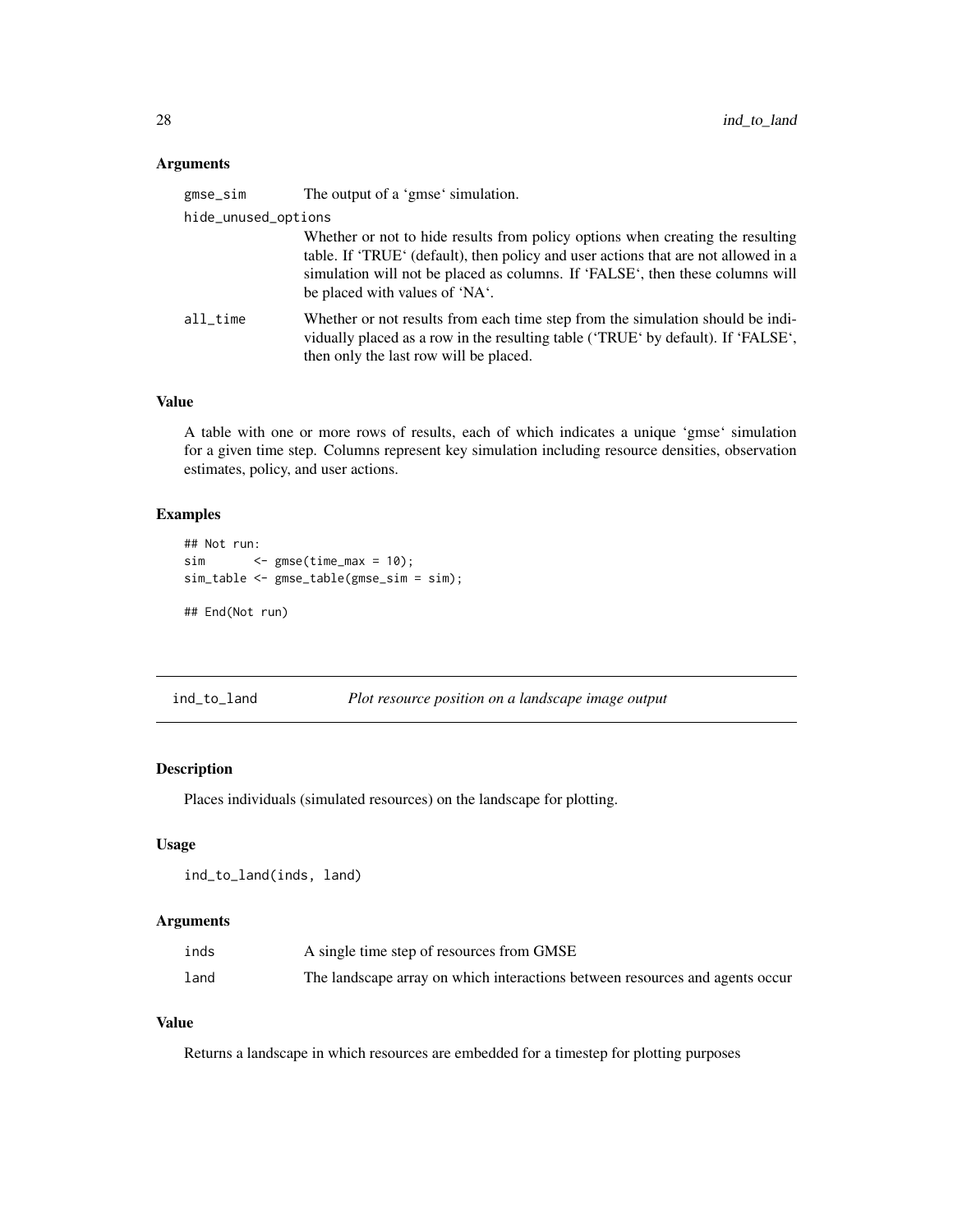<span id="page-28-0"></span>make\_agents 29

### Examples

```
## Not run:
indis <- ind_to_land(inds=res_t, land=land1);
## End(Not run)
```
## make\_agents *Agent initialisation*

## Description

Initialise the agents of the GMSE model.

```
make_agents(
 model = "IBM",
  agent_number = 2,
  type_counts = c(1, 1),move = \emptyset,
  vision = 20,
  rows = 100,
  cols = 100,
  scaring = FALSE,
  culling = TRUE,
  castration = FALSE,
  feeding = FALSE,
  help_offspring = FALSE,
  tend_crops = FALSE,
  kill_crops = FALSE,
  perceive_scare = NA,
  perceive_cull = NA,
  perceive_cast = NA,
  perceive_feed = NA,
 perceive_help = NA,
  perceive_tend = NA,
  perceive_kill = NA,
  manager_sense = 1,
  lambda = 0.3,
  res_consume = 0,
  consume_{rep} = 0,
  tend_crop_yld = 0.2,
  times_feeding = 1,
  landscape = NA
```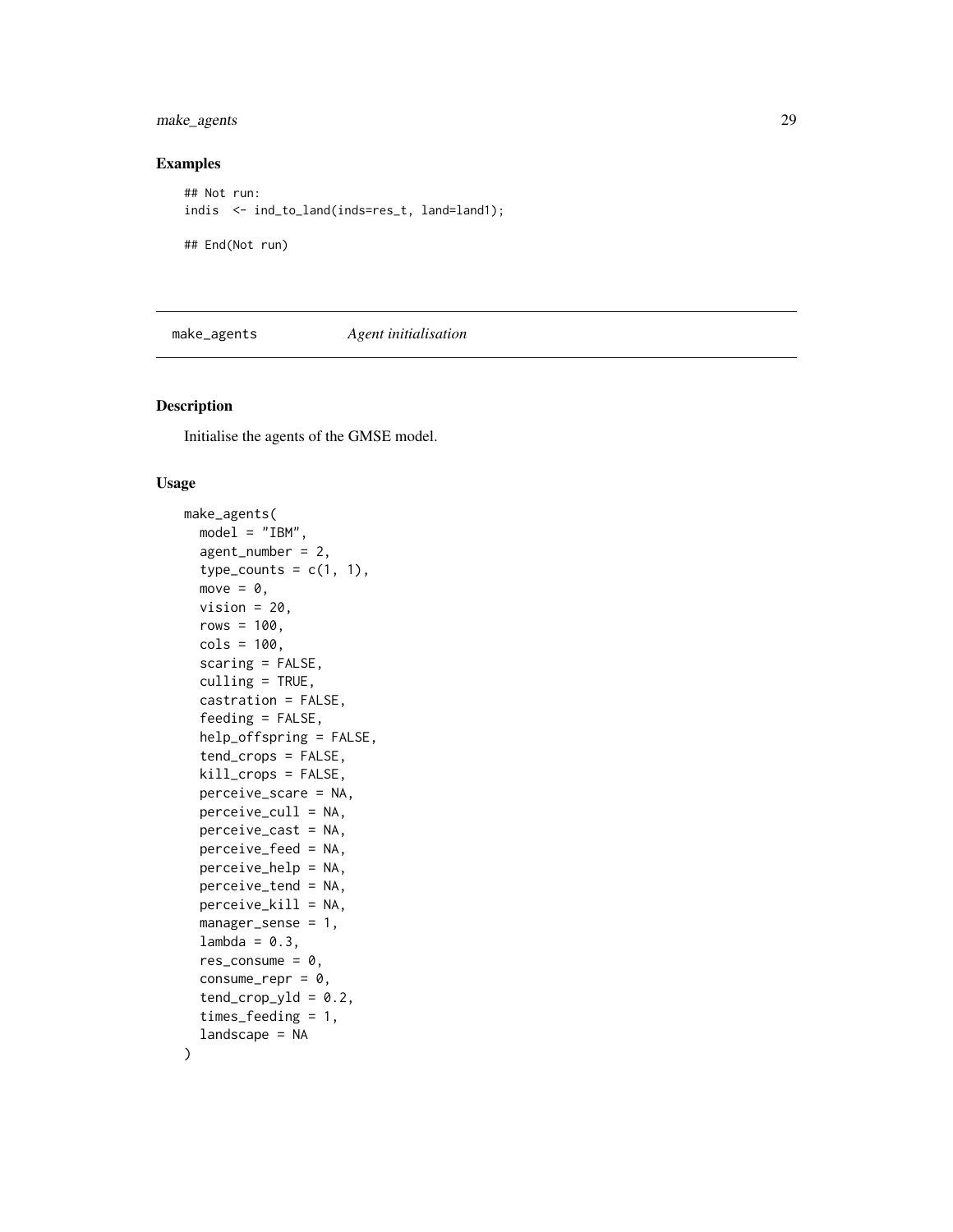## Arguments

| model          | The type of model being applied (Currently only individual-based $-$ i.e., 'agent-<br>based' - models are allowed)                                                                                                                                                                                                                                                                                      |
|----------------|---------------------------------------------------------------------------------------------------------------------------------------------------------------------------------------------------------------------------------------------------------------------------------------------------------------------------------------------------------------------------------------------------------|
| agent_number   | This is the number of agents that are set in the model; agent number does not<br>change during the simulation, and each agent has a unique ID                                                                                                                                                                                                                                                           |
| type_counts    | A vector of how many agents there are of each type (element). The sum of<br>this vector needs to equal the agent_number so that each agent can correctly<br>be assigned a type. Currently, GMSE assumes that there are only two types<br>of agents: managers (type 0) and stakeholders (type 1), and only one manager<br>exists. Future versions of GMSE will allow for different options as requested. |
| move           | This parameter affects the movement of agents each time step. There are mul-<br>tiple types of movement (see obs_move_type in the gmse function), but this<br>parameter determines the distance in cells that an agent will move. Agent move-<br>ment is generally less important than resource movement, and typically does not<br>affect how agents interact with resources                           |
| vision         | This parameter determines the distance around an agent's location within which<br>it can observe resources. This is relevant for some (but not not all) types of<br>observation in the observation model, particularly for density-based estimation<br>(observe_type = $0$ in the gmse() function).                                                                                                     |
| rows           | The number of rows (y-axis) on the simulated landscape; agents are randomly<br>placed somewhere on the landscape array                                                                                                                                                                                                                                                                                  |
| cols           | The number of columns (x-axis) on the simulated landscape; agents are ran-<br>domly placed somewhere on the landscape array                                                                                                                                                                                                                                                                             |
| scaring        | This is a TRUE or FALSE value determining whether or not scaring is an op-<br>tion for managers and stakeholders. If so, then stakeholders that scare cause<br>resources to be moved from their current landscape cell to a random cell on the<br>landscape (note, it is possible that the resource could be scared back onto the<br>stakeholder's own land again). The default value of this is FALSE. |
| culling        | This is a TRUE or FALSE value determining whether or not culling is an op-<br>tion for managers and stakeholders. If so, then stakeholders that cull cause the<br>resource to be removed from the simulation permanently (i.e., killing the re-<br>source). The default value of this is TRUE.                                                                                                          |
| castration     | This is a TRUE or FALSE value determining whether or not castration is an<br>option for managers and stakeholders. If so, then stakeholders that castrate do<br>not remove the resource from the simulation, but prohibit the resource from<br>reproducing by setting its 'lambda' value to zero. The default value of this is<br>FALSE.                                                                |
| feeding        | This is a TRUE or FALSE value determining whether or not feeding is an option<br>for managers and stakeholders. If so, then stakeholders that feed increase a<br>resource's growth rate (lambda) for one time step by 100 percent. The default<br>value of this is FALSE.                                                                                                                               |
| help_offspring | This is a TRUE or FALSE value determining whether or not feeding is an option<br>for managers and stakeholders. If so, then stakeholders that help_offspring in-<br>crease a resource's offspring production for one time step by one (i.e., one more<br>offspring is produced). The default value of this is FALSE.                                                                                    |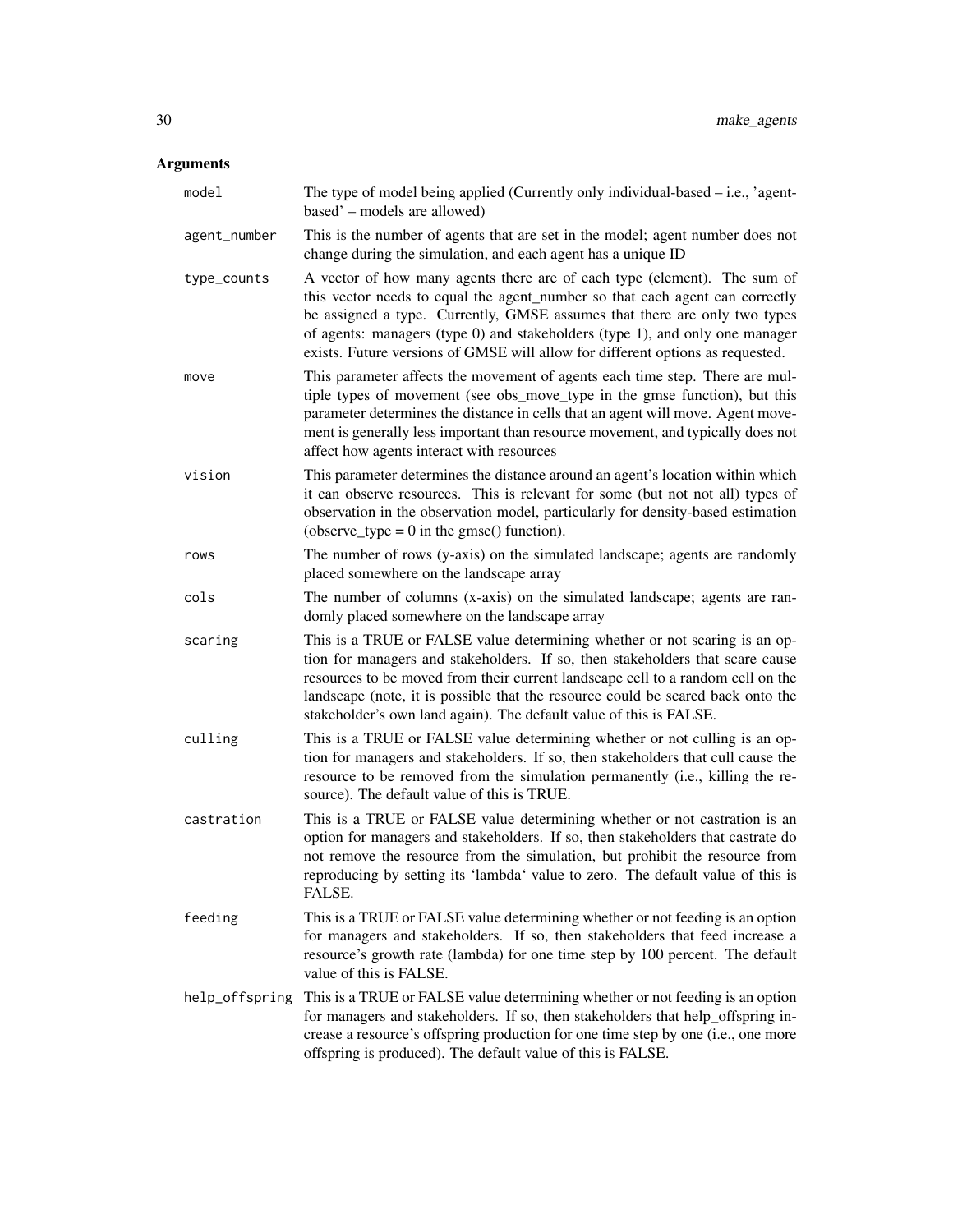| tend_crops    | This is a TRUE or FALSE value determining whether or not tending crops on<br>the landscape is allowed for stakeholders. If so, then stakeholders can increase<br>one cells yield by 50 percent for each action to 'tend_crops'. Actions on the<br>landscape cannot be regulated by managers, so the cost of this action is always<br>'minimum_cost'. The default value of this is FALSE.                                                                                                                                                                                                                                                                                               |
|---------------|----------------------------------------------------------------------------------------------------------------------------------------------------------------------------------------------------------------------------------------------------------------------------------------------------------------------------------------------------------------------------------------------------------------------------------------------------------------------------------------------------------------------------------------------------------------------------------------------------------------------------------------------------------------------------------------|
| kill_crops    | This is a TRUE or FALSE value determining whether or not killing crops on the<br>landscape is allowed for stakeholders. If so, then stakeholders can remove the<br>crop yield on a cell completely for each action to 'kill_crops'. Actions on the<br>landscape cannot be regulated by managers, so the cost of this action is always<br>'minimum_cost'.                                                                                                                                                                                                                                                                                                                               |
|               | perceive_scare For a focal user, the perceived effect of scaring one resource on the total number<br>of resources affecting the user                                                                                                                                                                                                                                                                                                                                                                                                                                                                                                                                                   |
| perceive_cull | For a focal user, the perceived effect of culling one resource on the total number<br>of resources affecting the user                                                                                                                                                                                                                                                                                                                                                                                                                                                                                                                                                                  |
| perceive_cast | For a focal user, the perceived effect of castrating one resource on the total<br>number of resources affecting the user                                                                                                                                                                                                                                                                                                                                                                                                                                                                                                                                                               |
| perceive_feed | For a focal user, the perceived effect of feeding one resource on the total number<br>of resources affecting the user                                                                                                                                                                                                                                                                                                                                                                                                                                                                                                                                                                  |
| perceive_help | For a focal user, the perceived effect of helping the offspring of one resource on<br>the total number of resources affecting the user                                                                                                                                                                                                                                                                                                                                                                                                                                                                                                                                                 |
| perceive_tend | For a focal user, the perceived effect of tending to crops on one cell of owned<br>landscape the user's total crop yield                                                                                                                                                                                                                                                                                                                                                                                                                                                                                                                                                               |
| perceive_kill | For a focal user, the perceived effect of destroying the crops on one cell of owned<br>landscape on the user's total crop yield                                                                                                                                                                                                                                                                                                                                                                                                                                                                                                                                                        |
| manager_sense | This adjusts the sensitivity that a manager assumes their actions have with re-<br>spect to changes in costs (their policy). For example, given a 'manage_sense'<br>value of 0.9, if the cost of culling resources doubles, then instead of a manager<br>assuming the the number of culled resources per user will be cut in half, the<br>manager will instead assume that the number of resources culled will be cut<br>by one half times eight tenths. As a general rule, a value of ca 0.8 allows the<br>manager to predict stake-holder responses to policy accurately; future versions<br>of GMSE could allow managers to adjust this dynamically based on simulation<br>history. |
| lambda        | This value is the baseline population growth rate of resources. Each resource<br>in the simulation produces Poisson(lambda) offspring in one time step within<br>the resource model. The value of lambda might be increased or decreased by<br>user actions, and juvenile survival can potentially be decreased by a carrying<br>capacity placed on birth. The default value is 0.3, meaning that the average<br>resource produces one offspring every three time steps.                                                                                                                                                                                                               |
| res_consume   | The fraction of remaining biomass (e.g. crop production) that a resource con-<br>sumes while occupying a landscape cell. The default value is 0.5, so if one<br>resource occupies the cell, then landscape production is halved, if two resources<br>occupy the cell, then landscape production drops to 0.25; if three, then produc-<br>tion drops to 0.125, etc.                                                                                                                                                                                                                                                                                                                     |
| consume_repr  | How much from a landscape does an individual resource need to produce one<br>offspring (default 0)?                                                                                                                                                                                                                                                                                                                                                                                                                                                                                                                                                                                    |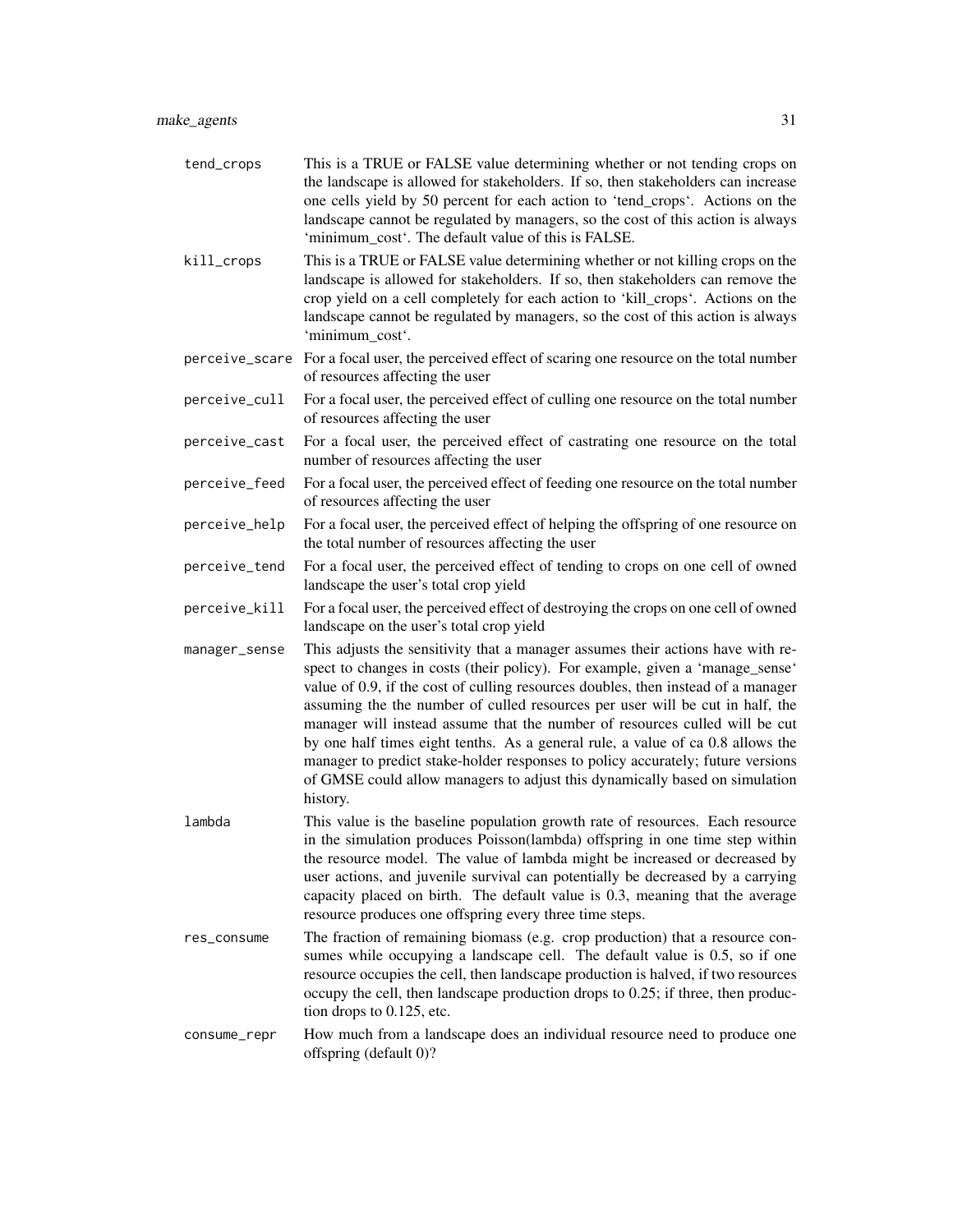<span id="page-31-0"></span>

| tend_crop_yld | The per landscape cell proportional increase in crop yield when stakeholders<br>take one action to increase yield on their landscape. The default value is set to<br>0.5 (i.e., a 50 percent increase in yield on a cell). |
|---------------|----------------------------------------------------------------------------------------------------------------------------------------------------------------------------------------------------------------------------|
| times_feeding | Number of searches that resources are allowed per time step for feeding on<br>the landscape. Resources will move between times feeding based on whatever<br>'res_movement' and 'res_move_type' parameters are specified.   |
| landscape     | The landscape on which some cells are owned. This needs to have been created<br>with the make landscape, or be a three dimensional array in which the third<br>layer of the array corresponds to owned cells               |

## Value

An initialised data frame of agents being modelled

## Examples

```
agents \leq make_agents(model = "IBM", agent_number = 2, type_counts = c(1, 1),
move = \theta, vision = 2\theta, rows = 10\theta, cols = 10\theta);
```
make\_costs *COST initialisation*

## Description

Initialise the cost array of the G-MSE model.

## Usage

make\_costs(AGENTS, RESOURCES, res\_opts, lnd\_opts, min\_cost)

## Arguments

| <b>AGENTS</b>    | The array of agents produced in the main gmse() function                                                                                                                                                                                                                                                                                                                                                                                                                                                                                                                                                                                                                                   |
|------------------|--------------------------------------------------------------------------------------------------------------------------------------------------------------------------------------------------------------------------------------------------------------------------------------------------------------------------------------------------------------------------------------------------------------------------------------------------------------------------------------------------------------------------------------------------------------------------------------------------------------------------------------------------------------------------------------------|
| <b>RESOURCES</b> | The resources array produced by the resource function within GMSE                                                                                                                                                                                                                                                                                                                                                                                                                                                                                                                                                                                                                          |
| res_opts         | A binary vector produced by the GMSE function defining what types of stake-<br>holder interactions with resources (scaring, culling, castration, feeding, help_offspring)<br>are permitted                                                                                                                                                                                                                                                                                                                                                                                                                                                                                                 |
| lnd_opts         | A binary vector produced by the GMSE function defining what types of stake-<br>holder interactions with the landscape (tend_crops, kill_crops) are permitted                                                                                                                                                                                                                                                                                                                                                                                                                                                                                                                               |
| min_cost         | The minimum cost that any agent (stakeholder or manager) incurrs for perform-<br>ing one action. This value is also set as an option in the main gmse() func-<br>tion (minimum_cost). This cost is recommended to be set to a value of 10,<br>which gives managers increased precision when adjusting costs. For example,<br>if the mimimum cost for a stakeholder performing an action is low, then a small<br>change in the mimimum cost could halve or double the number of actions per-<br>formed from the manager's perspective, with no options in between; hence the<br>benefit of having a high mimimum cost combined with a higher agent budget<br>(see the main gmse() function) |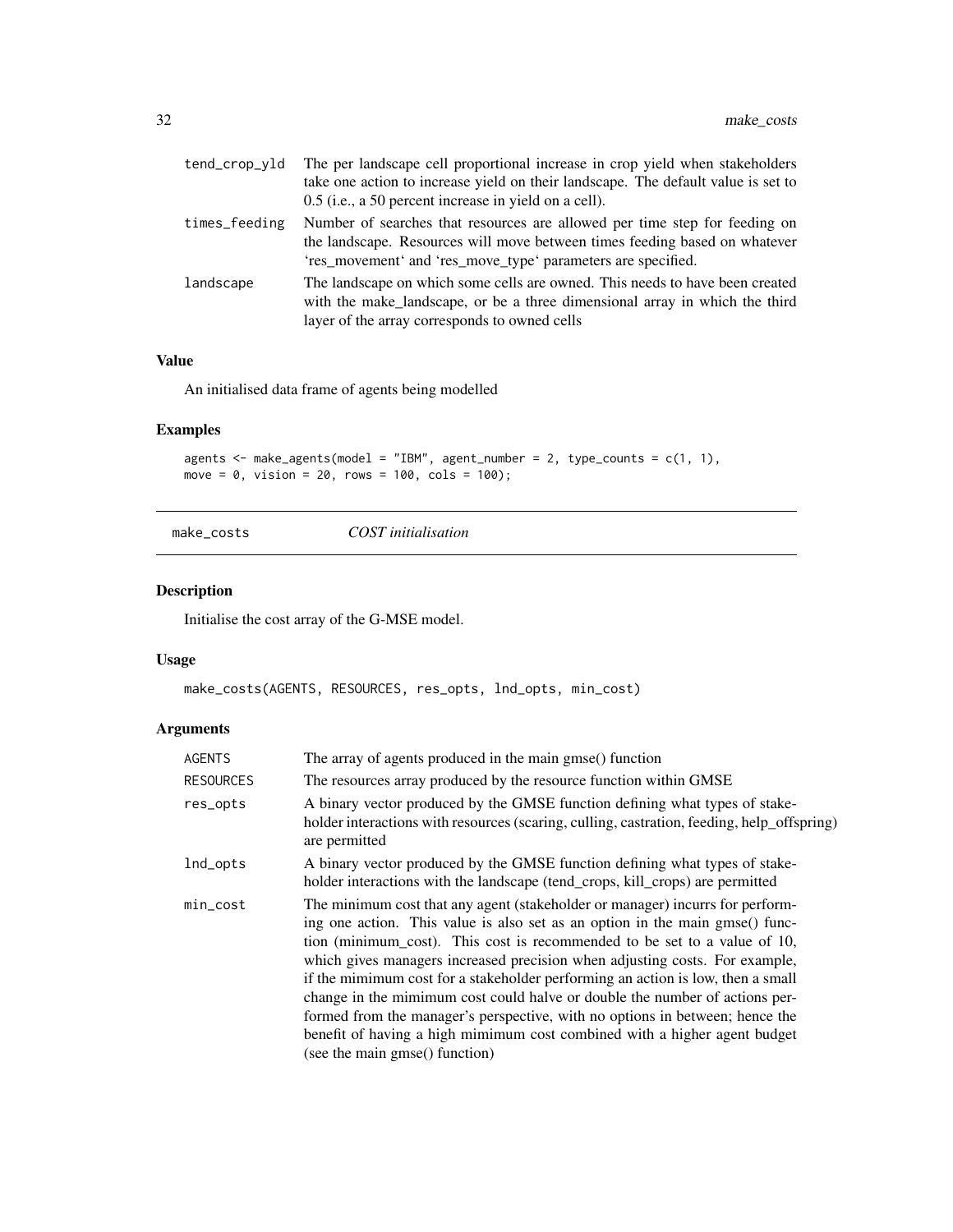#### <span id="page-32-0"></span>Value

A three dimensional array of initialised cost values for agent (manager and stakeholder) actions of the same dimensions as the ACTION array in GMSE

#### Examples

```
## Not run:
COST <- make_costs( AGENTS = AGENTS, RESOURCES = starting_resources,
res_opts = user_res_opts, lnd_opts = user_lnd_opts, min_cost = minimum_cost);
```
## End(Not run)

```
make_interaction_array
```
*Initialise array of resource and landscape-level interactions.*

## Description

Initialise array of resource and landscape-level interactions.

#### Usage

```
make_interaction_array(
  RESOURCES,
  LAND,
  res_consume = 0.5,
  consume_surv = 0,
  consume_{\text{rep}} = 0,
  times_feeding = 1
)
```
#### Arguments

| <b>RESOURCES</b> | The resources array produced by the resource function within GMSE            |
|------------------|------------------------------------------------------------------------------|
| LAND             | The landscape array on which interactions between resources and agents occur |
| res_consume      | The proportion of a landscape cell that a resource consumes                  |
| consume_surv     | The amount that a resource needs to consume to survive a time step           |
| consume_repr     | The amount that a resource needs to consume to produce one offspring         |
| times_feeding    | The number of times a resource moves to feed on a cell in a time step        |

#### Examples

```
## Not run:
Jacobian <- make_interaction_array(RESOURCES = starting_resources,
LAND = LANDSCAPE_r);
```
## End(Not run)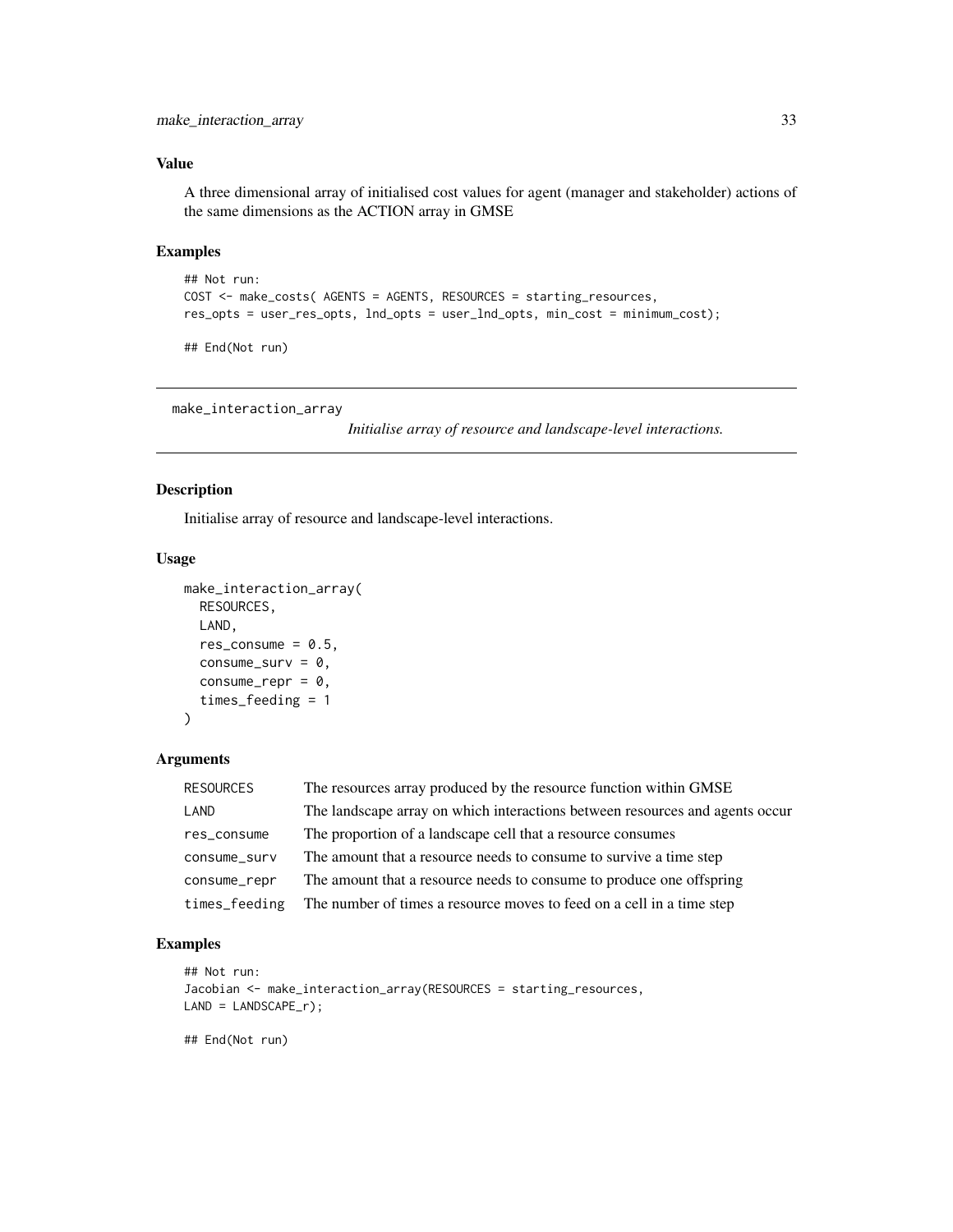```
make_interaction_table
```
*Initialise array of resource and landscape-level interactions.*

## Description

Initialise array of resource and landscape-level interactions.

## Usage

```
make_interaction_table(RESOURCES, LAND)
```
## Arguments

| RESOURCES | The resources array produced by the resource function within GMSE            |
|-----------|------------------------------------------------------------------------------|
| LAND      | The landscape array on which interactions between resources and agents occur |

## Examples

```
## Not run:
interaction_tabl <- make_interaction_table(starting_resources, LANDSCAPE_r);
## End(Not run)
```
make\_landscape *Landscape initialisation*

## Description

Initialise the landscape of the G-MSE model.

```
make_landscape(
 model,
 rows,
 cols,
 cell_types = 1,
 cell_val_m = 1,
 cell_val_sd = 0,cell_val_max = 1,
  cell_val.min = 0,layers = 3,
 ownership = FALSE,
 owners = 4,
 public and = 0,
  ownership_var = 0)
```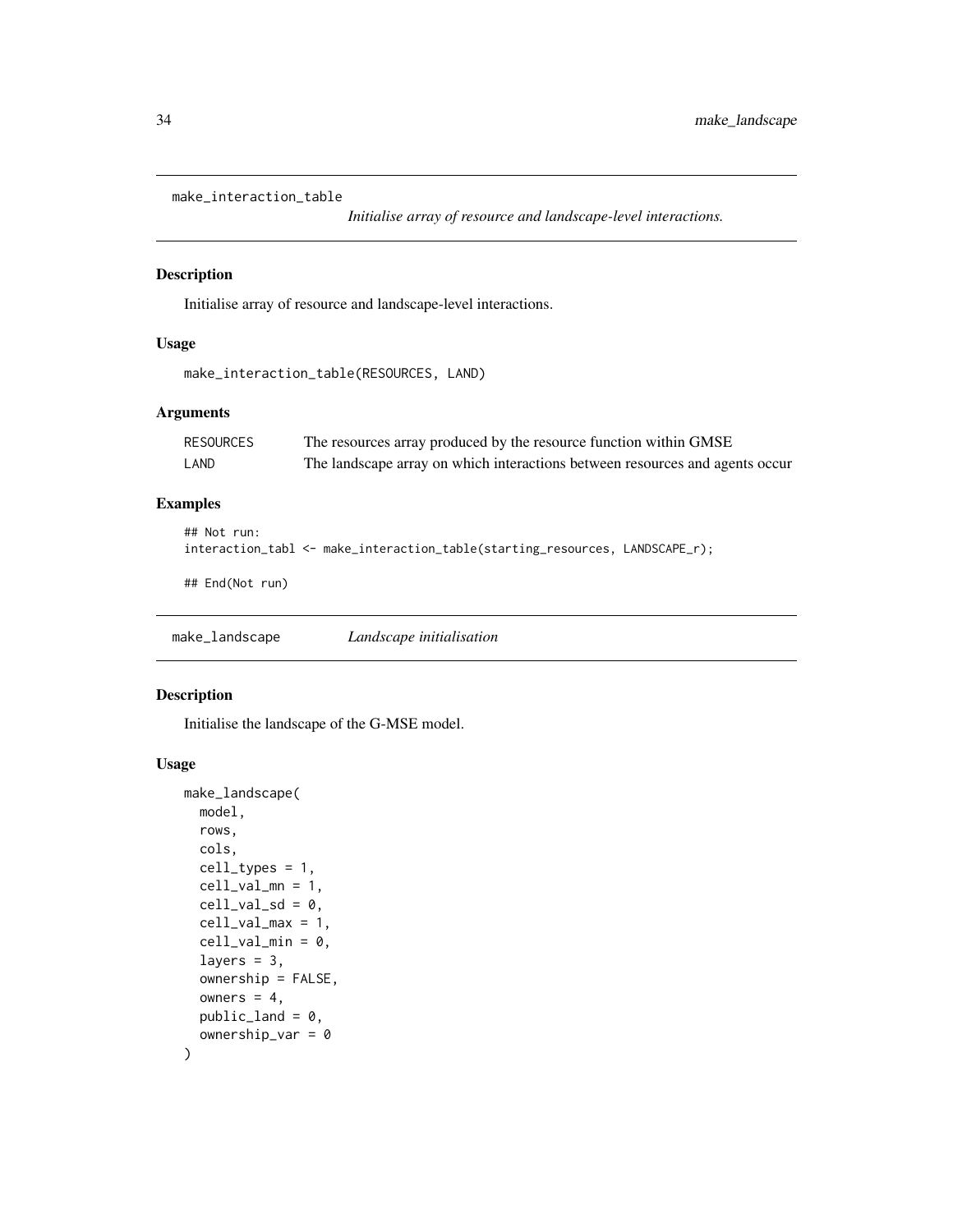## <span id="page-34-0"></span>make\_resource 35

## Arguments

| model         | The type of model being applied (Currently only individual-based $-$ i.e., 'agent-<br>based' – models are allowed) |
|---------------|--------------------------------------------------------------------------------------------------------------------|
| rows          | The dimension of the other side of the landscape (e.g., Longitude)                                                 |
| cols          | The dimension of one side of the landscape (e.g., Latitude)                                                        |
| cell_types    | Scalar or vector of all possible types of landscape cells                                                          |
| cell_val_mn   | Mean cell value (e.g., defining crop output on a cell)                                                             |
| cell_val_sd   | Standard devation of cell values on a landscape                                                                    |
| cell_val_max  | The maximum value of a cell                                                                                        |
| cell_val_min  | The minimum value of a cell                                                                                        |
| layers        | The number of layers in the 3D landscape (should usually be 3)                                                     |
| ownership     | A TRUE or FALSE whether land should be owned by stakeholders                                                       |
| owners        | The number of stakeholders in the model that own land                                                              |
| public_land   | The proportion of landscape cells that are not owned                                                               |
| ownership_var | Does distribution of land vary among users? $>=0, <1$                                                              |

## Value

the\_land A cols by rows landscape with randomly distributed cell types

## Examples

```
land <- make_landscape(model = "IBM", rows = 10, cols = 10, cell_types = 1,
cell\_val\_mn = 1, cell\_val\_sd = 0
```
make\_resource *Resource initialisation*

## Description

Initialise the resources of the G-MSE model.

```
make_resource(
  model = "IBM",
  resource_quantity = 100,
  resource_types = 1,
  rows = 100,
  cols = 100,
  move = 1,
  rm\_pr = 0,
  lambda = 0,
```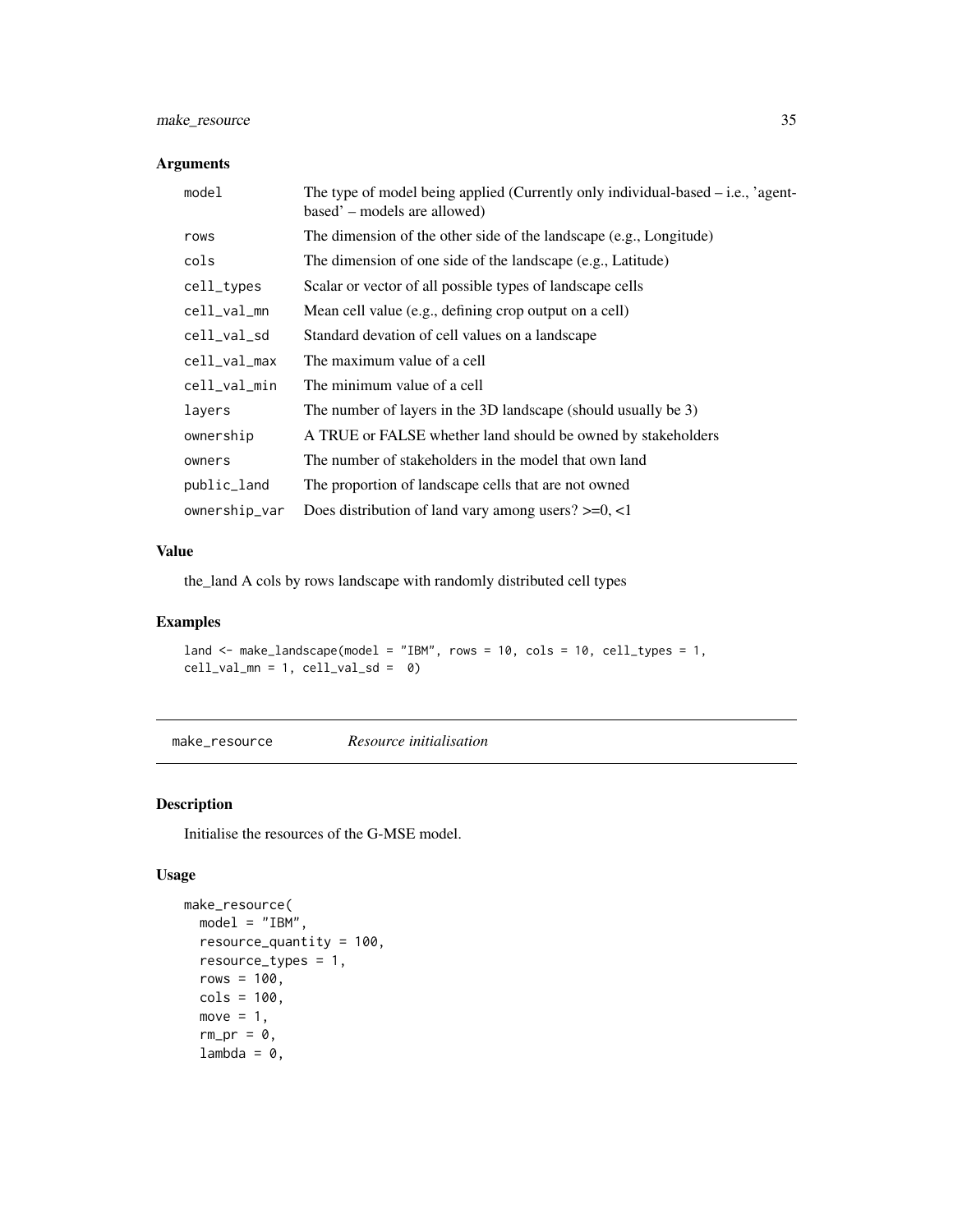```
consumption_rate = 0.1,
  max\_age = 5,
  times_feeding = 1
\mathcal{L}
```
## Arguments

| model             | The type of model being applied (Currently only individual-based - i.e., 'agent-<br>based' – models are allowed)                                                                                                                                                                                                       |
|-------------------|------------------------------------------------------------------------------------------------------------------------------------------------------------------------------------------------------------------------------------------------------------------------------------------------------------------------|
| resource_quantity |                                                                                                                                                                                                                                                                                                                        |
|                   | The total number of resources being initialised (e.g., the population size of the<br>resource at the first time step)                                                                                                                                                                                                  |
| resource_types    | The number of resource types that exist. Currently, only one resource type is<br>recommended, but future versions of GMSE will include multiple resource types<br>if requested                                                                                                                                         |
| rows              | The number of rows (y-axis) on the simulated landscape; resources are randomly<br>placed somewhere on the landscape array                                                                                                                                                                                              |
| cols              | The number of columns (x-axis) on the simulated landscape; resources are ran-<br>domly placed somewhere on the landscape array                                                                                                                                                                                         |
| move              | This parameter affects the movement of resources each time step. There are<br>multiple types of movement (see res_move_type in the gmse function), but this<br>parameter determines the distance in cells that a resource will move                                                                                    |
| $rm\_pr$          | This parameter sets the baseline probability of resource removal (death) per time<br>step; this probability can be affected by user actions or carrying capacity, so a<br>probability of zero does not ensure that resources will necessarily persist until<br>the end of the simulation                               |
| lambda            | This is the parameter for Poisson random sampling affecting birthrate; each re-<br>source gives birth to Poisson(lambda) offspring in the resource model                                                                                                                                                               |
| consumption_rate  |                                                                                                                                                                                                                                                                                                                        |
|                   | Rate at which resource consumes crops on landscape; consumption affects the<br>landscape by decreasing values on the landscape array (which may, e.g., be in-<br>terpreted as crop production being decreased), and might also affect resource<br>demographic parameters depending on other global options set in GMSE |
| max_age           | Maximum age allowed for a resource to be (in time steps)                                                                                                                                                                                                                                                               |
| times_feeding     | Number of times a resource moves on a landscape during a single time step in<br>search of food                                                                                                                                                                                                                         |

## Value

the\_resources Initialised data frame of resources being modelled

## Examples

```
resource <- make_resource(model = "IBM", resource_quantity = 100,
resource_types = 1, rows = 100, cols = 100, move = 1, rm_pr = 0, lambda = 0,
consumption_rate = 0.5, max_age = 5);
```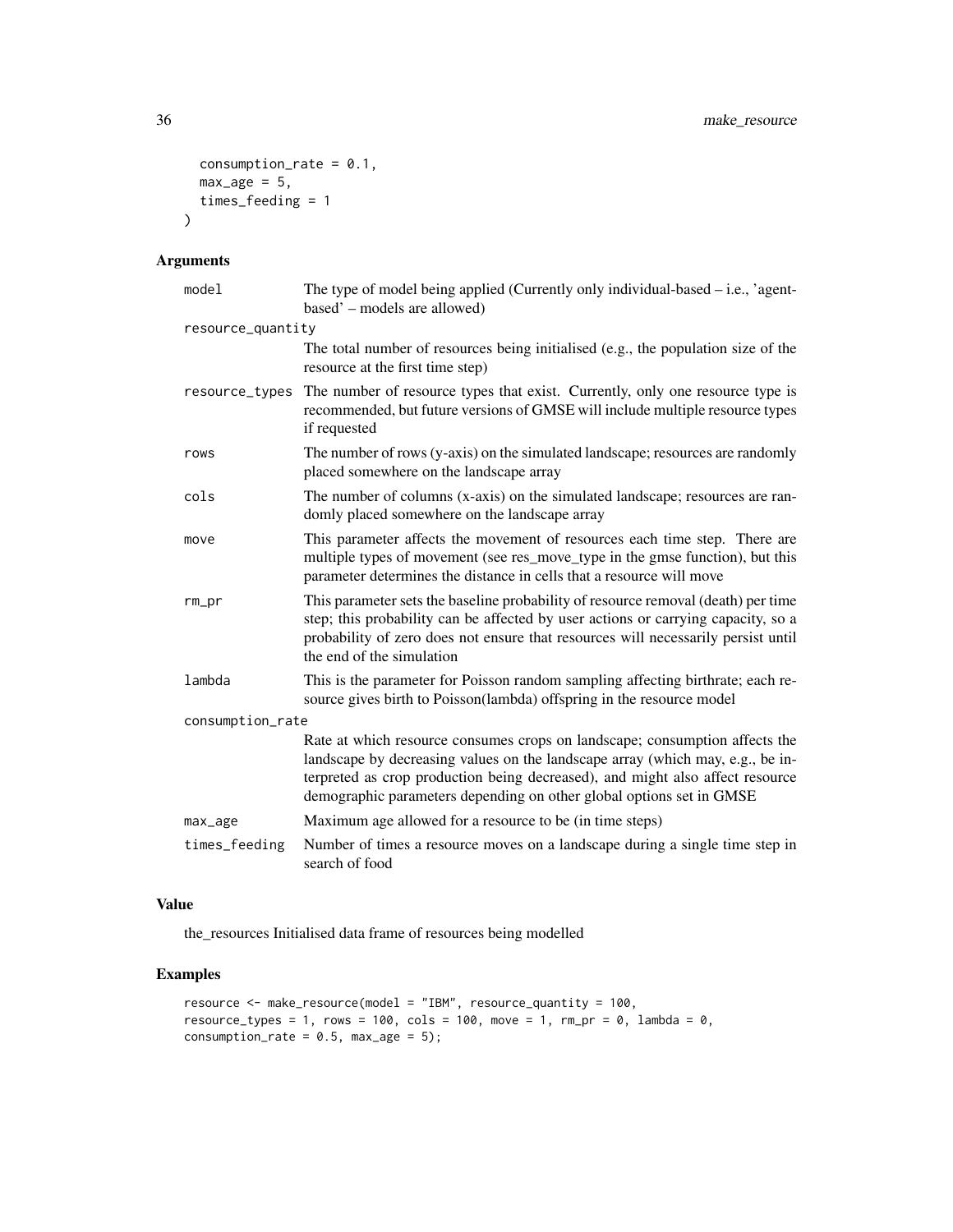<span id="page-36-0"></span>make\_utilities *Utility initialisation*

## Description

Initialise the utilities of the G-MSE model.

#### Usage

```
make_utilities(AGENTS, RESOURCES)
```
## Arguments

| AGENTS           | The array of agents produced in the main gmse() function          |
|------------------|-------------------------------------------------------------------|
| <b>RESOURCES</b> | The resources array produced by the resource function within GMSE |

#### Value

A three dimensional ACTION array of initialised agent (manager and stakeholder) actions of the same dimensions as the COST array in GMSE

## Examples

```
## Not run:
ACTION <- make_utilities(AGENTS = AGENTS, RESOURCES = starting_resources);
```
## End(Not run)

manager *Manager model*

## Description

A model of manager decisions for a single time step. Managers set costs for user actions.

```
manager(
  RESOURCES = NULL,
 AGENTS = NULL,
 LAND = NULL,
 PARAS = NULL,
  COST = NULL,ACTION = NULL,
  INTERACT = NULL,
  inter_tabl = NULL,
```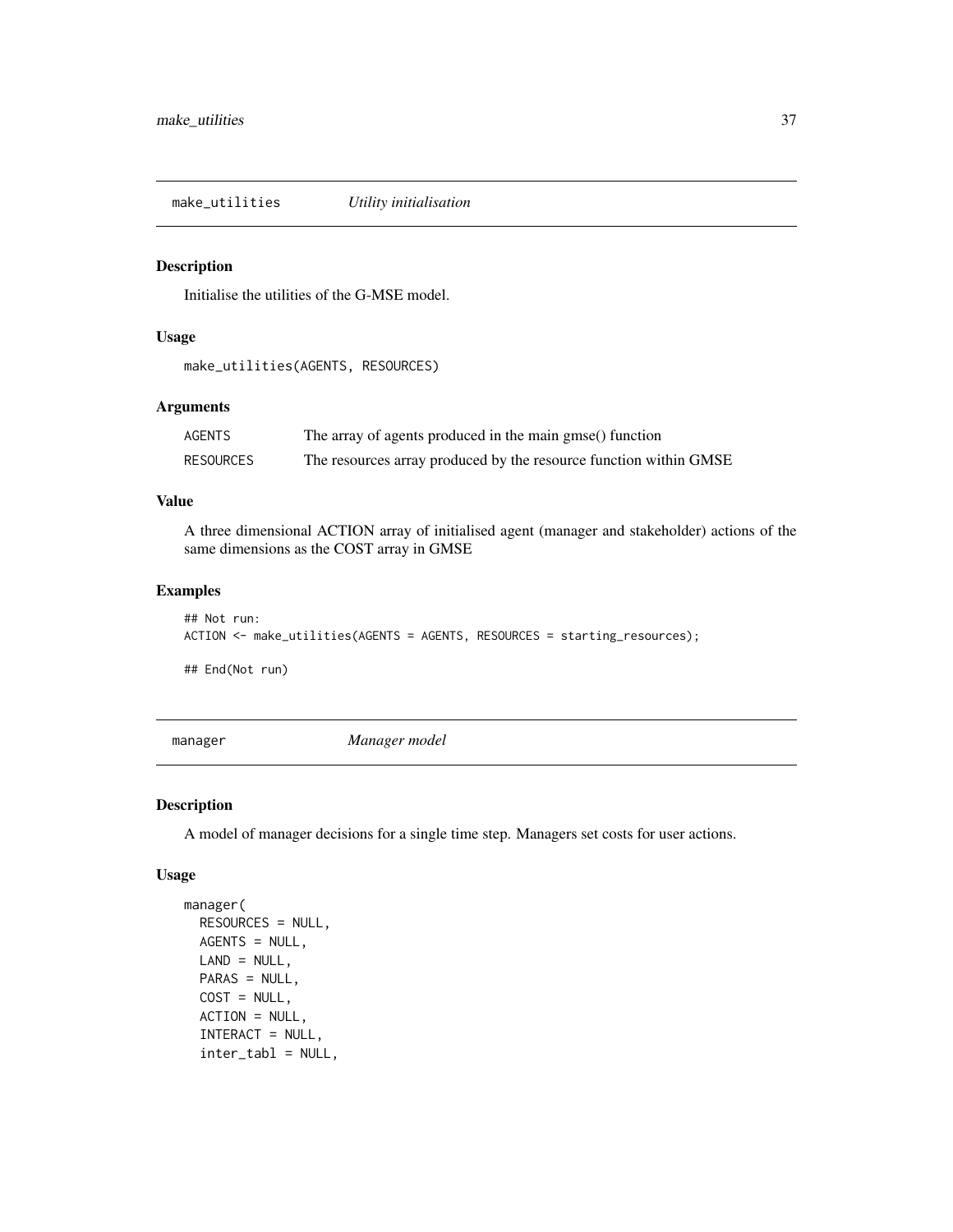```
OBSERVATION = NULL,
 model = "IBM")
```
## Arguments

| <b>RESOURCES</b> | The resources array produced by the resource function within GMSE                                                  |
|------------------|--------------------------------------------------------------------------------------------------------------------|
| <b>AGENTS</b>    | The array of agents produced in the main gmse() function                                                           |
| LAND             | The landscape array on which interactions between resources and agents occur                                       |
| <b>PARAS</b>     | The vector of parameters that hold global and dynamic parameter values used<br>by GMSE                             |
| <b>COST</b>      | A three dimensional array of cost values for agent (manager and stakeholder)<br>actions                            |
| ACTION           | A three dimensional array of agent (manager and stakeholder) actions                                               |
| INTERACT         | An interaction (Jacobian) matrix of resources $\&$ landscape layer effects                                         |
| inter_tabl       | Interaction table indexing types with the INTERACT matrix                                                          |
| OBSERVATION      | The array of resource observations from the observation model, used to estimate<br>abundance of resources          |
| model            | The type of model being applied (Currently only individual-based $-$ i.e., 'agent-<br>based' – models are allowed) |

## Value

The manager function outputs an R list that includes five separate arrays, including (1) an new RESOURCES array, (2) a new AGENTS array, (3) a new LAND array, (4) a new ACTIONS array, and a new (5) COST array, each of which might be affected by the user function. The new arrays can then be read back into the broader GMSE function, thereby affecting the input into the user, resource, and observation models.

#### Examples

```
## Not run:
MANAGER_OUT <- run_manage(RESOURCE_c = RESOURCES, LANDSCAPE_c = LAND,
PARAMETERS_c = PARAS, AGENT_c = AGENTS, COST_c = COST, ACTION_c = ACTION,
JACOBIAN_c = INTERACT, INTERACT_c = inter_tabl, OBSERVATION_c = OBSERVATION);
## End(Not run)
```
manager\_user\_budgets *Manager and user budgets*

## Description

Initialise manager and user budgets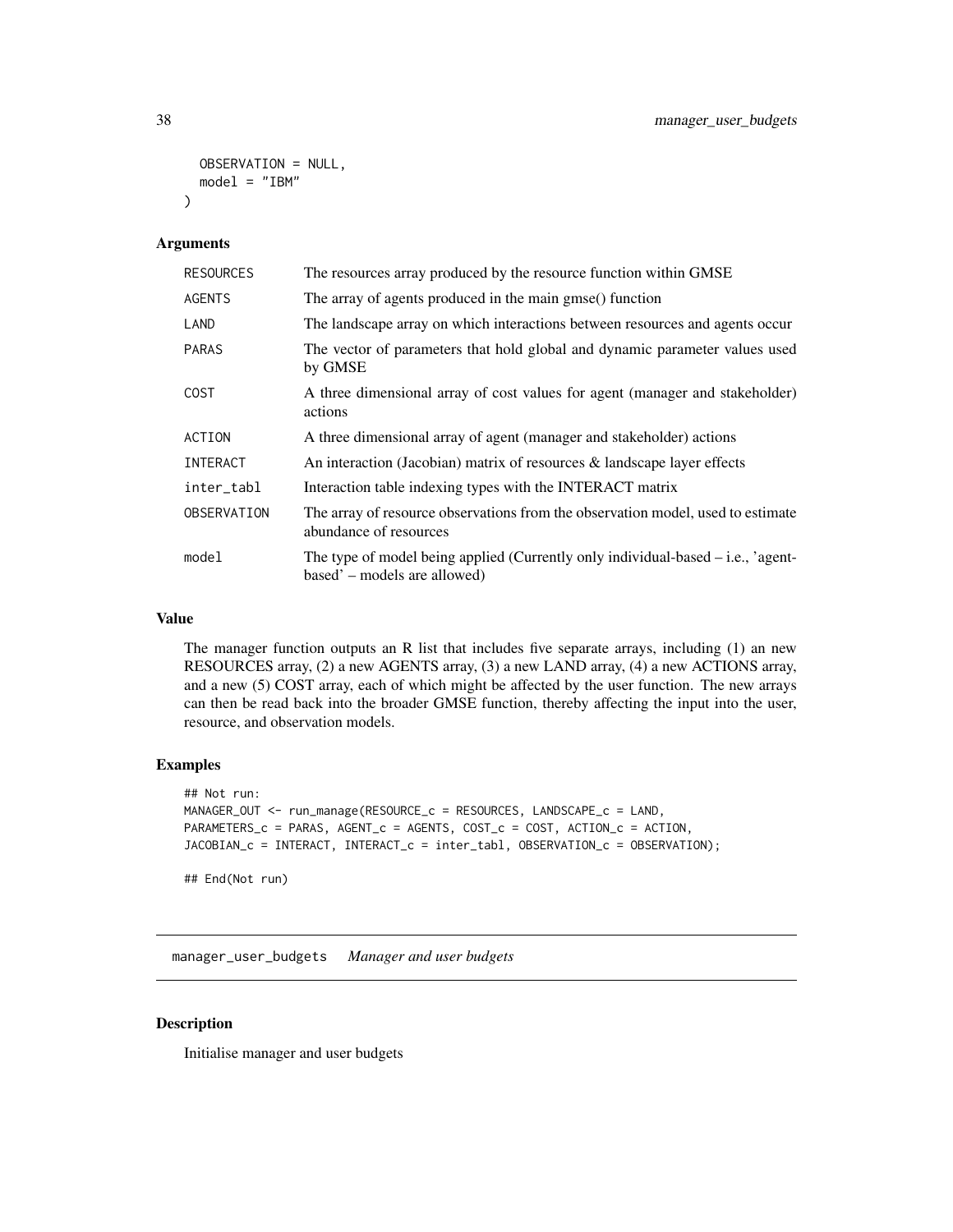#### <span id="page-38-0"></span>observation 39

## Usage

```
manager_user_budgets(
  agents,
  manager_budget = 1000,
 user_budget = 1000,
 usr_budget_rng = 0,
 budget\_col = 17)
```
## Arguments

| agents      | The agents array                              |
|-------------|-----------------------------------------------|
|             | manager_budget The budget of a manager        |
| user_budget | What is the budget of a user                  |
|             | usr_budget_rng Uniform range of users budgets |
| budget_col  | Column where the budget is located            |

## Value

An updated agents data frame with correct budgets

observation *Observation model*

## Description

A simulation of techniques (e.g., capture-mark-recapture) for estimating population size and poperties.

```
observation(
  RESOURCES = NULL,
 LAND = NULL,PARAS = NULL,
 AGENTS = NULL,
  inter_tabl = NULL,
  fixed\_mark = 100,times_observe = 1,
  res\_min\_age = 0,
  agent_type = 0,
  type\_cat = 1,
  observe_type = 0,
  res_move_obs = FALSE,
  model = "IBM"
)
```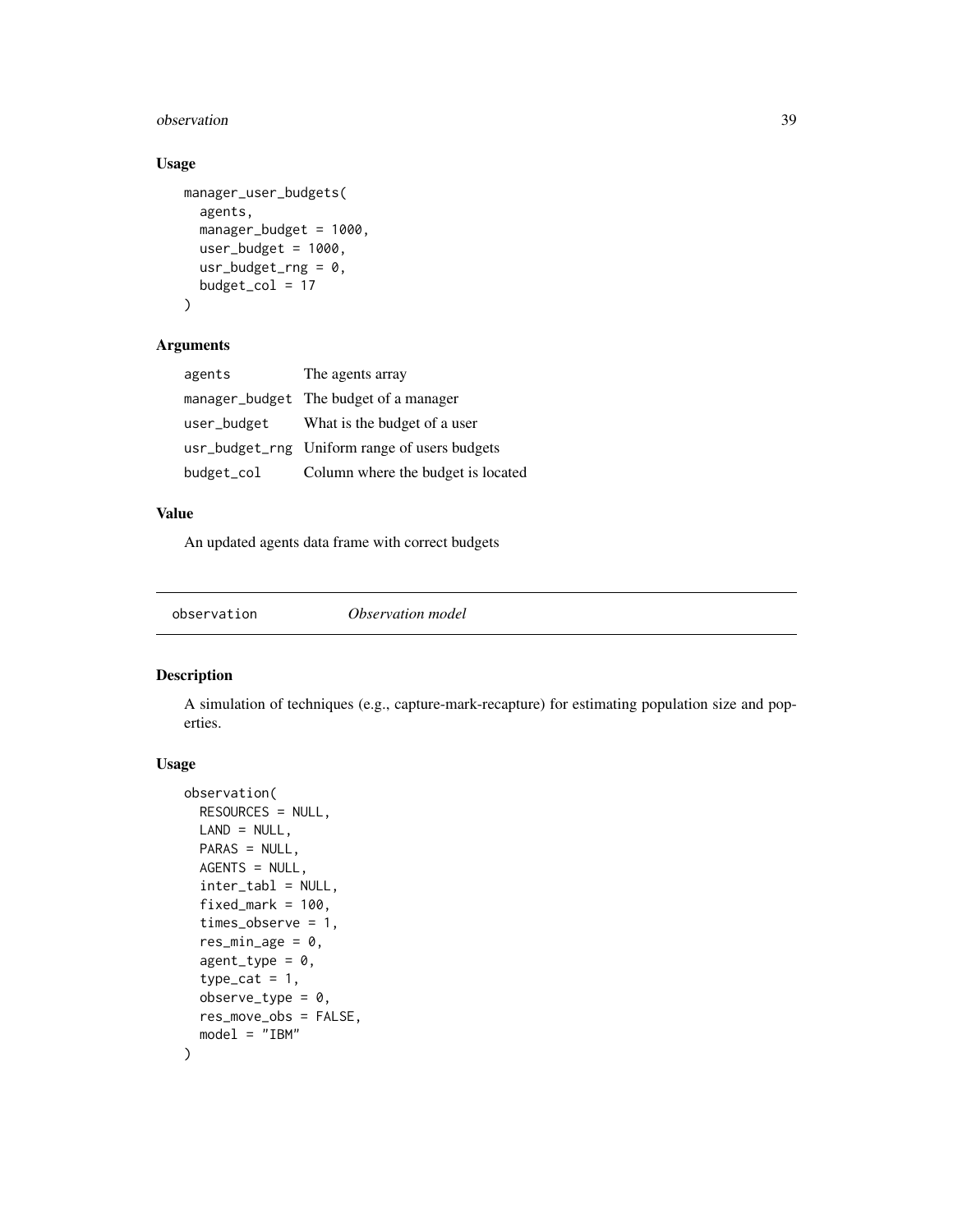## Arguments

| <b>RESOURCES</b> | The resources array produced by the resource function within GMSE                                                                                                                                                                                                                                                                                                                                                                                                                                                                                                                                                                                                                                                                                                                                                                                                                                                                                                                                                                                                                                                                                                   |
|------------------|---------------------------------------------------------------------------------------------------------------------------------------------------------------------------------------------------------------------------------------------------------------------------------------------------------------------------------------------------------------------------------------------------------------------------------------------------------------------------------------------------------------------------------------------------------------------------------------------------------------------------------------------------------------------------------------------------------------------------------------------------------------------------------------------------------------------------------------------------------------------------------------------------------------------------------------------------------------------------------------------------------------------------------------------------------------------------------------------------------------------------------------------------------------------|
| LAND             | The landscape array on which interactions between resources and agents occur                                                                                                                                                                                                                                                                                                                                                                                                                                                                                                                                                                                                                                                                                                                                                                                                                                                                                                                                                                                                                                                                                        |
| <b>PARAS</b>     | The vector of parameters that hold global and dynamic parameter values used<br>by GMSE                                                                                                                                                                                                                                                                                                                                                                                                                                                                                                                                                                                                                                                                                                                                                                                                                                                                                                                                                                                                                                                                              |
| <b>AGENTS</b>    | The array of agents produced in the main gmse() function                                                                                                                                                                                                                                                                                                                                                                                                                                                                                                                                                                                                                                                                                                                                                                                                                                                                                                                                                                                                                                                                                                            |
| inter_tabl       | Interaction table indexing types with the INTERACT matrix                                                                                                                                                                                                                                                                                                                                                                                                                                                                                                                                                                                                                                                                                                                                                                                                                                                                                                                                                                                                                                                                                                           |
| fixed_mark       | Fixed number of individuals marked? (A number, or FALSE)                                                                                                                                                                                                                                                                                                                                                                                                                                                                                                                                                                                                                                                                                                                                                                                                                                                                                                                                                                                                                                                                                                            |
| times_observe    | Number of times that the observations are made (e.g., managers go out sampling<br>n times in an area of the landscape)                                                                                                                                                                                                                                                                                                                                                                                                                                                                                                                                                                                                                                                                                                                                                                                                                                                                                                                                                                                                                                              |
| res_min_age      | Minimum age of the resource being sampled (default $= 1$ )                                                                                                                                                                                                                                                                                                                                                                                                                                                                                                                                                                                                                                                                                                                                                                                                                                                                                                                                                                                                                                                                                                          |
| agent_type       | The type of agent doing the observing (default = $0$ )                                                                                                                                                                                                                                                                                                                                                                                                                                                                                                                                                                                                                                                                                                                                                                                                                                                                                                                                                                                                                                                                                                              |
| type_cat         | The category of agent type (first 4 columns) doing observing; this will almost<br>always be 1, so type 0 agents (managers, of which there is always one by default)<br>will perform the observations                                                                                                                                                                                                                                                                                                                                                                                                                                                                                                                                                                                                                                                                                                                                                                                                                                                                                                                                                                |
| observe_type     | The type of method used to do the observing. For types of observation exist: (1)<br>Density based observation, where observers count all of the resources within a<br>subset of the landscape (the manager function can then later estimate total re-<br>source number from this estimate). (2) Mark-recapture based observation, where<br>observers tag a fixed number of randomly sampled resources on the landscape<br>some number of 'times'; some of these resources marks are later interpreted as<br>marks ('fixed_mark') while the rest are interpreted as recaptures. (3) Transect<br>based observation, where observers sample a linear transect, observing all re-<br>sources on the transect one row of landscape cells at a time, until all landscape<br>cells are sampled; between samples, resources might move generating observa-<br>tion error. (4) Block based sampling, which is very similar to Transect based<br>sampling; here observers instead sample square blocks of a landscape, counting<br>resources one block at a time, until the whole landscape is sampled; between<br>samples resources might move generating observation error. |
| res_move_obs     | Defines whether or not resources move during observation (default = FALSE).<br>Note that if this is FALSE, then observation methods (observe_type) 3 and 4<br>produce no observation error                                                                                                                                                                                                                                                                                                                                                                                                                                                                                                                                                                                                                                                                                                                                                                                                                                                                                                                                                                          |
| model            | The type of model being applied (Currently only individual-based $-$ i.e., 'agent-<br>based' – models are allowed)                                                                                                                                                                                                                                                                                                                                                                                                                                                                                                                                                                                                                                                                                                                                                                                                                                                                                                                                                                                                                                                  |

## Value

The observation function outputs an R list that includes three separate arrays, including (1) an new OBSERVATION array that holds observed resources and their traits with additional columns indicating when the resources were observed (relevant, e.g., for mark-recapture), (2) a new AGENTS array, and (3) a new PARAS array, each of which might be affected by the user function. The new arrays can then be read back into the broader GMSE function, thereby affecting the input into the management, user, and resource models.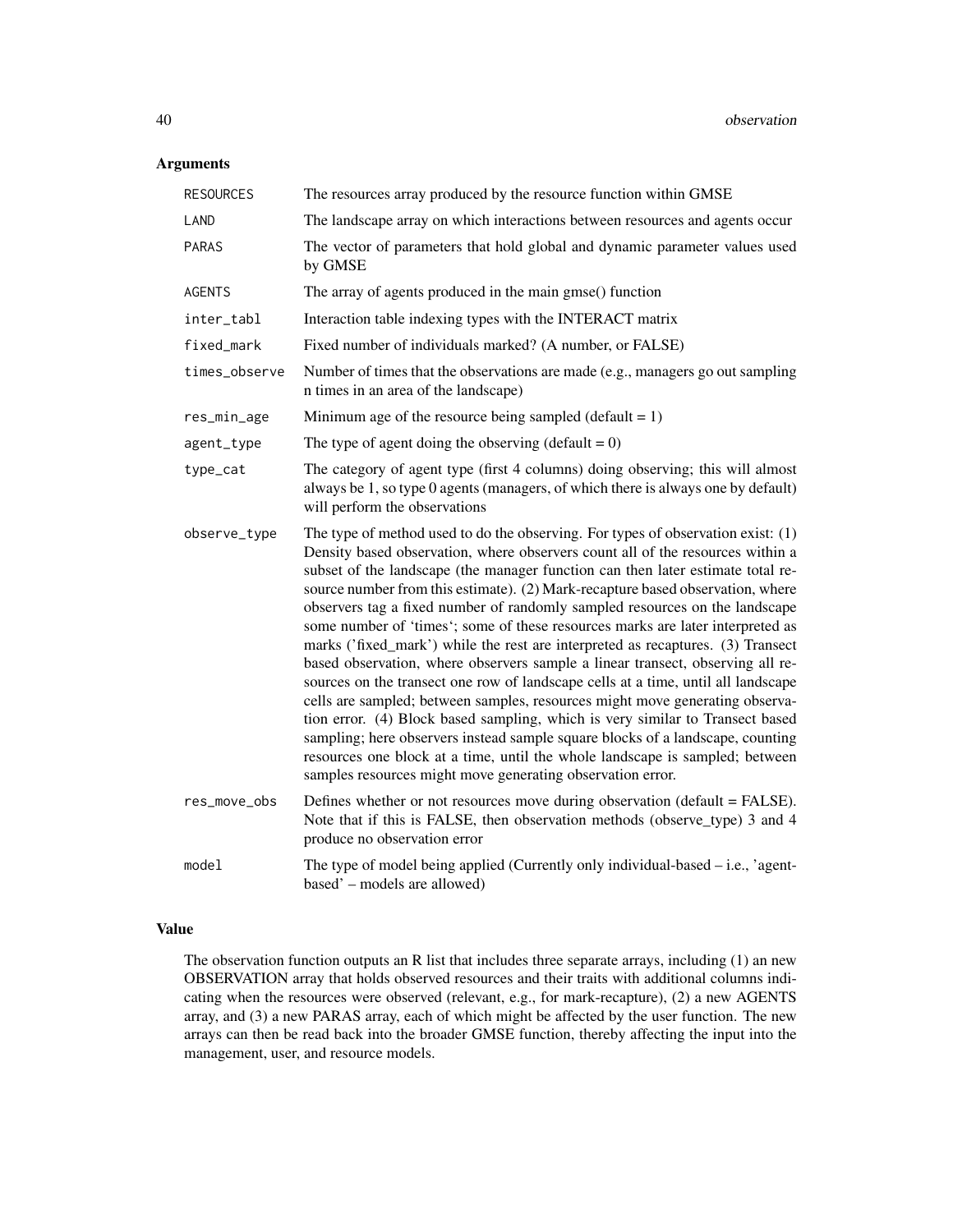## <span id="page-40-0"></span>owner\_land\_ssa 41

#### Examples

```
## Not run:
OBSERVATION_NEW <- observation(RESOURCES = RESOURCES, LAND = LANDSCAPE_r,
PARAS = paras, AGENTS = AGENTS, inter_tabl = interaction_tabl, fixed_mark = fxo,
times_observe = tmo, res_min_age = rma, agent_type = 0, type_cat = 1, observe_type = obt,
res_move_obs = rmo);
```
## End(Not run)

owner\_land\_ssa *Owner land SSA*

## Description

Builds a layer of the landscape with a shortest-splitline algorithm to assign landscape cells among owners

## Usage

owner\_land\_ssa(dim\_x, dim\_y, owners, public\_land, land\_var)

#### Arguments

| $dim_x$     | The number of cells on the X dimension of the landscape      |
|-------------|--------------------------------------------------------------|
| $dim_v$     | The number of cells on the Y dimension of the landscape      |
| owners      | Number of owners among which landscape cells will be divided |
| public_land | The amount of land that will not be owned                    |
| land_var    | Does distribution of land vary among users? $>=0, <1$        |

#### Value

A two dimensional array of cells with ownership values

plot\_gmse\_effort *Plot the effort made by each user for each action*

## Description

Produce a five panel plot in which each panel compares the permissiveness of each action (scaring, culling, etc.) from the manager with the effort put into each action by individual users.

```
plot_gmse_effort(sim_results)
```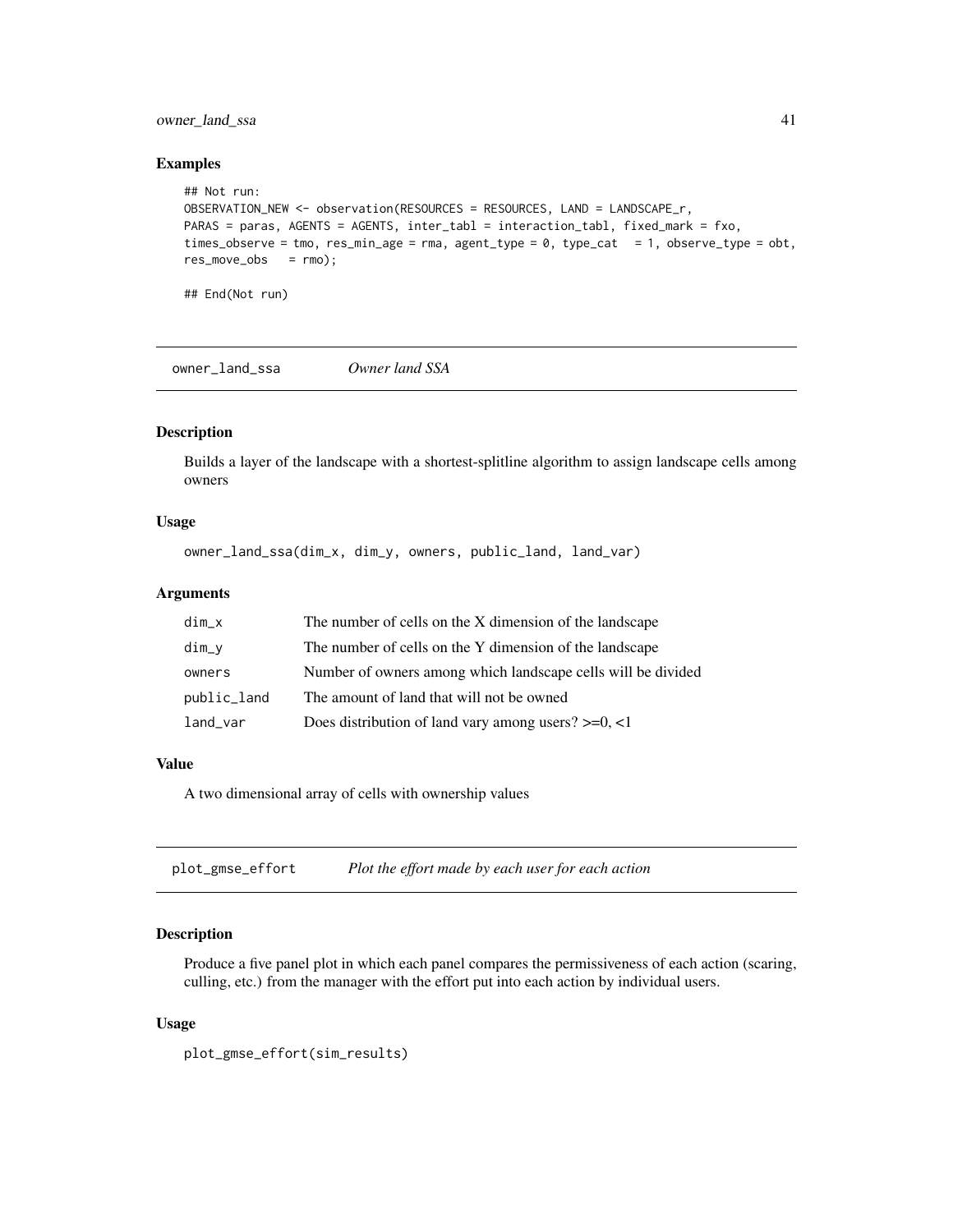#### <span id="page-41-0"></span>Arguments

sim\_results Output from gmse to be plotted.

#### Value

This function plots the permissiveness that each manager exhibits for each user action (scaring, culling, etc.) and the effort that each individual user puts into each action over time. On the left axis, permissiveness is calculated as 100 minus the percent of the manager's budget put into increasing the cost of a particular action, so, e.g., if a manager puts all of their effort into increasing the cost of culling, then permissiveness of culling is 0; if they put none of their effort into increasing the cost of culling, then permissiveness of culling is 100. On the right axis, percentage of user action expended is the percent of a user's budget put into a particular action (note, these might not add up to 100 because users are not forced to use their entire budget). Coloured lines that are above black lines could potentially (cautiously) be interpreted as conflict between managers and users.

#### Examples

```
## Not run:
plot_gmse_effort(sim_results = sim);
```
## End(Not run)

plot\_gmse\_results *Plot the results of a gmse simulation*

#### Description

Produce six panels on a plot showing resource distribution, owned land, resource dynamics and estimates, stake-holder yield, and action costs and actions made.

## Usage

plot\_gmse\_results(sim\_results)

#### Arguments

sim\_results Output from gmse to be plotted.

#### Value

This function plots the dynamics of GMSE resource, observation, managemer, and user models in six separate sub-panels. (1) Upper left panel: Shows the locations of resources on the landscape (black dots); landscape terrain is also shown in brown, but at the moment, this is only cosmetic and does not reflect anything occurring in the model. (2) Upper right panel: Shows ownership of land by agents; land is divided proportional based on parameters set in gmse() and colours correspond with other subplots. If agent utilities and actions are restricted to land ('land\_ownership' in the gmse() function), then this gives some idea of where actions are being performed and where resources are affecting the landscape. (3) Middle left panel: Shows the actual population abundance (black solid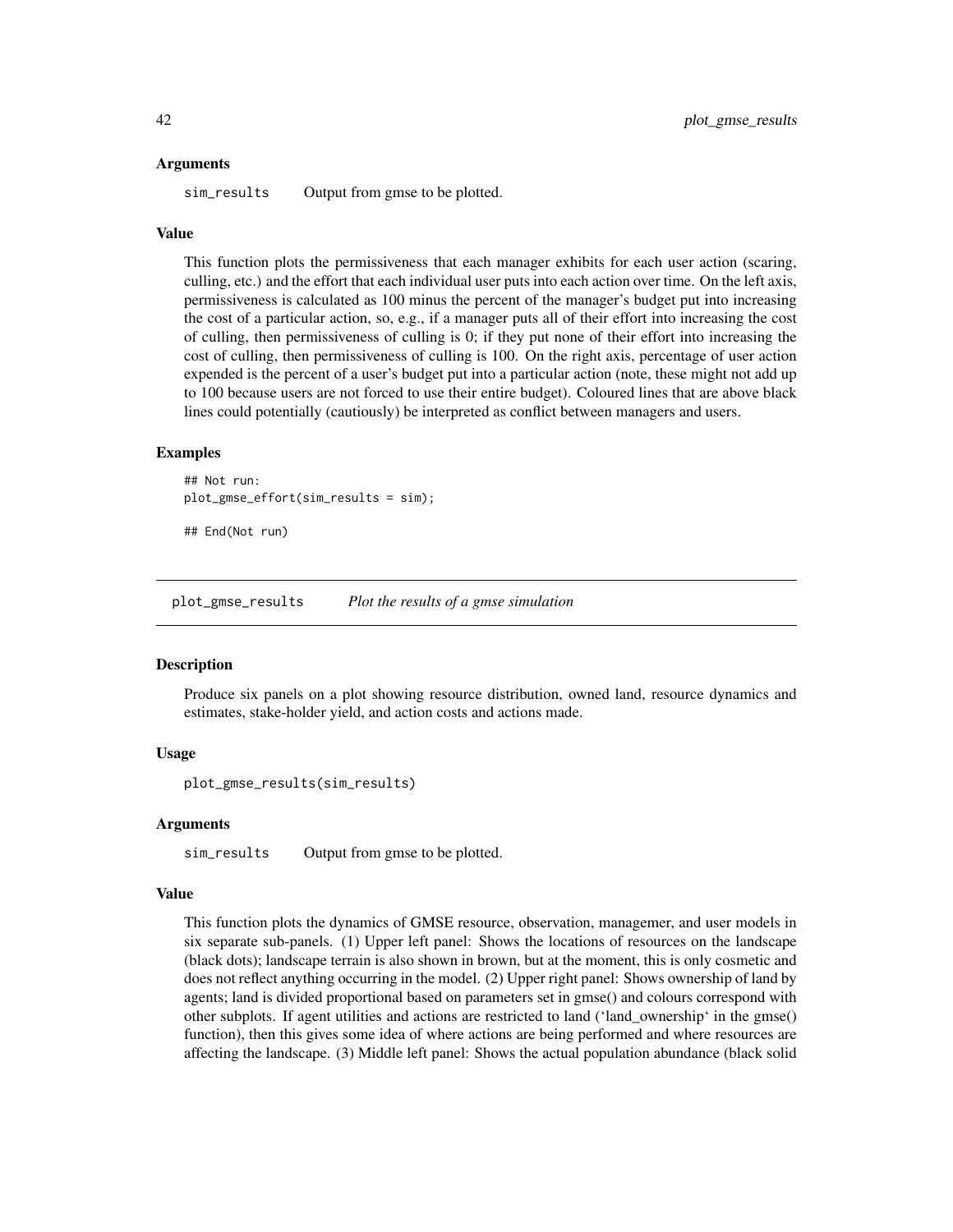<span id="page-42-0"></span>rec.n  $43$ 

line) and the population abundance estimated by the manager (blue solid line; shading indicates 95 percent confidence intervals) over time. The dotted red line shows the resource carrying capacity (death-based) and the dotted blue line shows the target for resource abundance as set in the gmse() function; the orange line shows the total percent yield of the landscape (i.e., 100 percent means that resources have not decreased yield at all, 0 percent means that resources have completely destroyed all yield). (4) Middle right panel: Shows the raw landscape yield for each stakeholder (can be ignored if 'land\_ownership' is FALSE) over time; colours correspond to land ownership shown in the upper right panel. (5) Lower left panel: The cost of stakeholders performing actions over time, as set by the manager. (6) Lower right panel: The total number of actions performed by all stakeholders over time.

#### Examples

```
## Not run:
plot_gmse_results(sim_results = sim);
## End(Not run)
```
#### rec.n *R data for recruitment used in SI4 vignette*

## Description

This object contains SI4 vignette simulation output

#### Usage

rec.n

## Format

a set of gmse\_apply output examples

## Author(s)

Brad Duthie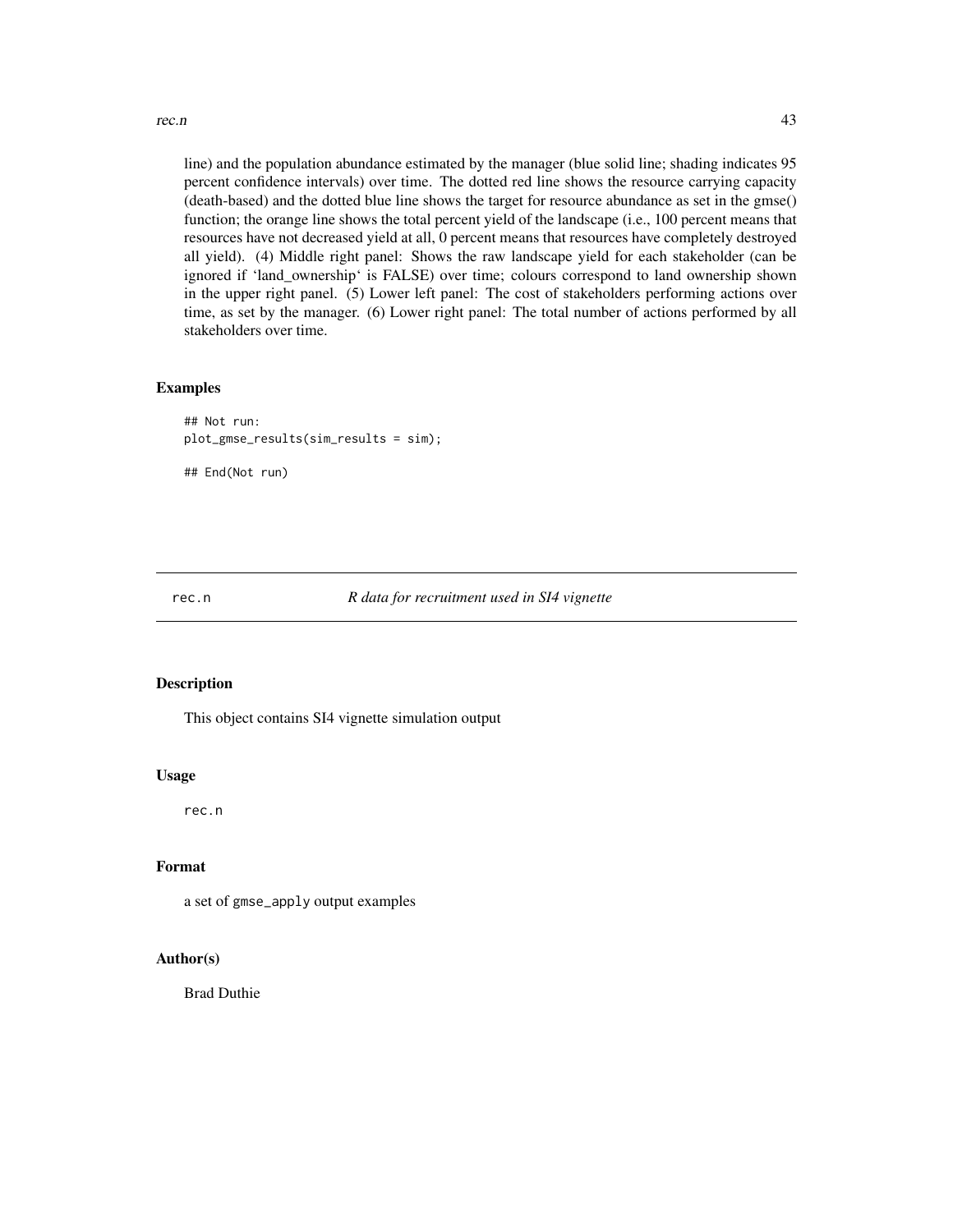<span id="page-43-0"></span>

#### Description

A population model of resource (including population) dynamics for a single time step.

## Usage

resource(RESOURCES = NULL, LAND = NULL, PARAS = NULL, model = "IBM")

#### Arguments

| <b>RESOURCES</b> | The resources array produced by the resource function within GMSE                                                  |
|------------------|--------------------------------------------------------------------------------------------------------------------|
| LAND             | The landscape array on which interactions between resources and agents occur                                       |
| <b>PARAS</b>     | The vector of parameters that hold global and dynamic parameter values used<br>by GMSE                             |
| model            | The type of model being applied (Currently only individual-based $-$ i.e., 'agent-<br>based' – models are allowed) |

## Value

The resource function outputs an R list that includes three separate arrays, including (1) an new RESOURCES array, (2) a new LAND array, (3) a new PARAS array, each of which might be affected by the user function. The new arrays can then be read back into the broader GMSE function, thereby affecting the input into the observation, management, and user models.

## Examples

```
## Not run:
RESOURCE_NEW <- resource(RESOURCES = RESOURCES, LAND = LANDSCAPE_r,
PARAS = paras, model = "IBM");
## End(Not run)
```
ssb.n *R data for spawning stock biomass used in SI4 vignette*

#### Description

This object contains SI4 vignette simulation output

## Usage

ssb.n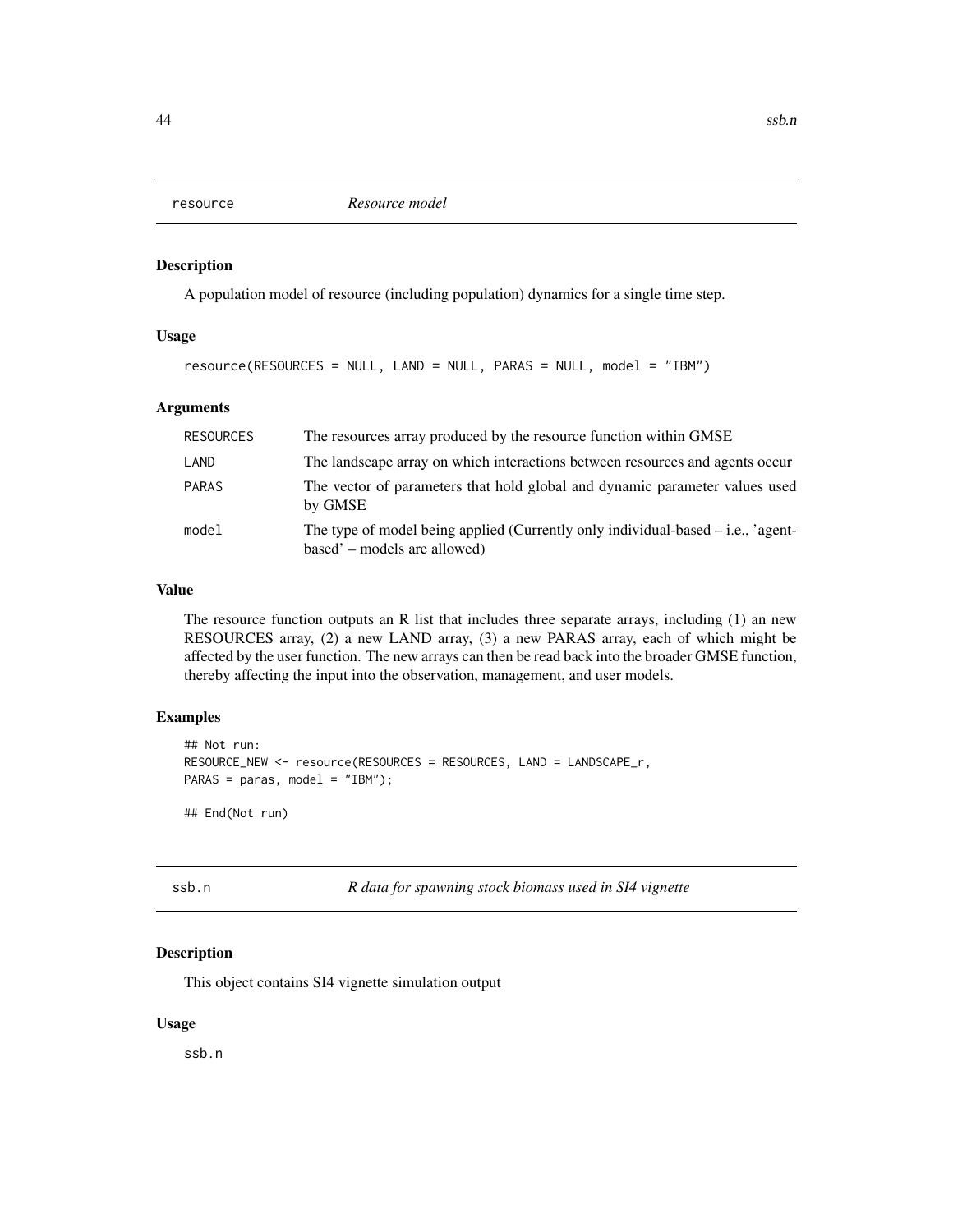<span id="page-44-0"></span> $\mu$ user  $\sim$  45

## Format

a set of gmse\_apply output examples

## Author(s)

Brad Duthie

user *User model*

## Description

A model of user decisions for a single time step. These decisions result in stakeholder actions that can potentially affect resources and the landscape in a GMSE simulation.

## Usage

```
user(
 RESOURCES = NULL,
 AGENTS = NULL,
 LAND = NULL,PARAS = NULL,
 COST = NULL,ACTION = NULL,
  INTERACT = NULL,
  inter_tabl = NULL,
 model = "IBM"
)
```
#### Arguments

| <b>RESOURCES</b> | The resources array produced by the resource function within GMSE                                                  |
|------------------|--------------------------------------------------------------------------------------------------------------------|
| <b>AGENTS</b>    | The array of agents produced in the main gmse() function                                                           |
| LAND             | The landscape array on which interactions between resources and agents occur                                       |
| <b>PARAS</b>     | The vector of parameters that hold global and dynamic parameter values used<br>by GMSE                             |
| <b>COST</b>      | A three dimensional array of cost values for agent (manager and stakeholder)<br>actions                            |
| ACTION           | ACTION A three dimensional array of agent (manager and stakeholder) actions                                        |
| INTERACT         | An interaction (Jacobian) matrix of resources & landscape layer effects                                            |
| inter_tabl       | Interaction table indexing types with the INTERACT matrix                                                          |
| model            | The type of model being applied (Currently only individual-based $-$ i.e., 'agent-<br>based' – models are allowed) |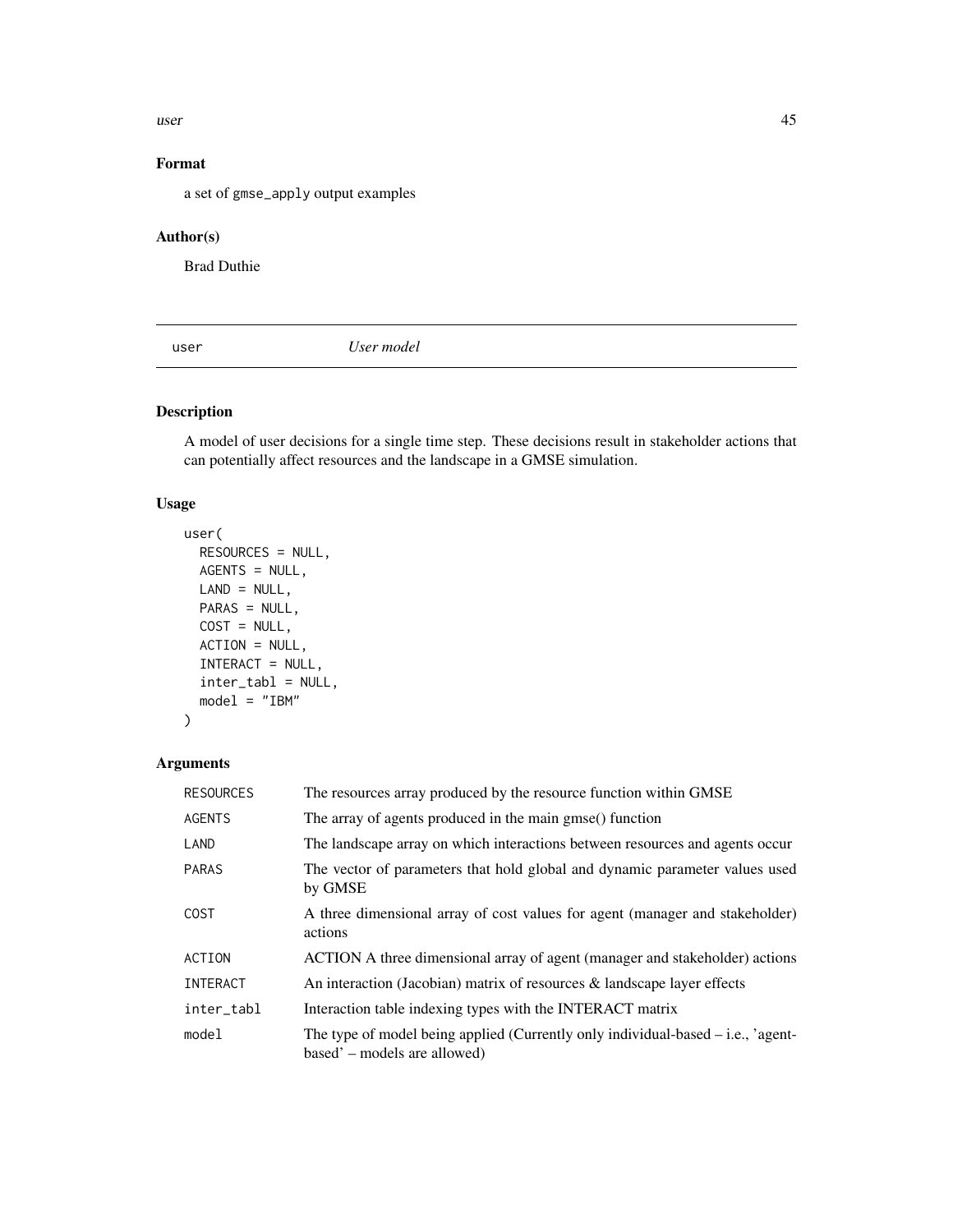## Value

The user function outputs an R list that includes five separate arrays, including (1) an new RE-SOURCES array, (2) a new AGENTS array, (3) a new LAND array, (4) a new ACTIONS array, and a new (5) COST array, each of which might be affected by the user function. The new arrays can then be read back into the broader GMSE function, thereby affecting the input into the resource, observation, and management models.

## Examples

```
## Not run:
USERS <- user(RESOURCES = RESOURCES, AGENTS = AGENTS, LAND = LANDSCAPE_r,
PARAS = paras, COST = COST, ACTION = ACTION, INTERACT = Jacobian,
inter_tabl = interaction_tabl, model = "IBM");
```
## End(Not run)

utility\_layer *Utility layer for initialisation.*

## **Description**

Function to initialise a layer of the UTILITY array of the G-MSE model.

#### Usage

```
utility_layer(agent_IDs, agent_number, res_types)
```
#### Arguments

| agent_IDs    | Vector of agent IDs to use (including -1 and -2, which indicate direct actions to<br>the landscape and resources, respectively) |
|--------------|---------------------------------------------------------------------------------------------------------------------------------|
| agent_number | The number of agents to use (length of agent IDs)                                                                               |
| res_types    | The number of unique resource types (cols 2-4 of RESOURCES); for now, this<br>should always be 1                                |

## Value

A layer of the COST or ACTION array, as called in building either make\_costs or make\_utilities, respectively. This layer corresponds to the costs or actions of a single agent, with the larger array in in which it is placed including all agents

### Examples

```
## Not run:
UTIL_LIST <- utility_layer(agent_IDs, agent_number, res_types);
```
## End(Not run)

<span id="page-45-0"></span>